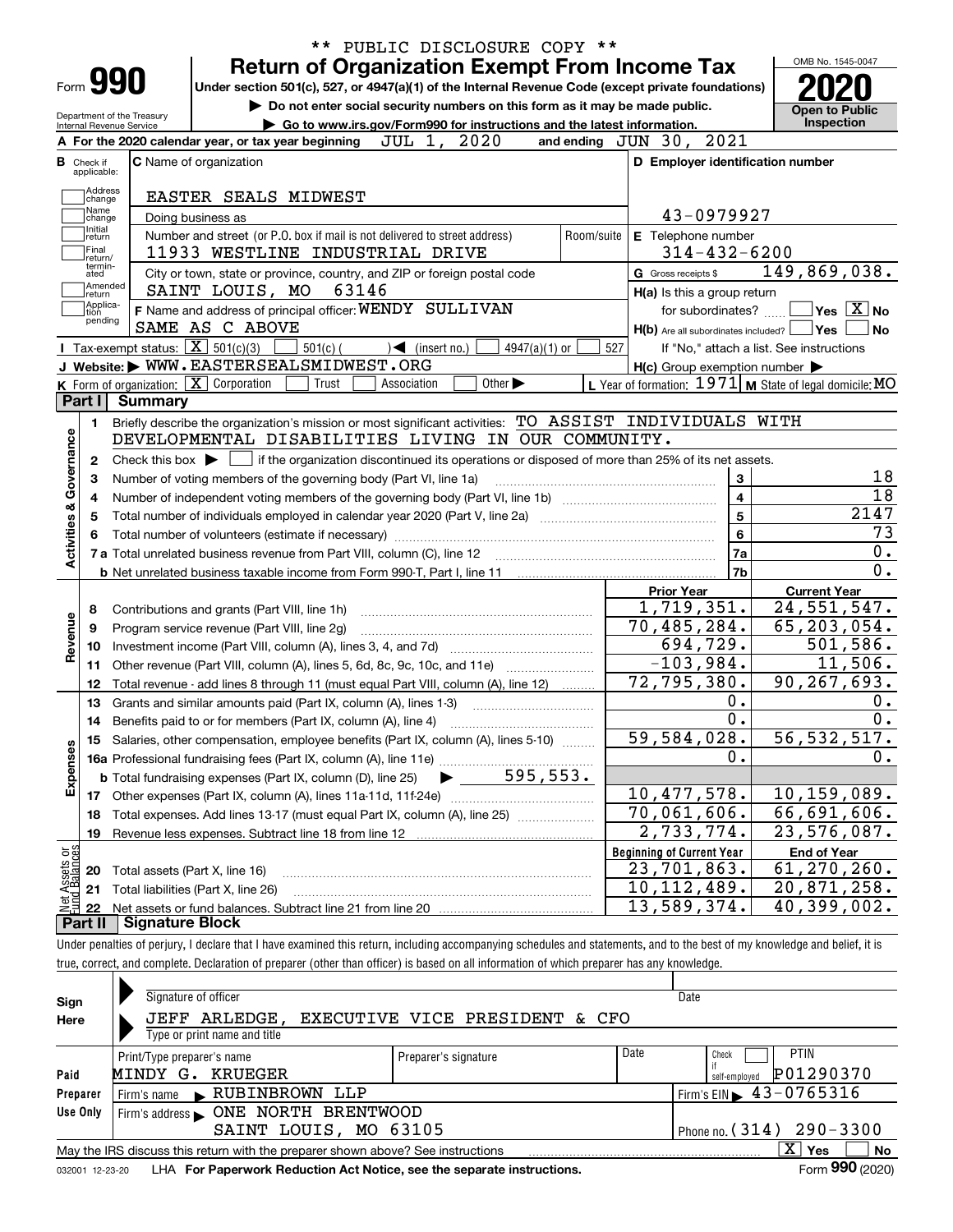|              | EASTER SEALS MIDWEST<br>Form 990 (2020)                                                                                                                                                 | 43-0979927<br>Page 2                          |
|--------------|-----------------------------------------------------------------------------------------------------------------------------------------------------------------------------------------|-----------------------------------------------|
|              | <b>Statement of Program Service Accomplishments</b><br>Part III I                                                                                                                       |                                               |
|              |                                                                                                                                                                                         | $\overline{\mathbf{X}}$                       |
| 1            | Briefly describe the organization's mission:                                                                                                                                            |                                               |
|              | TO ASSIST INDIVIDUALS WITH DEVELOPMENTAL DISABILITIES, INCLUDING                                                                                                                        |                                               |
|              | AUTISM, HOW TO LEARN, LIVE, WORK, AND PARTICIPATE IN THE COMMUNITY.                                                                                                                     |                                               |
|              |                                                                                                                                                                                         |                                               |
|              |                                                                                                                                                                                         |                                               |
| $\mathbf{2}$ | Did the organization undertake any significant program services during the year which were not listed on the                                                                            |                                               |
|              | prior Form 990 or 990-EZ?                                                                                                                                                               | $\sqrt{}$ Yes $\sqrt{X}$ No                   |
|              | If "Yes," describe these new services on Schedule O.                                                                                                                                    |                                               |
| 3            |                                                                                                                                                                                         | $\sqrt{}$ Yes $\sqrt{}$ X $\sqrt{}$ No        |
|              | Did the organization cease conducting, or make significant changes in how it conducts, any program services?                                                                            |                                               |
|              | If "Yes," describe these changes on Schedule O.                                                                                                                                         |                                               |
| 4            | Describe the organization's program service accomplishments for each of its three largest program services, as measured by expenses.                                                    |                                               |
|              | Section 501(c)(3) and 501(c)(4) organizations are required to report the amount of grants and allocations to others, the total expenses, and                                            |                                               |
|              | revenue, if any, for each program service reported.                                                                                                                                     |                                               |
| 4a           | 45,791,333. including grants of \$<br>) (Expenses \$<br>(Code:                                                                                                                          | 51,987,143.<br>) (Revenue \$                  |
|              | COMMUNITY LIVING SERVICES PROVIDE HOMES WITH ON-SITE SUPPORT WHERE                                                                                                                      |                                               |
|              | ADULTS WITH DEVELOPMENTAL DISABILITIES,                                                                                                                                                 | INCLUDING AUTISM, CAN LIVE                    |
|              | INDEPENDENT AND PRODUCTIVE LIVES IN THE COMMUNITY.                                                                                                                                      | THE PROGRAM ALSO                              |
|              |                                                                                                                                                                                         |                                               |
|              | PROVIDES TRAINING AND SUPPORT TO PEOPLE WITH DISABILITIES TO HELP THEM                                                                                                                  |                                               |
|              | ACQUIRE VALUABLE SKILLS.                                                                                                                                                                | INDIVIDUALS ARE ASSISTED IN LIVING IN         |
|              | INDEPENDENT, YET SUPPORTIVE ENVIRONMENTS, LEARNING VARIOUS HOME                                                                                                                         |                                               |
|              | MANAGEMENT SKILLS AND DEVELOPING A SOCIAL SUPPORT NETWORK.                                                                                                                              |                                               |
|              |                                                                                                                                                                                         |                                               |
|              |                                                                                                                                                                                         |                                               |
|              |                                                                                                                                                                                         |                                               |
|              |                                                                                                                                                                                         |                                               |
|              |                                                                                                                                                                                         |                                               |
|              | 5, 244, 405. including grants of \$                                                                                                                                                     |                                               |
|              | IN THE COMMUNITY, LOCATES PAYING POSITIONS, AND PROVIDES ON-THE-JOB<br>JOBS ARE CAREFULLY MATCHED TO MEET EACH INDIVIDUAL'S WORK<br>SUPPORT.<br>PREFERENCES, SKILLS, AND SUPPORT NEEDS. |                                               |
|              |                                                                                                                                                                                         |                                               |
|              |                                                                                                                                                                                         |                                               |
| 4с           | 7,134,458.<br>including grants of \$<br>(Code:<br>(Expenses \$                                                                                                                          | 7,892,605.<br>) (Revenue \$                   |
|              | THE AUTISM SERVICES DIVISION WORKS WITH INDIVIDUALS WITH AUTISM AS WELL                                                                                                                 |                                               |
|              | THEIR FAMILIES<br>TO HELP<br>THEM DEVELOP COMMUNICATION,<br>AS                                                                                                                          | SOCIAL<br>SKILLS,                             |
|              | AND BEHAVIOR MODIFICATION.                                                                                                                                                              | AUTISM SERVICES CUSTOMIZES ITS SERVICES<br>TО |
|              | INDIVIDUAL'S AND<br>FAMILY'S<br>MEET EACH<br>NEED                                                                                                                                       | FOR SUPPORT.                                  |
|              |                                                                                                                                                                                         |                                               |
|              |                                                                                                                                                                                         |                                               |
|              |                                                                                                                                                                                         |                                               |
|              |                                                                                                                                                                                         |                                               |
|              |                                                                                                                                                                                         |                                               |
|              |                                                                                                                                                                                         |                                               |
|              |                                                                                                                                                                                         |                                               |
|              |                                                                                                                                                                                         |                                               |
|              |                                                                                                                                                                                         |                                               |
| 4d           | Other program services (Describe on Schedule O.)                                                                                                                                        |                                               |
|              | 578, 042. including grants of \$<br>(Expenses \$                                                                                                                                        | 686,784.<br>(Revenue \$                       |
| 4е           | 58,748,238.<br>Total program service expenses                                                                                                                                           |                                               |
|              |                                                                                                                                                                                         | Form 990 (2020)                               |
|              |                                                                                                                                                                                         |                                               |
|              | 032002 12-23-20<br>2                                                                                                                                                                    |                                               |
|              | 10500124 132842 00136.0000                                                                                                                                                              | 00136.01<br>2020.05040 EASTER SEALS MIDWEST   |
|              |                                                                                                                                                                                         |                                               |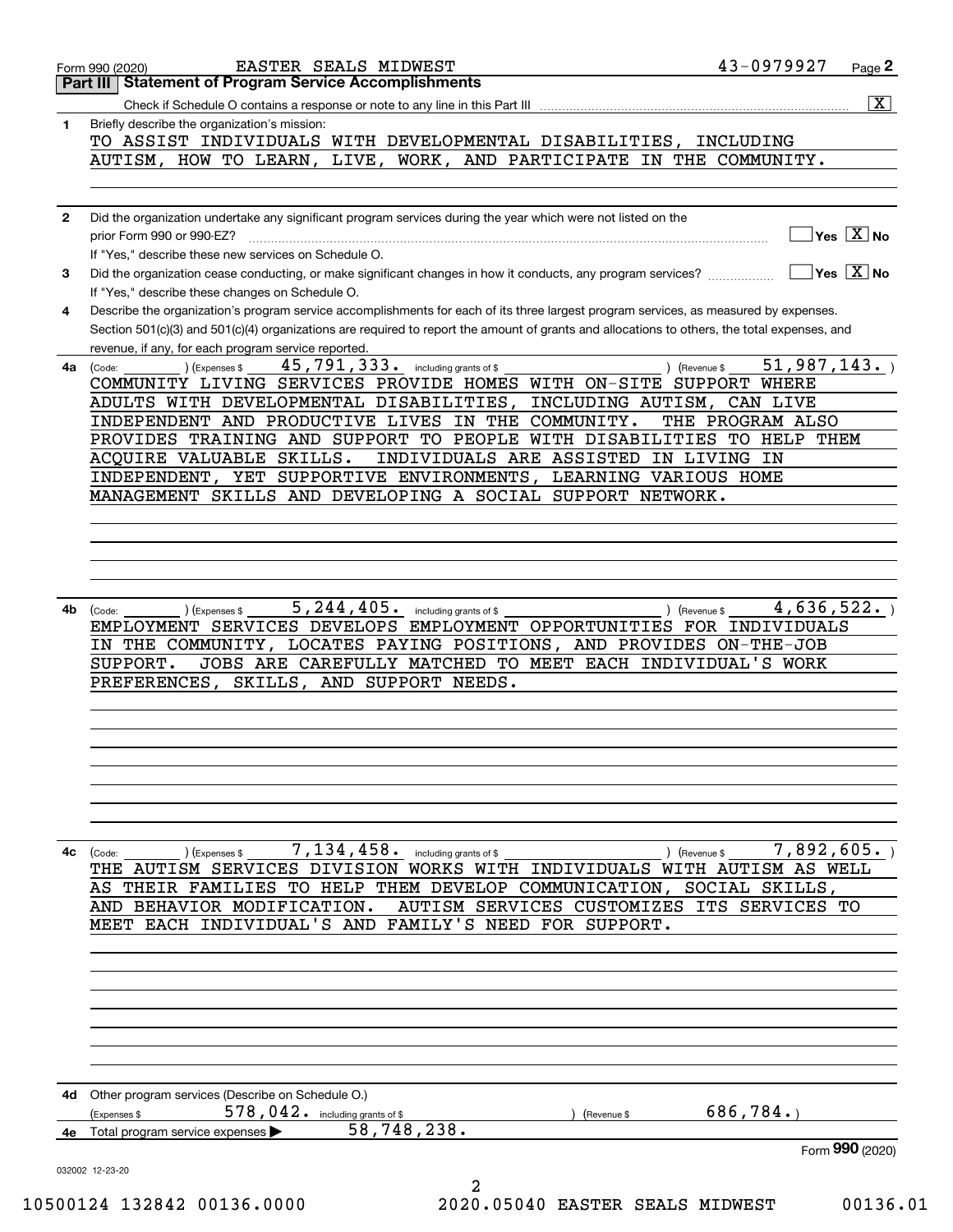|     |                                                                                                                                       |                 | Yes   No |                 |
|-----|---------------------------------------------------------------------------------------------------------------------------------------|-----------------|----------|-----------------|
| 1.  | Is the organization described in section $501(c)(3)$ or $4947(a)(1)$ (other than a private foundation)?                               |                 |          |                 |
|     |                                                                                                                                       | 1.              | X        |                 |
| 2   |                                                                                                                                       | $\overline{2}$  | X        |                 |
| 3   | Did the organization engage in direct or indirect political campaign activities on behalf of or in opposition to candidates for       |                 |          |                 |
|     |                                                                                                                                       | 3               |          | x               |
| 4   | Section 501(c)(3) organizations. Did the organization engage in lobbying activities, or have a section 501(h) election in effect      |                 |          |                 |
|     |                                                                                                                                       | 4               |          | x               |
| 5   | Is the organization a section 501(c)(4), 501(c)(5), or 501(c)(6) organization that receives membership dues, assessments, or          |                 |          |                 |
|     |                                                                                                                                       | 5               |          | x               |
| 6   | Did the organization maintain any donor advised funds or any similar funds or accounts for which donors have the right to             |                 |          |                 |
|     | provide advice on the distribution or investment of amounts in such funds or accounts? If "Yes," complete Schedule D, Part I          | 6               |          | x               |
| 7   | Did the organization receive or hold a conservation easement, including easements to preserve open space,                             |                 |          |                 |
|     |                                                                                                                                       | $\overline{7}$  |          | x               |
| 8   | Did the organization maintain collections of works of art, historical treasures, or other similar assets? If "Yes," complete          |                 |          |                 |
|     |                                                                                                                                       | 8               |          | x               |
| 9   | Did the organization report an amount in Part X, line 21, for escrow or custodial account liability, serve as a custodian for         |                 |          |                 |
|     | amounts not listed in Part X; or provide credit counseling, debt management, credit repair, or debt negotiation services?             |                 |          |                 |
|     |                                                                                                                                       | 9               |          | x               |
| 10  | Did the organization, directly or through a related organization, hold assets in donor-restricted endowments                          |                 |          |                 |
|     |                                                                                                                                       | 10              | х        |                 |
| 11  | If the organization's answer to any of the following questions is "Yes," then complete Schedule D, Parts VI, VII, VIII, IX, or X      |                 |          |                 |
|     | as applicable.                                                                                                                        |                 |          |                 |
|     | a Did the organization report an amount for land, buildings, and equipment in Part X, line 10? If "Yes," complete Schedule D.         |                 | x        |                 |
|     |                                                                                                                                       | 11a             |          |                 |
|     | <b>b</b> Did the organization report an amount for investments - other securities in Part X, line 12, that is 5% or more of its total |                 |          | x               |
|     |                                                                                                                                       | 11 <sub>b</sub> |          |                 |
|     | c Did the organization report an amount for investments - program related in Part X, line 13, that is 5% or more of its total         |                 |          | x               |
|     |                                                                                                                                       | 11c             |          |                 |
|     | d Did the organization report an amount for other assets in Part X, line 15, that is 5% or more of its total assets reported in       | 11d             |          | x               |
|     |                                                                                                                                       | 11e             | X        |                 |
| f   | Did the organization's separate or consolidated financial statements for the tax year include a footnote that addresses               |                 |          |                 |
|     | the organization's liability for uncertain tax positions under FIN 48 (ASC 740)? If "Yes," complete Schedule D, Part X                | 11f             |          | x               |
|     | 12a Did the organization obtain separate, independent audited financial statements for the tax year? If "Yes," complete               |                 |          |                 |
|     |                                                                                                                                       | 12a             | х        |                 |
|     | <b>b</b> Was the organization included in consolidated, independent audited financial statements for the tax year?                    |                 |          |                 |
|     | If "Yes," and if the organization answered "No" to line 12a, then completing Schedule D, Parts XI and XII is optional                 | 12 <sub>b</sub> |          | Х               |
| 13  |                                                                                                                                       | 13              |          | X               |
| 14a | Did the organization maintain an office, employees, or agents outside of the United States?                                           | 14a             |          | X               |
|     | <b>b</b> Did the organization have aggregate revenues or expenses of more than \$10,000 from grantmaking, fundraising, business,      |                 |          |                 |
|     | investment, and program service activities outside the United States, or aggregate foreign investments valued at \$100,000            |                 |          |                 |
|     |                                                                                                                                       | 14b             |          | x               |
| 15  | Did the organization report on Part IX, column (A), line 3, more than \$5,000 of grants or other assistance to or for any             |                 |          |                 |
|     |                                                                                                                                       | 15              |          | x               |
| 16  | Did the organization report on Part IX, column (A), line 3, more than \$5,000 of aggregate grants or other assistance to              |                 |          |                 |
|     |                                                                                                                                       | 16              |          | x               |
| 17  | Did the organization report a total of more than \$15,000 of expenses for professional fundraising services on Part IX,               |                 |          |                 |
|     |                                                                                                                                       | 17              |          | x               |
| 18  | Did the organization report more than \$15,000 total of fundraising event gross income and contributions on Part VIII, lines          |                 |          |                 |
|     |                                                                                                                                       | 18              | x        |                 |
| 19  | Did the organization report more than \$15,000 of gross income from gaming activities on Part VIII, line 9a? If "Yes."                |                 |          |                 |
|     |                                                                                                                                       | 19              |          | X               |
|     |                                                                                                                                       | 20a             |          | X               |
|     | b If "Yes" to line 20a, did the organization attach a copy of its audited financial statements to this return?                        | 20 <sub>b</sub> |          |                 |
| 21  | Did the organization report more than \$5,000 of grants or other assistance to any domestic organization or                           |                 |          |                 |
|     |                                                                                                                                       | 21              |          | х               |
|     | 032003 12-23-20                                                                                                                       |                 |          | Form 990 (2020) |

032003 12-23-20

3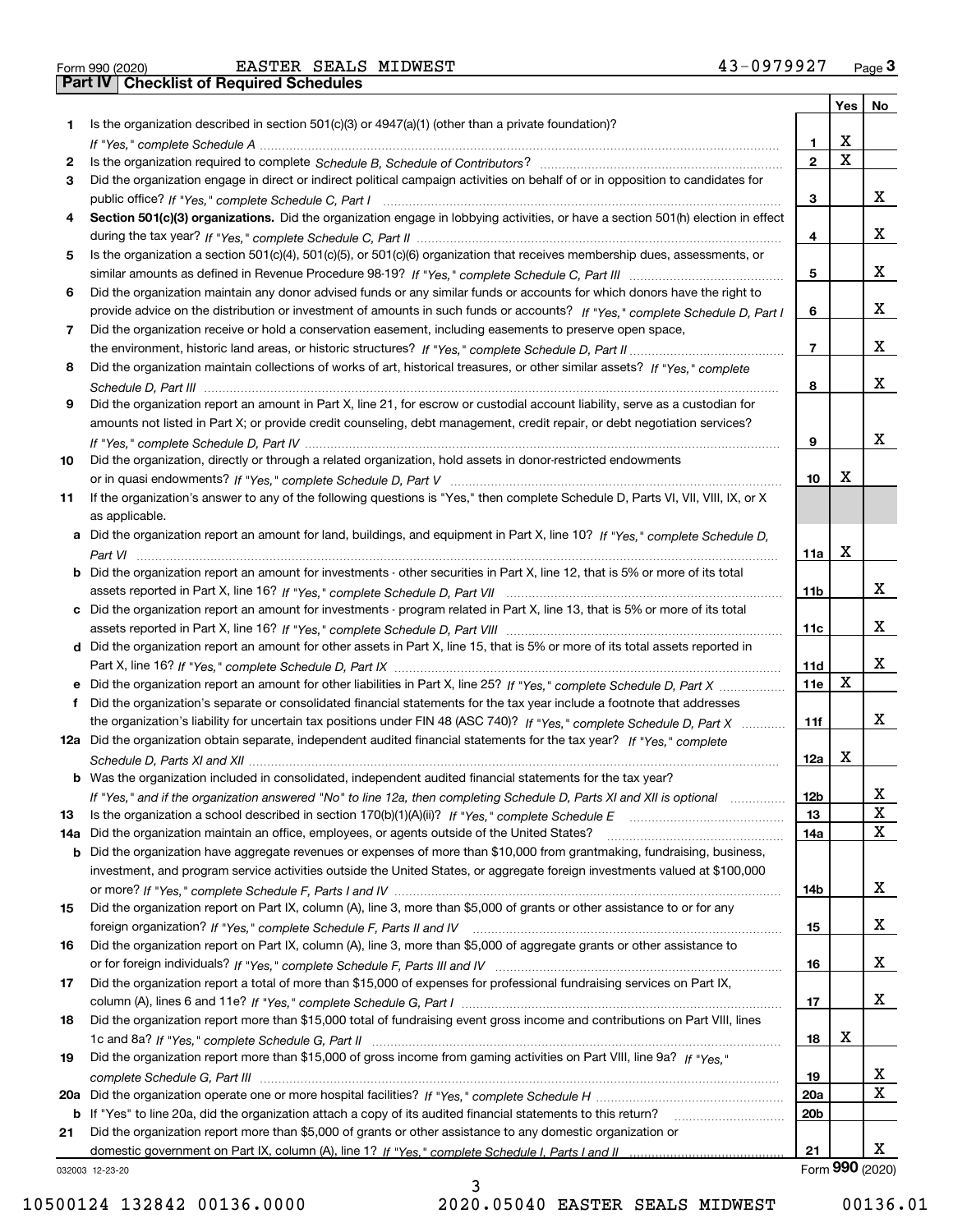|  | Form 990 (2020) |
|--|-----------------|
|  |                 |

Form 990 (2020) EASTER SEALS MIDWEST 4 3-0 9 7 9 9 2 7 <sub>Page</sub> 4<br>**Part IV | Checklist of Required Schedules** <sub>(continued)</sub> 4 3-0 9 7 9 9 2 7 <sub>Page</sub> 4

*(continued)*

┱

|               |                                                                                                                                                                                                                        |                 | Yes | No.             |
|---------------|------------------------------------------------------------------------------------------------------------------------------------------------------------------------------------------------------------------------|-----------------|-----|-----------------|
| 22            | Did the organization report more than \$5,000 of grants or other assistance to or for domestic individuals on                                                                                                          |                 |     |                 |
|               | Part IX, column (A), line 2? If "Yes," complete Schedule I, Parts I and III [11] [11] [12] [12] Part IX, column (A), line 2? If "Yes," complete Schedule I, Parts I and III                                            | 22              |     | х               |
| 23            | Did the organization answer "Yes" to Part VII, Section A, line 3, 4, or 5 about compensation of the organization's current                                                                                             |                 |     |                 |
|               | and former officers, directors, trustees, key employees, and highest compensated employees? If "Yes," complete                                                                                                         |                 |     |                 |
|               |                                                                                                                                                                                                                        | 23              | х   |                 |
|               | 24a Did the organization have a tax-exempt bond issue with an outstanding principal amount of more than \$100,000 as of the                                                                                            |                 |     |                 |
|               | last day of the year, that was issued after December 31, 2002? If "Yes," answer lines 24b through 24d and complete                                                                                                     |                 |     |                 |
|               |                                                                                                                                                                                                                        | 24a             |     | x               |
|               | <b>b</b> Did the organization invest any proceeds of tax-exempt bonds beyond a temporary period exception?                                                                                                             | 24 <sub>b</sub> |     |                 |
|               | c Did the organization maintain an escrow account other than a refunding escrow at any time during the year to defease                                                                                                 |                 |     |                 |
|               | any tax-exempt bonds?                                                                                                                                                                                                  | 24c             |     |                 |
|               |                                                                                                                                                                                                                        | 24d             |     |                 |
|               | 25a Section 501(c)(3), 501(c)(4), and 501(c)(29) organizations. Did the organization engage in an excess benefit                                                                                                       |                 |     |                 |
|               |                                                                                                                                                                                                                        | 25a             |     | х               |
|               | b Is the organization aware that it engaged in an excess benefit transaction with a disqualified person in a prior year, and                                                                                           |                 |     |                 |
|               | that the transaction has not been reported on any of the organization's prior Forms 990 or 990-EZ? If "Yes," complete                                                                                                  |                 |     |                 |
|               | Schedule L, Part I                                                                                                                                                                                                     | 25 <sub>b</sub> |     | х               |
| 26            | Did the organization report any amount on Part X, line 5 or 22, for receivables from or payables to any current                                                                                                        |                 |     |                 |
|               | or former officer, director, trustee, key employee, creator or founder, substantial contributor, or 35%                                                                                                                |                 |     |                 |
|               |                                                                                                                                                                                                                        | 26              |     | х               |
| 27            | Did the organization provide a grant or other assistance to any current or former officer, director, trustee, key employee,                                                                                            |                 |     |                 |
|               | creator or founder, substantial contributor or employee thereof, a grant selection committee member, or to a 35% controlled                                                                                            |                 |     |                 |
|               | entity (including an employee thereof) or family member of any of these persons? If "Yes," complete Schedule L, Part III                                                                                               | 27              |     | х               |
| 28            | Was the organization a party to a business transaction with one of the following parties (see Schedule L, Part IV                                                                                                      |                 |     |                 |
|               | instructions, for applicable filing thresholds, conditions, and exceptions):                                                                                                                                           |                 |     |                 |
|               | a A current or former officer, director, trustee, key employee, creator or founder, or substantial contributor? If                                                                                                     |                 |     |                 |
|               |                                                                                                                                                                                                                        | 28a             |     | x               |
|               |                                                                                                                                                                                                                        | 28 <sub>b</sub> |     | $\mathbf X$     |
|               | c A 35% controlled entity of one or more individuals and/or organizations described in lines 28a or 28b? If                                                                                                            |                 |     |                 |
|               |                                                                                                                                                                                                                        | 28c             |     | x               |
| 29            |                                                                                                                                                                                                                        | 29              | x   |                 |
| 30            | Did the organization receive contributions of art, historical treasures, or other similar assets, or qualified conservation                                                                                            |                 |     |                 |
|               |                                                                                                                                                                                                                        | 30              |     | X               |
| 31            | Did the organization liquidate, terminate, or dissolve and cease operations? If "Yes," complete Schedule N, Part I                                                                                                     | 31              |     | $\mathbf x$     |
| 32            | Did the organization sell, exchange, dispose of, or transfer more than 25% of its net assets? If "Yes." complete                                                                                                       |                 |     |                 |
|               |                                                                                                                                                                                                                        | 32              |     | x               |
|               | Schedule N, Part II<br>Did the organization own 100% of an entity disregarded as separate from the organization under Regulations                                                                                      |                 |     |                 |
| 33            |                                                                                                                                                                                                                        | 33              |     | х               |
| 34            |                                                                                                                                                                                                                        |                 |     |                 |
|               | Was the organization related to any tax-exempt or taxable entity? If "Yes," complete Schedule R, Part II, III, or IV, and                                                                                              |                 |     | х               |
|               | 35a Did the organization have a controlled entity within the meaning of section 512(b)(13)?                                                                                                                            | 34<br>35a       |     | X               |
|               |                                                                                                                                                                                                                        |                 |     |                 |
|               | b If "Yes" to line 35a, did the organization receive any payment from or engage in any transaction with a controlled entity                                                                                            |                 |     |                 |
|               |                                                                                                                                                                                                                        | 35b             |     |                 |
| 36            | Section 501(c)(3) organizations. Did the organization make any transfers to an exempt non-charitable related organization?                                                                                             |                 |     |                 |
|               |                                                                                                                                                                                                                        | 36              |     | x               |
| 37            | Did the organization conduct more than 5% of its activities through an entity that is not a related organization                                                                                                       |                 |     |                 |
|               | and that is treated as a partnership for federal income tax purposes? If "Yes," complete Schedule R, Part VI                                                                                                           | 37              |     | x               |
| 38            | Did the organization complete Schedule O and provide explanations in Schedule O for Part VI, lines 11b and 19?                                                                                                         |                 | х   |                 |
| <b>Part V</b> | Note: All Form 990 filers are required to complete Schedule O<br><b>Statements Regarding Other IRS Filings and Tax Compliance</b>                                                                                      | 38              |     |                 |
|               | Check if Schedule O contains a response or note to any line in this Part V                                                                                                                                             |                 |     |                 |
|               |                                                                                                                                                                                                                        |                 |     |                 |
|               | 118                                                                                                                                                                                                                    |                 | Yes | No              |
|               | <b>1a</b> Enter the number reported in Box 3 of Form 1096. Enter -0- if not applicable <i>manumumumum</i><br>1a<br>0                                                                                                   |                 |     |                 |
|               | <b>b</b> Enter the number of Forms W-2G included in line 1a. Enter -0- if not applicable<br>1b<br>c Did the organization comply with backup withholding rules for reportable payments to vendors and reportable gaming |                 |     |                 |
|               |                                                                                                                                                                                                                        |                 |     |                 |
|               | (gambling) winnings to prize winners?                                                                                                                                                                                  | 1c              |     | Form 990 (2020) |
|               | 032004 12-23-20<br>4                                                                                                                                                                                                   |                 |     |                 |
|               |                                                                                                                                                                                                                        |                 |     |                 |

 <sup>10500124 132842 00136.0000 2020.05040</sup> EASTER SEALS MIDWEST 00136.01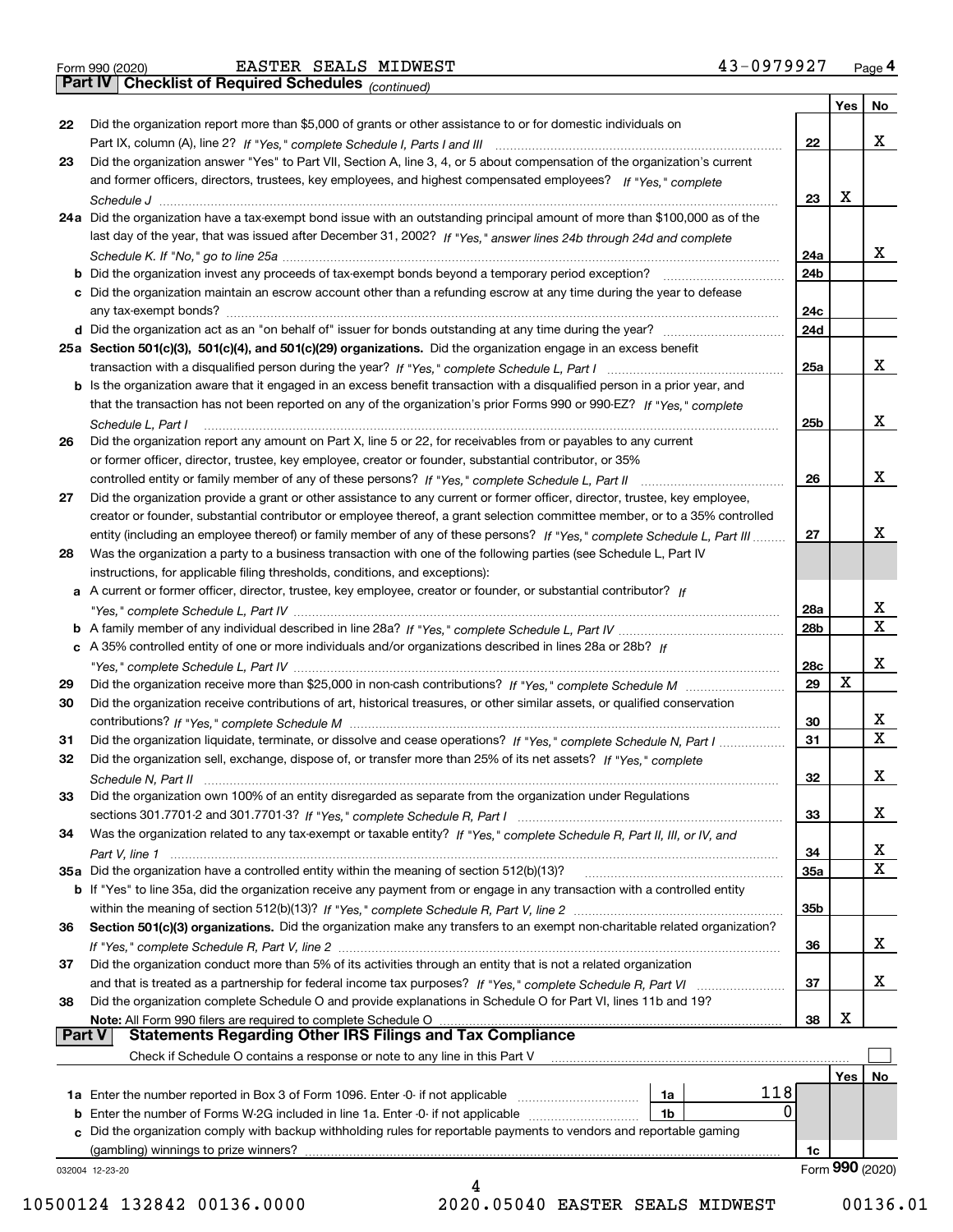|               | 43-0979927<br>EASTER SEALS MIDWEST<br>Form 990 (2020)                                                                                                                                        |                |                 | Page $5$ |  |  |  |
|---------------|----------------------------------------------------------------------------------------------------------------------------------------------------------------------------------------------|----------------|-----------------|----------|--|--|--|
| <b>Part V</b> | Statements Regarding Other IRS Filings and Tax Compliance (continued)                                                                                                                        |                |                 |          |  |  |  |
|               |                                                                                                                                                                                              |                | Yes $ $         | No       |  |  |  |
|               | 2a Enter the number of employees reported on Form W-3, Transmittal of Wage and Tax Statements,                                                                                               |                |                 |          |  |  |  |
|               | 2147<br>filed for the calendar year ending with or within the year covered by this return [111] [11] filed for the calendar year ending with or within the year covered by this return<br>2a |                |                 |          |  |  |  |
|               |                                                                                                                                                                                              | 2 <sub>b</sub> |                 | х        |  |  |  |
|               |                                                                                                                                                                                              |                |                 |          |  |  |  |
|               | 3a Did the organization have unrelated business gross income of \$1,000 or more during the year?                                                                                             | 3a             |                 | х        |  |  |  |
|               |                                                                                                                                                                                              | 3 <sub>b</sub> |                 |          |  |  |  |
|               | 4a At any time during the calendar year, did the organization have an interest in, or a signature or other authority over, a                                                                 |                |                 |          |  |  |  |
|               | financial account in a foreign country (such as a bank account, securities account, or other financial account)?                                                                             | 4a             |                 | х        |  |  |  |
|               | <b>b</b> If "Yes," enter the name of the foreign country $\blacktriangleright$                                                                                                               |                |                 |          |  |  |  |
|               | See instructions for filing requirements for FinCEN Form 114, Report of Foreign Bank and Financial Accounts (FBAR).                                                                          |                |                 |          |  |  |  |
|               | 5a Was the organization a party to a prohibited tax shelter transaction at any time during the tax year?                                                                                     | 5a             |                 | X        |  |  |  |
|               |                                                                                                                                                                                              | 5 <sub>b</sub> |                 | Х        |  |  |  |
|               |                                                                                                                                                                                              | 5c             |                 |          |  |  |  |
|               | 6a Does the organization have annual gross receipts that are normally greater than \$100,000, and did the organization solicit                                                               |                |                 |          |  |  |  |
|               | any contributions that were not tax deductible as charitable contributions?                                                                                                                  | 6a             |                 | x        |  |  |  |
|               | b If "Yes," did the organization include with every solicitation an express statement that such contributions or gifts                                                                       |                |                 |          |  |  |  |
|               | were not tax deductible?                                                                                                                                                                     | 6b             |                 |          |  |  |  |
| 7             | Organizations that may receive deductible contributions under section 170(c).                                                                                                                |                |                 |          |  |  |  |
| а             | Did the organization receive a payment in excess of \$75 made partly as a contribution and partly for goods and services provided to the payor?                                              | 7a             | х               |          |  |  |  |
|               | <b>b</b> If "Yes," did the organization notify the donor of the value of the goods or services provided?                                                                                     | 7b             | х               |          |  |  |  |
|               | c Did the organization sell, exchange, or otherwise dispose of tangible personal property for which it was required                                                                          |                |                 |          |  |  |  |
|               |                                                                                                                                                                                              | 7c             |                 | x        |  |  |  |
|               | 7d<br>d If "Yes," indicate the number of Forms 8282 filed during the year manufactured in the second of the New York                                                                         |                |                 |          |  |  |  |
| е             | Did the organization receive any funds, directly or indirectly, to pay premiums on a personal benefit contract?                                                                              | 7e             |                 | х        |  |  |  |
| f             | Did the organization, during the year, pay premiums, directly or indirectly, on a personal benefit contract?                                                                                 | 7f             |                 | х        |  |  |  |
| g             | If the organization received a contribution of qualified intellectual property, did the organization file Form 8899 as required?                                                             |                |                 |          |  |  |  |
|               | h If the organization received a contribution of cars, boats, airplanes, or other vehicles, did the organization file a Form 1098-C?                                                         | 7h             |                 |          |  |  |  |
| 8             | Sponsoring organizations maintaining donor advised funds. Did a donor advised fund maintained by the                                                                                         |                |                 |          |  |  |  |
|               | sponsoring organization have excess business holdings at any time during the year?                                                                                                           | 8              |                 |          |  |  |  |
| 9             | Sponsoring organizations maintaining donor advised funds.                                                                                                                                    |                |                 |          |  |  |  |
| а             | Did the sponsoring organization make any taxable distributions under section 4966?                                                                                                           | 9а             |                 |          |  |  |  |
| b             |                                                                                                                                                                                              | 9b             |                 |          |  |  |  |
| 10            | Section 501(c)(7) organizations. Enter:                                                                                                                                                      |                |                 |          |  |  |  |
|               | 10a                                                                                                                                                                                          |                |                 |          |  |  |  |
|               | <b>b</b> Gross receipts, included on Form 990, Part VIII, line 12, for public use of club facilities <i>manument</i><br>10b                                                                  |                |                 |          |  |  |  |
| 11            | Section 501(c)(12) organizations. Enter:                                                                                                                                                     |                |                 |          |  |  |  |
| a             | 11a                                                                                                                                                                                          |                |                 |          |  |  |  |
|               | <b>b</b> Gross income from other sources (Do not net amounts due or paid to other sources against                                                                                            |                |                 |          |  |  |  |
|               | amounts due or received from them.)<br>11b                                                                                                                                                   |                |                 |          |  |  |  |
|               | 12a Section 4947(a)(1) non-exempt charitable trusts. Is the organization filing Form 990 in lieu of Form 1041?                                                                               | 12a            |                 |          |  |  |  |
|               | <b>b</b> If "Yes," enter the amount of tax-exempt interest received or accrued during the year<br>12b                                                                                        |                |                 |          |  |  |  |
| 13            | Section 501(c)(29) qualified nonprofit health insurance issuers.                                                                                                                             |                |                 |          |  |  |  |
|               | a Is the organization licensed to issue qualified health plans in more than one state?                                                                                                       | 13а            |                 |          |  |  |  |
|               | Note: See the instructions for additional information the organization must report on Schedule O.                                                                                            |                |                 |          |  |  |  |
|               | <b>b</b> Enter the amount of reserves the organization is required to maintain by the states in which the                                                                                    |                |                 |          |  |  |  |
|               | 13 <sub>b</sub>                                                                                                                                                                              |                |                 |          |  |  |  |
|               | 13с                                                                                                                                                                                          |                |                 |          |  |  |  |
| 14a           | Did the organization receive any payments for indoor tanning services during the tax year?                                                                                                   | 14a            |                 | х        |  |  |  |
|               |                                                                                                                                                                                              | 14b            |                 |          |  |  |  |
| 15            | Is the organization subject to the section 4960 tax on payment(s) of more than \$1,000,000 in remuneration or                                                                                |                |                 |          |  |  |  |
|               |                                                                                                                                                                                              | 15             |                 | х        |  |  |  |
|               | If "Yes," see instructions and file Form 4720, Schedule N.                                                                                                                                   |                |                 |          |  |  |  |
| 16            | Is the organization an educational institution subject to the section 4968 excise tax on net investment income?<br>.                                                                         | 16             |                 | х        |  |  |  |
|               | If "Yes," complete Form 4720, Schedule O.                                                                                                                                                    |                | Form 990 (2020) |          |  |  |  |
|               |                                                                                                                                                                                              |                |                 |          |  |  |  |

032005 12-23-20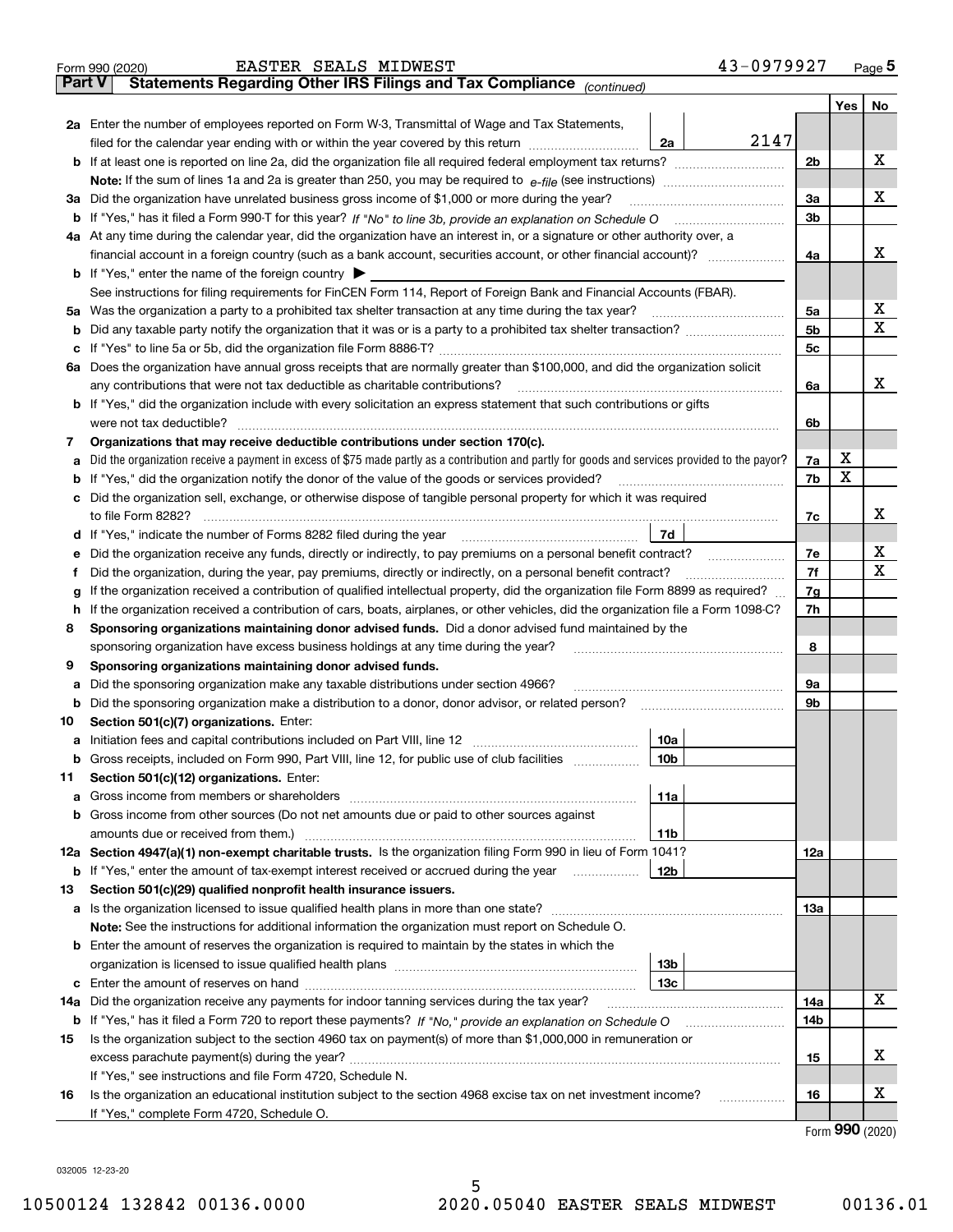|  | Form 990 (2020) |
|--|-----------------|
|  |                 |

| Form 990 (2020) | EASTER SEALS MIDWEST                                                                                                          | 43-0979927 | $P$ age $6$             |
|-----------------|-------------------------------------------------------------------------------------------------------------------------------|------------|-------------------------|
|                 | Part VI   Governance, Management, and Disclosure For each "Yes" response to lines 2 through 7b below, and for a "No" response |            |                         |
|                 | to line 8a, 8b, or 10b below, describe the circumstances, processes, or changes on Schedule O. See instructions.              |            |                         |
|                 | Check if Schedule O contains a response or note to any line in this Part VI                                                   |            | $\overline{\mathbf{X}}$ |

|    |                                                                                                                                                                                                                                |                |  |    |                 | Yes | No                      |  |  |  |  |  |
|----|--------------------------------------------------------------------------------------------------------------------------------------------------------------------------------------------------------------------------------|----------------|--|----|-----------------|-----|-------------------------|--|--|--|--|--|
|    | <b>1a</b> Enter the number of voting members of the governing body at the end of the tax year                                                                                                                                  | 1a             |  | 18 |                 |     |                         |  |  |  |  |  |
|    | If there are material differences in voting rights among members of the governing body, or if the governing                                                                                                                    |                |  |    |                 |     |                         |  |  |  |  |  |
|    | body delegated broad authority to an executive committee or similar committee, explain on Schedule O.                                                                                                                          |                |  |    |                 |     |                         |  |  |  |  |  |
| b  | Enter the number of voting members included on line 1a, above, who are independent                                                                                                                                             | 1 <sup>b</sup> |  | 18 |                 |     |                         |  |  |  |  |  |
| 2  | Did any officer, director, trustee, or key employee have a family relationship or a business relationship with any other                                                                                                       |                |  |    |                 |     |                         |  |  |  |  |  |
|    | officer, director, trustee, or key employee?                                                                                                                                                                                   |                |  |    | $\mathbf{2}$    | X   |                         |  |  |  |  |  |
| 3  | Did the organization delegate control over management duties customarily performed by or under the direct supervision                                                                                                          |                |  |    |                 |     |                         |  |  |  |  |  |
|    |                                                                                                                                                                                                                                |                |  |    | 3               |     | X                       |  |  |  |  |  |
| 4  | Did the organization make any significant changes to its governing documents since the prior Form 990 was filed?                                                                                                               |                |  |    | $\overline{4}$  |     | $\overline{\mathbf{x}}$ |  |  |  |  |  |
| 5  |                                                                                                                                                                                                                                |                |  |    | 5               |     | $\mathbf{X}$            |  |  |  |  |  |
| 6  | Did the organization have members or stockholders?                                                                                                                                                                             |                |  |    |                 |     |                         |  |  |  |  |  |
| 7a | Did the organization have members, stockholders, or other persons who had the power to elect or appoint one or                                                                                                                 |                |  |    |                 |     |                         |  |  |  |  |  |
|    |                                                                                                                                                                                                                                |                |  |    | 7a              |     | х                       |  |  |  |  |  |
|    | <b>b</b> Are any governance decisions of the organization reserved to (or subject to approval by) members, stockholders, or                                                                                                    |                |  |    |                 |     |                         |  |  |  |  |  |
|    | persons other than the governing body?                                                                                                                                                                                         |                |  |    | 7b              |     | х                       |  |  |  |  |  |
| 8  | Did the organization contemporaneously document the meetings held or written actions undertaken during the year by the following:                                                                                              |                |  |    |                 |     |                         |  |  |  |  |  |
| a  |                                                                                                                                                                                                                                |                |  |    | 8a              | X   |                         |  |  |  |  |  |
| b  |                                                                                                                                                                                                                                |                |  |    | 8b              | X   |                         |  |  |  |  |  |
| 9  | Is there any officer, director, trustee, or key employee listed in Part VII, Section A, who cannot be reached at the                                                                                                           |                |  |    |                 |     |                         |  |  |  |  |  |
|    |                                                                                                                                                                                                                                |                |  |    | 9               |     | x                       |  |  |  |  |  |
|    | Section B. Policies (This Section B requests information about policies not required by the Internal Revenue Code.)                                                                                                            |                |  |    |                 |     |                         |  |  |  |  |  |
|    |                                                                                                                                                                                                                                |                |  |    |                 | Yes | No                      |  |  |  |  |  |
|    |                                                                                                                                                                                                                                |                |  |    | 10a             |     | X                       |  |  |  |  |  |
|    |                                                                                                                                                                                                                                |                |  |    |                 |     |                         |  |  |  |  |  |
|    | <b>b</b> If "Yes," did the organization have written policies and procedures governing the activities of such chapters, affiliates,                                                                                            |                |  |    |                 |     |                         |  |  |  |  |  |
|    |                                                                                                                                                                                                                                |                |  |    | 10 <sub>b</sub> | X   |                         |  |  |  |  |  |
|    | 11a Has the organization provided a complete copy of this Form 990 to all members of its governing body before filing the form?                                                                                                |                |  |    | 11a             |     |                         |  |  |  |  |  |
|    | <b>b</b> Describe in Schedule O the process, if any, used by the organization to review this Form 990.                                                                                                                         |                |  |    |                 |     |                         |  |  |  |  |  |
|    |                                                                                                                                                                                                                                |                |  |    | 12a             | X   |                         |  |  |  |  |  |
| b  |                                                                                                                                                                                                                                |                |  |    | 12 <sub>b</sub> | X   |                         |  |  |  |  |  |
|    | c Did the organization regularly and consistently monitor and enforce compliance with the policy? If "Yes," describe                                                                                                           |                |  |    |                 |     |                         |  |  |  |  |  |
|    | in Schedule O how this was done manufactured and continuum control of the state of the state of the state of t                                                                                                                 |                |  |    | 12c             | Х   |                         |  |  |  |  |  |
| 13 | Did the organization have a written whistleblower policy? [11] matter content to the organization have a written whistleblower policy? [11] matter content content content of the organization have a written whistleblower po |                |  |    | 13              | X   |                         |  |  |  |  |  |
| 14 | Did the organization have a written document retention and destruction policy? manufactured and the organization have a written document retention and destruction policy?                                                     |                |  |    | 14              | X   |                         |  |  |  |  |  |
| 15 | Did the process for determining compensation of the following persons include a review and approval by independent                                                                                                             |                |  |    |                 |     |                         |  |  |  |  |  |
|    | persons, comparability data, and contemporaneous substantiation of the deliberation and decision?                                                                                                                              |                |  |    |                 |     |                         |  |  |  |  |  |
|    | a The organization's CEO, Executive Director, or top management official manufactured content content of the organization's CEO, Executive Director, or top management official manufactured content of the state of the state |                |  |    | 15a             | х   |                         |  |  |  |  |  |
|    |                                                                                                                                                                                                                                |                |  |    | 15b             | X   |                         |  |  |  |  |  |
|    | If "Yes" to line 15a or 15b, describe the process in Schedule O (see instructions).                                                                                                                                            |                |  |    |                 |     |                         |  |  |  |  |  |
|    | 16a Did the organization invest in, contribute assets to, or participate in a joint venture or similar arrangement with a                                                                                                      |                |  |    |                 |     |                         |  |  |  |  |  |
|    | taxable entity during the year?                                                                                                                                                                                                |                |  |    | 16a             |     | х                       |  |  |  |  |  |
|    | b If "Yes," did the organization follow a written policy or procedure requiring the organization to evaluate its participation                                                                                                 |                |  |    |                 |     |                         |  |  |  |  |  |
|    | in joint venture arrangements under applicable federal tax law, and take steps to safeguard the organization's                                                                                                                 |                |  |    |                 |     |                         |  |  |  |  |  |
|    | exempt status with respect to such arrangements?                                                                                                                                                                               |                |  |    | 16b             |     |                         |  |  |  |  |  |
|    | <b>Section C. Disclosure</b>                                                                                                                                                                                                   |                |  |    |                 |     |                         |  |  |  |  |  |
| 17 | <b>NONE</b><br>List the states with which a copy of this Form 990 is required to be filed $\blacktriangleright$                                                                                                                |                |  |    |                 |     |                         |  |  |  |  |  |
| 18 | Section 6104 requires an organization to make its Forms 1023 (1024 or 1024-A, if applicable), 990, and 990-T (Section 501(c)(3)s only) available                                                                               |                |  |    |                 |     |                         |  |  |  |  |  |
|    | for public inspection. Indicate how you made these available. Check all that apply.                                                                                                                                            |                |  |    |                 |     |                         |  |  |  |  |  |
|    | $\lfloor x \rfloor$ Upon request<br>Own website<br>Another's website<br>Other (explain on Schedule O)                                                                                                                          |                |  |    |                 |     |                         |  |  |  |  |  |
| 19 | Describe on Schedule O whether (and if so, how) the organization made its governing documents, conflict of interest policy, and financial                                                                                      |                |  |    |                 |     |                         |  |  |  |  |  |
|    | statements available to the public during the tax year.                                                                                                                                                                        |                |  |    |                 |     |                         |  |  |  |  |  |
| 20 | State the name, address, and telephone number of the person who possesses the organization's books and records                                                                                                                 |                |  |    |                 |     |                         |  |  |  |  |  |
|    | JEFF ARLEDGE - 314-394-7100                                                                                                                                                                                                    |                |  |    |                 |     |                         |  |  |  |  |  |
|    |                                                                                                                                                                                                                                |                |  |    |                 |     |                         |  |  |  |  |  |
|    | 11933 WESTLINE INDUSTRIAL DRIVE,<br>SAINT LOUIS,<br>МO                                                                                                                                                                         | 63146          |  |    |                 |     |                         |  |  |  |  |  |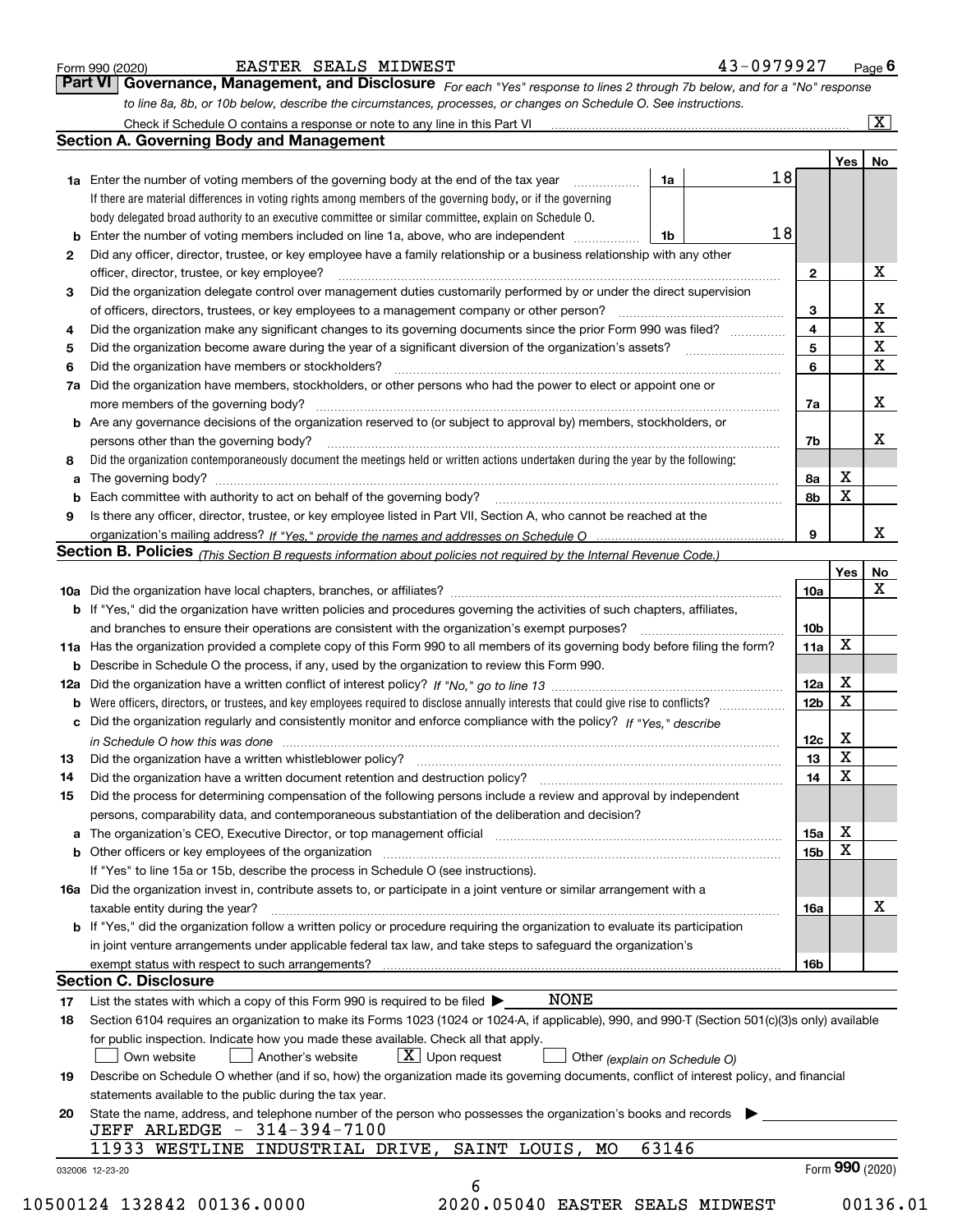$\mathcal{L}^{\text{max}}$ 

| Form 990 (2020) |                                               | EASTER SEALS MIDWEST | 43-0979927                                                                                 | Page 7 |
|-----------------|-----------------------------------------------|----------------------|--------------------------------------------------------------------------------------------|--------|
|                 |                                               |                      | Part VII Compensation of Officers, Directors, Trustees, Key Employees, Highest Compensated |        |
|                 | <b>Employees, and Independent Contractors</b> |                      |                                                                                            |        |

Check if Schedule O contains a response or note to any line in this Part VII

**Section A. Officers, Directors, Trustees, Key Employees, and Highest Compensated Employees**

**1a**  Complete this table for all persons required to be listed. Report compensation for the calendar year ending with or within the organization's tax year. **•** List all of the organization's current officers, directors, trustees (whether individuals or organizations), regardless of amount of compensation.

Enter -0- in columns (D), (E), and (F) if no compensation was paid.

 $\bullet$  List all of the organization's  $\,$ current key employees, if any. See instructions for definition of "key employee."

**•** List the organization's five current highest compensated employees (other than an officer, director, trustee, or key employee) who received reportable compensation (Box 5 of Form W-2 and/or Box 7 of Form 1099-MISC) of more than \$100,000 from the organization and any related organizations.

**•** List all of the organization's former officers, key employees, and highest compensated employees who received more than \$100,000 of reportable compensation from the organization and any related organizations.

**former directors or trustees**  ¥ List all of the organization's that received, in the capacity as a former director or trustee of the organization, more than \$10,000 of reportable compensation from the organization and any related organizations.

See instructions for the order in which to list the persons above.

Check this box if neither the organization nor any related organization compensated any current officer, director, or trustee.  $\mathcal{L}^{\text{max}}$ 

| (A)                           | (B)                    | (C)                                     |                                                                  |                         |              |                                  |        | (D)                 | (E)                              | (F)                      |
|-------------------------------|------------------------|-----------------------------------------|------------------------------------------------------------------|-------------------------|--------------|----------------------------------|--------|---------------------|----------------------------------|--------------------------|
| Name and title                | Average                | Position<br>(do not check more than one |                                                                  |                         |              |                                  |        | Reportable          | Reportable                       | Estimated                |
|                               | hours per              |                                         | box, unless person is both an<br>officer and a director/trustee) |                         |              |                                  |        | compensation        | compensation                     | amount of                |
|                               | week                   |                                         |                                                                  |                         |              |                                  |        | from                | from related                     | other                    |
|                               | (list any<br>hours for |                                         |                                                                  |                         |              |                                  |        | the<br>organization | organizations<br>(W-2/1099-MISC) | compensation<br>from the |
|                               | related                |                                         |                                                                  |                         |              |                                  |        | (W-2/1099-MISC)     |                                  | organization             |
|                               | organizations          |                                         |                                                                  |                         |              |                                  |        |                     |                                  | and related              |
|                               | below                  | Individual trustee or director          | Institutional trustee                                            |                         | Key employee |                                  |        |                     |                                  | organizations            |
|                               | line)                  |                                         |                                                                  | Officer                 |              | Highest compensated<br> employee | Former |                     |                                  |                          |
| WENDY SULLIVAN<br>(1)         | 40.00                  |                                         |                                                                  |                         |              |                                  |        |                     |                                  |                          |
| CHIEF EXECUTIVE OFFICER       |                        |                                         |                                                                  | X                       |              |                                  |        | 291,710.            | 0.                               | 31,409.                  |
| (2)<br><b>JEAN MARSHALL</b>   | 40.00                  |                                         |                                                                  |                         |              |                                  |        |                     |                                  |                          |
| CHIEF PROGRAM OFFICER         |                        |                                         |                                                                  |                         | X            |                                  |        | 206,690.            | 0.                               | 35,120.                  |
| <b>JEFFREY ARLEDGE</b><br>(3) | 40.00                  |                                         |                                                                  |                         |              |                                  |        |                     |                                  |                          |
| CHIEF FINANCIAL OFFICER       |                        |                                         |                                                                  | $\overline{\textbf{X}}$ |              |                                  |        | 207,802.            | 0.                               | 17,264.                  |
| THOMAS BARRY<br>(4)           | 40.00                  |                                         |                                                                  |                         |              |                                  |        |                     |                                  |                          |
| CHIEF DEVELOPMENT OFFICER     |                        |                                         |                                                                  |                         | х            |                                  |        | 184,068.            | 0.                               | 21,804.                  |
| <b>LAUREL TAYLOR</b><br>(5)   | 40.00                  |                                         |                                                                  |                         |              |                                  |        |                     |                                  |                          |
| CHIEF HUMAN RESOURCES OFFICER |                        |                                         |                                                                  |                         | X            |                                  |        | 174,772.            | 0.                               | 16,475.                  |
| THEODORE CHAPMAN<br>(6)       | 40.00                  |                                         |                                                                  |                         |              |                                  |        |                     |                                  |                          |
| CHIEF PROGRAM OFFICER         |                        |                                         |                                                                  |                         | X            |                                  |        | 180,215.            | 0.                               | 222.                     |
| GREGORY KRAMER<br>(7)         | 40.00                  |                                         |                                                                  |                         |              |                                  |        |                     |                                  |                          |
| GOVERNMENT RELATIONS VP       |                        |                                         |                                                                  |                         |              | $\mathbf X$                      |        | 138,954.            | 0.                               | 18,674.                  |
| NICOLE JOHNSON<br>(8)         | 40.00                  |                                         |                                                                  |                         |              |                                  |        |                     |                                  |                          |
| VP OF PROGRAMS                |                        |                                         |                                                                  |                         |              | X                                |        | 121,505.            | 0.                               | 20,852.                  |
| CATHERINE BROWN<br>(9)        | 40.00                  |                                         |                                                                  |                         |              |                                  |        |                     |                                  |                          |
| VP OF PUBLIC POLICY           |                        |                                         |                                                                  |                         |              | X                                |        | 102, 295.           | 0.                               | 26,910.                  |
| (10) CHERIE MONTGOMERY        | 40.00                  |                                         |                                                                  |                         |              |                                  |        |                     |                                  |                          |
| VP OF PROGRAM SYSTEMS         |                        |                                         |                                                                  |                         |              | X                                |        | 100,254.            | 0.                               | 26,474.                  |
| (11) AMANDA BARTOSCH          | 40.00                  |                                         |                                                                  |                         |              |                                  |        |                     |                                  |                          |
| ADMINISTRATION & FINANCE VP   |                        |                                         |                                                                  |                         |              | $\mathbf X$                      |        | 102,228.            | 0.                               | 18,757.                  |
| (12) DR. ROBERT WOERTHER      | 3.00                   |                                         |                                                                  |                         |              |                                  |        |                     |                                  |                          |
| CHAIRMAN                      |                        | X                                       |                                                                  | х                       |              |                                  |        | 0.                  | 0.                               | 0.                       |
| (13) SEAN DONLIN              | 2.00                   |                                         |                                                                  |                         |              |                                  |        |                     |                                  |                          |
| VICE CHAIRMAN                 |                        | $\mathbf X$                             |                                                                  | X                       |              |                                  |        | $\mathbf 0$ .       | 0.                               | 0.                       |
| (14) GREG MEIER               | $\overline{2}$ .00     |                                         |                                                                  |                         |              |                                  |        |                     |                                  |                          |
| TREASURER                     |                        | X                                       |                                                                  | X                       |              |                                  |        | 0.                  | 0.                               | 0.                       |
| (15) JACQUELINE BARDGETT      | 2.00                   |                                         |                                                                  |                         |              |                                  |        |                     |                                  |                          |
| <b>SECRETARY</b>              |                        | $\mathbf x$                             |                                                                  | X                       |              |                                  |        | $\mathbf 0$ .       | 0.                               | 0.                       |
| (16) BRIAN KINMAN             | 1.00                   |                                         |                                                                  |                         |              |                                  |        |                     |                                  |                          |
| <b>DIRECTOR</b>               |                        | $\mathbf X$                             |                                                                  |                         |              |                                  |        | 0.                  | 0.                               | $0_{.}$                  |
| (17) CHRISTINA GREEN          | 1.00                   |                                         |                                                                  |                         |              |                                  |        |                     |                                  |                          |
| <b>DIRECTOR</b>               |                        | X                                       |                                                                  |                         |              |                                  |        | 0.                  | 0.                               | 0.                       |
| 032007 12-23-20               |                        |                                         |                                                                  |                         |              |                                  |        |                     |                                  | Form 990 (2020)          |

7

032007 12-23-20

10500124 132842 00136.0000 2020.05040 EASTER SEALS MIDWEST 00136.01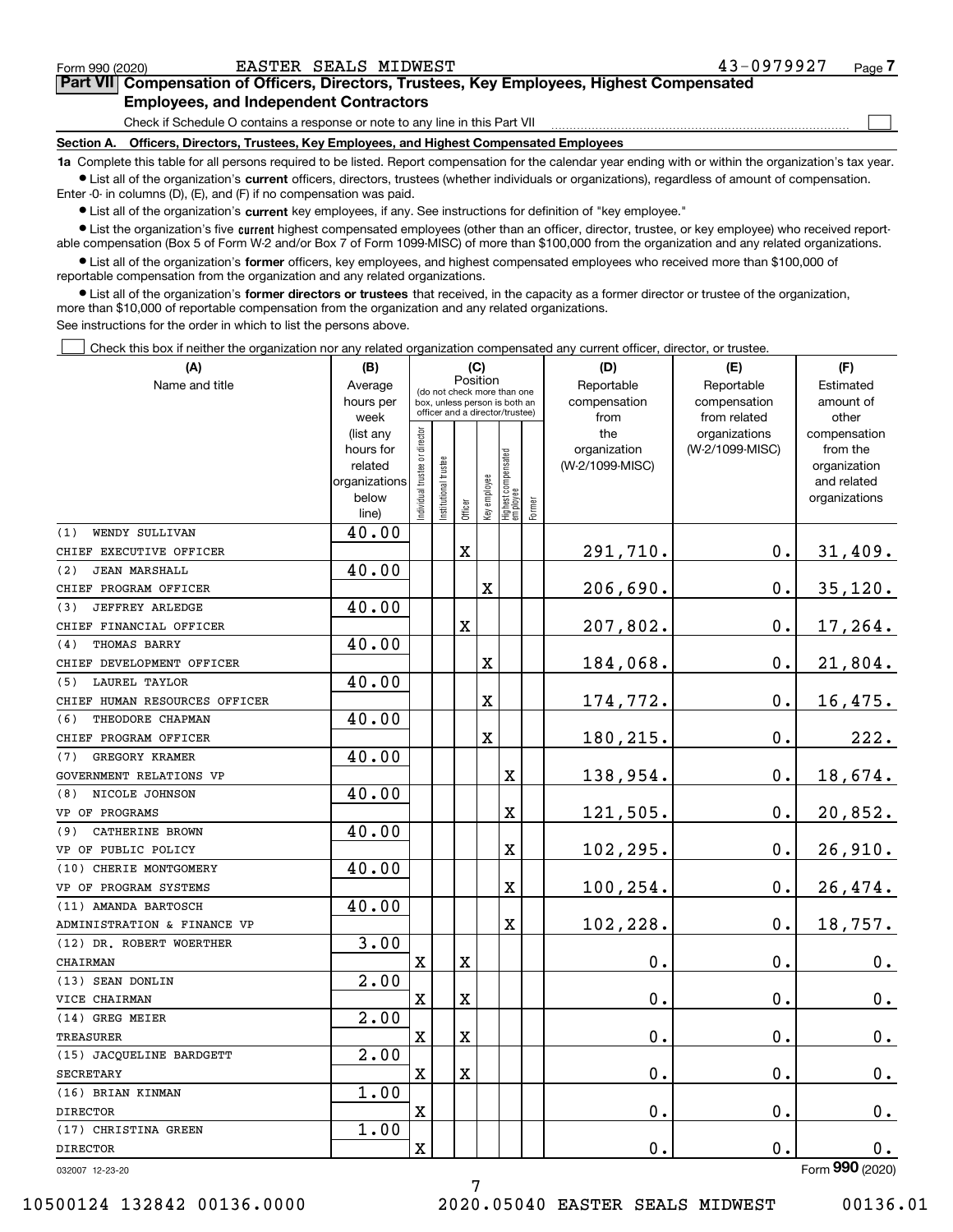| Form 990 (2020 |  |
|----------------|--|
|                |  |

| Part VII Section A. Officers, Directors, Trustees, Key Employees, and Highest Compensated Employees (continued)                           |                        |                                |                       |          |              |                                   |        |                                 |                 |                  |                 |                             |                  |
|-------------------------------------------------------------------------------------------------------------------------------------------|------------------------|--------------------------------|-----------------------|----------|--------------|-----------------------------------|--------|---------------------------------|-----------------|------------------|-----------------|-----------------------------|------------------|
| (B)<br>(C)<br>(A)<br>(D)<br>(E)                                                                                                           |                        |                                |                       |          |              |                                   |        |                                 |                 |                  | (F)             |                             |                  |
| Name and title                                                                                                                            | Average                |                                |                       | Position |              | (do not check more than one       |        | Reportable                      | Reportable      |                  |                 | Estimated                   |                  |
|                                                                                                                                           | hours per              |                                |                       |          |              | box, unless person is both an     |        | compensation                    | compensation    |                  |                 | amount of                   |                  |
|                                                                                                                                           | week                   |                                |                       |          |              | officer and a director/trustee)   |        | from                            | from related    |                  |                 | other                       |                  |
|                                                                                                                                           | (list any<br>hours for |                                |                       |          |              |                                   |        | the                             | organizations   |                  | compensation    |                             |                  |
|                                                                                                                                           | related                |                                |                       |          |              |                                   |        | organization<br>(W-2/1099-MISC) | (W-2/1099-MISC) |                  |                 | from the                    |                  |
|                                                                                                                                           | organizations          |                                |                       |          |              |                                   |        |                                 |                 |                  |                 | organization<br>and related |                  |
|                                                                                                                                           | below                  |                                |                       |          |              |                                   |        |                                 |                 |                  |                 | organizations               |                  |
|                                                                                                                                           | line)                  | Individual trustee or director | Institutional trustee | Officer  | key employee | Highest compensated<br>  employee | Former |                                 |                 |                  |                 |                             |                  |
| (18) CHRISTINE SCHLOMANN                                                                                                                  | 2.00                   |                                |                       |          |              |                                   |        |                                 |                 |                  |                 |                             |                  |
| <b>DIRECTOR</b>                                                                                                                           |                        | X                              |                       |          |              |                                   |        | $\mathbf 0$ .                   |                 | $\mathbf 0$ .    |                 |                             | 0.               |
| (19) COREY HAMILTON                                                                                                                       | 1.00                   |                                |                       |          |              |                                   |        |                                 |                 |                  |                 |                             |                  |
| <b>DIRECTOR</b>                                                                                                                           |                        | X                              |                       |          |              |                                   |        | 0.                              |                 | $\mathbf 0$ .    |                 |                             | $0$ .            |
| (20) ED SPALTY                                                                                                                            | 2.00                   |                                |                       |          |              |                                   |        |                                 |                 |                  |                 |                             |                  |
| <b>DIRECTOR</b>                                                                                                                           |                        | X                              |                       |          |              |                                   |        | 0.                              |                 | $\mathbf 0$ .    |                 |                             | $0$ .            |
| (21) JENNY CROWE                                                                                                                          | 1.00                   |                                |                       |          |              |                                   |        |                                 |                 |                  |                 |                             |                  |
| <b>DIRECTOR</b>                                                                                                                           |                        | X                              |                       |          |              |                                   |        | 0.                              |                 | $\mathbf 0$ .    |                 |                             | $0$ .            |
| (22) KATHY KOPACH                                                                                                                         | 1.00                   |                                |                       |          |              |                                   |        |                                 |                 |                  |                 |                             |                  |
| <b>DIRECTOR</b>                                                                                                                           |                        | X                              |                       |          |              |                                   |        | 0.                              |                 | $\mathbf 0$ .    |                 |                             | $0$ .            |
| (23) LUKE THOMPSON                                                                                                                        | 1.00                   |                                |                       |          |              |                                   |        |                                 |                 |                  |                 |                             |                  |
| <b>DIRECTOR</b>                                                                                                                           |                        | X                              |                       |          |              |                                   |        | 0.                              |                 | $\mathbf 0$ .    |                 |                             | 0.               |
| (24) LYDIA PADILLA                                                                                                                        | 2.00                   |                                |                       |          |              |                                   |        |                                 |                 |                  |                 |                             |                  |
| <b>DIRECTOR</b>                                                                                                                           |                        | $\mathbf X$                    |                       |          |              |                                   |        | 0.                              |                 | $\mathbf 0$ .    |                 |                             | 0.               |
| (25) LYNN WALLIS                                                                                                                          | 2.00                   |                                |                       |          |              |                                   |        |                                 |                 |                  |                 |                             |                  |
| <b>DIRECTOR</b>                                                                                                                           |                        | X                              |                       |          |              |                                   |        | 0.                              |                 | $\mathbf 0$ .    |                 |                             | 0.               |
| (26) RUQAYYAH CHERIE BAILEY                                                                                                               | 1.00                   |                                |                       |          |              |                                   |        |                                 |                 |                  |                 |                             |                  |
| <b>DIRECTOR</b>                                                                                                                           |                        | $\mathbf x$                    |                       |          |              |                                   |        | 0.                              |                 | 0.               |                 |                             |                  |
|                                                                                                                                           |                        |                                |                       |          |              |                                   |        | 1,810,493.                      |                 | $\overline{0}$ . | 233,961.        |                             | $0$ .            |
|                                                                                                                                           |                        |                                |                       |          |              |                                   |        | $\mathbf 0$ .                   |                 | $\overline{0}$ . |                 |                             |                  |
| c Total from continuation sheets to Part VII, Section A [11] [2000]                                                                       |                        |                                |                       |          |              |                                   |        | 1,810,493.                      |                 | $\overline{0}$ . | 233,961.        |                             | $\overline{0}$ . |
|                                                                                                                                           |                        |                                |                       |          |              |                                   |        |                                 |                 |                  |                 |                             |                  |
| Total number of individuals (including but not limited to those listed above) who received more than \$100,000 of reportable<br>2         |                        |                                |                       |          |              |                                   |        |                                 |                 |                  |                 |                             |                  |
| compensation from the organization                                                                                                        |                        |                                |                       |          |              |                                   |        |                                 |                 |                  |                 | Yes                         | 11               |
|                                                                                                                                           |                        |                                |                       |          |              |                                   |        |                                 |                 |                  |                 |                             | No               |
| Did the organization list any former officer, director, trustee, key employee, or highest compensated employee on<br>3                    |                        |                                |                       |          |              |                                   |        |                                 |                 |                  |                 |                             |                  |
|                                                                                                                                           |                        |                                |                       |          |              |                                   |        |                                 |                 |                  | 3               |                             | X                |
| For any individual listed on line 1a, is the sum of reportable compensation and other compensation from the organization<br>4             |                        |                                |                       |          |              |                                   |        |                                 |                 |                  |                 |                             |                  |
|                                                                                                                                           |                        |                                |                       |          |              |                                   |        |                                 |                 |                  | 4               | X                           |                  |
| Did any person listed on line 1a receive or accrue compensation from any unrelated organization or individual for services<br>5           |                        |                                |                       |          |              |                                   |        |                                 |                 |                  |                 |                             |                  |
|                                                                                                                                           |                        |                                |                       |          |              |                                   |        |                                 |                 |                  | 5               |                             | X                |
| <b>Section B. Independent Contractors</b>                                                                                                 |                        |                                |                       |          |              |                                   |        |                                 |                 |                  |                 |                             |                  |
| Complete this table for your five highest compensated independent contractors that received more than \$100,000 of compensation from<br>1 |                        |                                |                       |          |              |                                   |        |                                 |                 |                  |                 |                             |                  |
| the organization. Report compensation for the calendar year ending with or within the organization's tax year.                            |                        |                                |                       |          |              |                                   |        |                                 |                 |                  |                 |                             |                  |
| (A)                                                                                                                                       |                        |                                |                       |          |              |                                   |        | (B)                             |                 |                  | (C)             |                             |                  |
| Name and business address                                                                                                                 |                        |                                | <b>NONE</b>           |          |              |                                   |        | Description of services         |                 |                  | Compensation    |                             |                  |
|                                                                                                                                           |                        |                                |                       |          |              |                                   |        |                                 |                 |                  |                 |                             |                  |
|                                                                                                                                           |                        |                                |                       |          |              |                                   |        |                                 |                 |                  |                 |                             |                  |
|                                                                                                                                           |                        |                                |                       |          |              |                                   |        |                                 |                 |                  |                 |                             |                  |
|                                                                                                                                           |                        |                                |                       |          |              |                                   |        |                                 |                 |                  |                 |                             |                  |
|                                                                                                                                           |                        |                                |                       |          |              |                                   |        |                                 |                 |                  |                 |                             |                  |
|                                                                                                                                           |                        |                                |                       |          |              |                                   |        |                                 |                 |                  |                 |                             |                  |
|                                                                                                                                           |                        |                                |                       |          |              |                                   |        |                                 |                 |                  |                 |                             |                  |
|                                                                                                                                           |                        |                                |                       |          |              |                                   |        |                                 |                 |                  |                 |                             |                  |
|                                                                                                                                           |                        |                                |                       |          |              |                                   |        |                                 |                 |                  |                 |                             |                  |
|                                                                                                                                           |                        |                                |                       |          |              |                                   |        |                                 |                 |                  |                 |                             |                  |
| Total number of independent contractors (including but not limited to those listed above) who received more than<br>2                     |                        |                                |                       |          |              |                                   |        |                                 |                 |                  |                 |                             |                  |
| \$100,000 of compensation from the organization                                                                                           |                        |                                |                       |          |              | 0                                 |        |                                 |                 |                  |                 |                             |                  |
| SEE PART VII, SECTION A CONTINUATION SHEETS                                                                                               |                        |                                |                       |          |              |                                   |        |                                 |                 |                  | Form 990 (2020) |                             |                  |

032008 12-23-20

8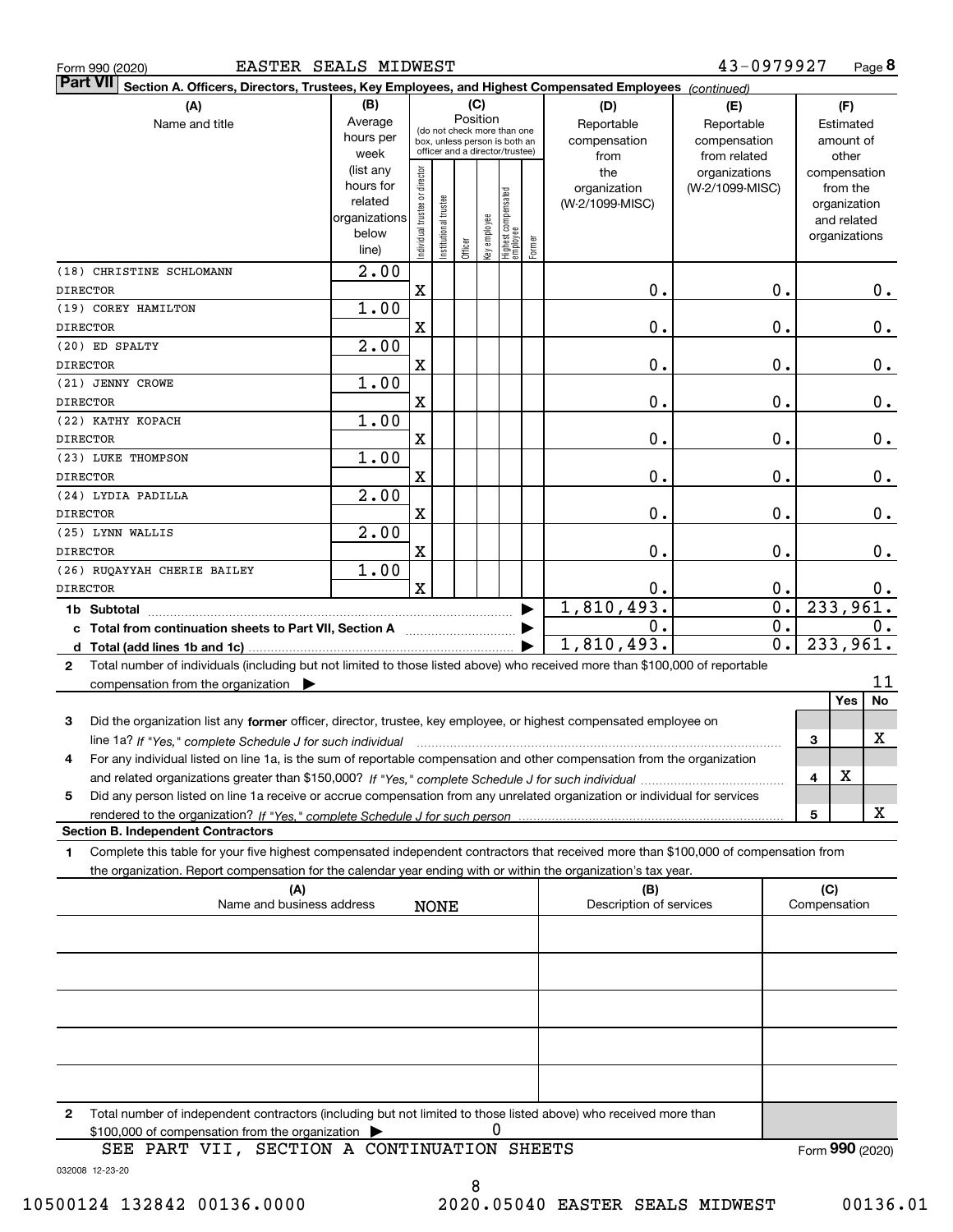| EASTER SEALS MIDWEST<br>Form 990                                                                                          | 43-0979927             |                                |                        |         |              |                              |        |                 |                               |                       |  |  |  |  |  |
|---------------------------------------------------------------------------------------------------------------------------|------------------------|--------------------------------|------------------------|---------|--------------|------------------------------|--------|-----------------|-------------------------------|-----------------------|--|--|--|--|--|
| <b>Part VII</b><br>Section A. Officers, Directors, Trustees, Key Employees, and Highest Compensated Employees (continued) |                        |                                |                        |         |              |                              |        |                 |                               |                       |  |  |  |  |  |
| (A)                                                                                                                       | (B)                    | (C)                            |                        |         |              |                              |        | (D)             | (E)                           | (F)                   |  |  |  |  |  |
| Name and title                                                                                                            | Average                |                                |                        |         | Position     |                              |        | Reportable      | Reportable                    | Estimated             |  |  |  |  |  |
|                                                                                                                           | hours                  |                                | (check all that apply) |         |              |                              |        | compensation    | compensation                  | amount of             |  |  |  |  |  |
|                                                                                                                           | per<br>week            |                                |                        |         |              |                              |        | from<br>the     | from related<br>organizations | other<br>compensation |  |  |  |  |  |
|                                                                                                                           | (list any              |                                |                        |         |              |                              |        | organization    | (W-2/1099-MISC)               | from the              |  |  |  |  |  |
|                                                                                                                           | hours for              |                                |                        |         |              |                              |        | (W-2/1099-MISC) |                               | organization          |  |  |  |  |  |
|                                                                                                                           | related                |                                |                        |         |              |                              |        |                 |                               | and related           |  |  |  |  |  |
|                                                                                                                           | organizations<br>below |                                |                        |         |              |                              |        |                 |                               | organizations         |  |  |  |  |  |
|                                                                                                                           | line)                  | Individual trustee or director | Institutional trustee  | Officer | Key employee | Highest compensated employee | Former |                 |                               |                       |  |  |  |  |  |
| (27) SCOTT RIRIE                                                                                                          | 1.00                   |                                |                        |         |              |                              |        |                 |                               |                       |  |  |  |  |  |
| <b>DIRECTOR</b>                                                                                                           |                        | $\mathbf X$                    |                        |         |              |                              |        | $0$ .           | 0.                            | $0_{.}$               |  |  |  |  |  |
| (28) SHARON ABEL                                                                                                          | 1.00                   |                                |                        |         |              |                              |        |                 |                               |                       |  |  |  |  |  |
| <b>DIRECTOR</b>                                                                                                           |                        | $\mathbf X$                    |                        |         |              |                              |        | $\mathbf 0$ .   | 0.                            | $0_{.}$               |  |  |  |  |  |
| (29) THERESA GUEST                                                                                                        | 1.00                   |                                |                        |         |              |                              |        |                 |                               |                       |  |  |  |  |  |
| <b>DIRECTOR</b>                                                                                                           |                        | $\mathbf X$                    |                        |         |              |                              |        | $\mathbf 0$ .   | 0.                            | 0.                    |  |  |  |  |  |
| (30) G.T. COZARD, III                                                                                                     | 1.00                   |                                |                        |         |              |                              |        |                 |                               |                       |  |  |  |  |  |
| DIRECTOR THROUGH 12/31/2020                                                                                               |                        | $\mathbf X$                    |                        |         |              |                              |        | $\mathbf 0$ .   | 0.                            | 0.                    |  |  |  |  |  |
| (31) WILLIAM FLORENT                                                                                                      | 1.00                   |                                |                        |         |              |                              |        |                 |                               |                       |  |  |  |  |  |
| DIRECTOR THROUGH 12/31/2020                                                                                               |                        | $\mathbf X$                    |                        |         |              |                              |        | $\mathbf 0$ .   | 0.                            | 0.                    |  |  |  |  |  |
| (32) TIMOTHY MCGRAW                                                                                                       | 1.00                   |                                |                        |         |              |                              |        |                 |                               |                       |  |  |  |  |  |
| DIRECTOR THROUGH 12/31/2020                                                                                               |                        | $\mathbf X$                    |                        |         |              |                              |        | $\mathbf 0$ .   | 0.                            | 0.                    |  |  |  |  |  |
| (33) BRIAN WRIGHT                                                                                                         | 1.00                   |                                |                        |         |              |                              |        |                 |                               |                       |  |  |  |  |  |
| DIRECTOR THROUGH 12/31/2020                                                                                               |                        | $\mathbf X$                    |                        |         |              |                              |        | 0.              | 0.                            | 0.                    |  |  |  |  |  |
|                                                                                                                           |                        |                                |                        |         |              |                              |        |                 |                               |                       |  |  |  |  |  |
|                                                                                                                           |                        |                                |                        |         |              |                              |        |                 |                               |                       |  |  |  |  |  |
|                                                                                                                           |                        |                                |                        |         |              |                              |        |                 |                               |                       |  |  |  |  |  |
|                                                                                                                           |                        |                                |                        |         |              |                              |        |                 |                               |                       |  |  |  |  |  |
|                                                                                                                           |                        |                                |                        |         |              |                              |        |                 |                               |                       |  |  |  |  |  |
|                                                                                                                           |                        |                                |                        |         |              |                              |        |                 |                               |                       |  |  |  |  |  |
|                                                                                                                           |                        |                                |                        |         |              |                              |        |                 |                               |                       |  |  |  |  |  |
|                                                                                                                           |                        |                                |                        |         |              |                              |        |                 |                               |                       |  |  |  |  |  |
|                                                                                                                           |                        |                                |                        |         |              |                              |        |                 |                               |                       |  |  |  |  |  |
|                                                                                                                           |                        |                                |                        |         |              |                              |        |                 |                               |                       |  |  |  |  |  |
|                                                                                                                           |                        |                                |                        |         |              |                              |        |                 |                               |                       |  |  |  |  |  |
|                                                                                                                           |                        |                                |                        |         |              |                              |        |                 |                               |                       |  |  |  |  |  |
|                                                                                                                           |                        |                                |                        |         |              |                              |        |                 |                               |                       |  |  |  |  |  |
|                                                                                                                           |                        |                                |                        |         |              |                              |        |                 |                               |                       |  |  |  |  |  |
|                                                                                                                           |                        |                                |                        |         |              |                              |        |                 |                               |                       |  |  |  |  |  |
|                                                                                                                           |                        |                                |                        |         |              |                              |        |                 |                               |                       |  |  |  |  |  |
|                                                                                                                           |                        |                                |                        |         |              |                              |        |                 |                               |                       |  |  |  |  |  |
|                                                                                                                           |                        |                                |                        |         |              |                              |        |                 |                               |                       |  |  |  |  |  |
|                                                                                                                           |                        |                                |                        |         |              |                              |        |                 |                               |                       |  |  |  |  |  |
|                                                                                                                           |                        |                                |                        |         |              |                              |        |                 |                               |                       |  |  |  |  |  |
|                                                                                                                           |                        |                                |                        |         |              |                              |        |                 |                               |                       |  |  |  |  |  |
|                                                                                                                           |                        |                                |                        |         |              |                              |        |                 |                               |                       |  |  |  |  |  |
|                                                                                                                           |                        |                                |                        |         |              |                              |        |                 |                               |                       |  |  |  |  |  |
|                                                                                                                           |                        |                                |                        |         |              |                              |        |                 |                               |                       |  |  |  |  |  |
|                                                                                                                           |                        |                                |                        |         |              |                              |        |                 |                               |                       |  |  |  |  |  |

032201 04-01-20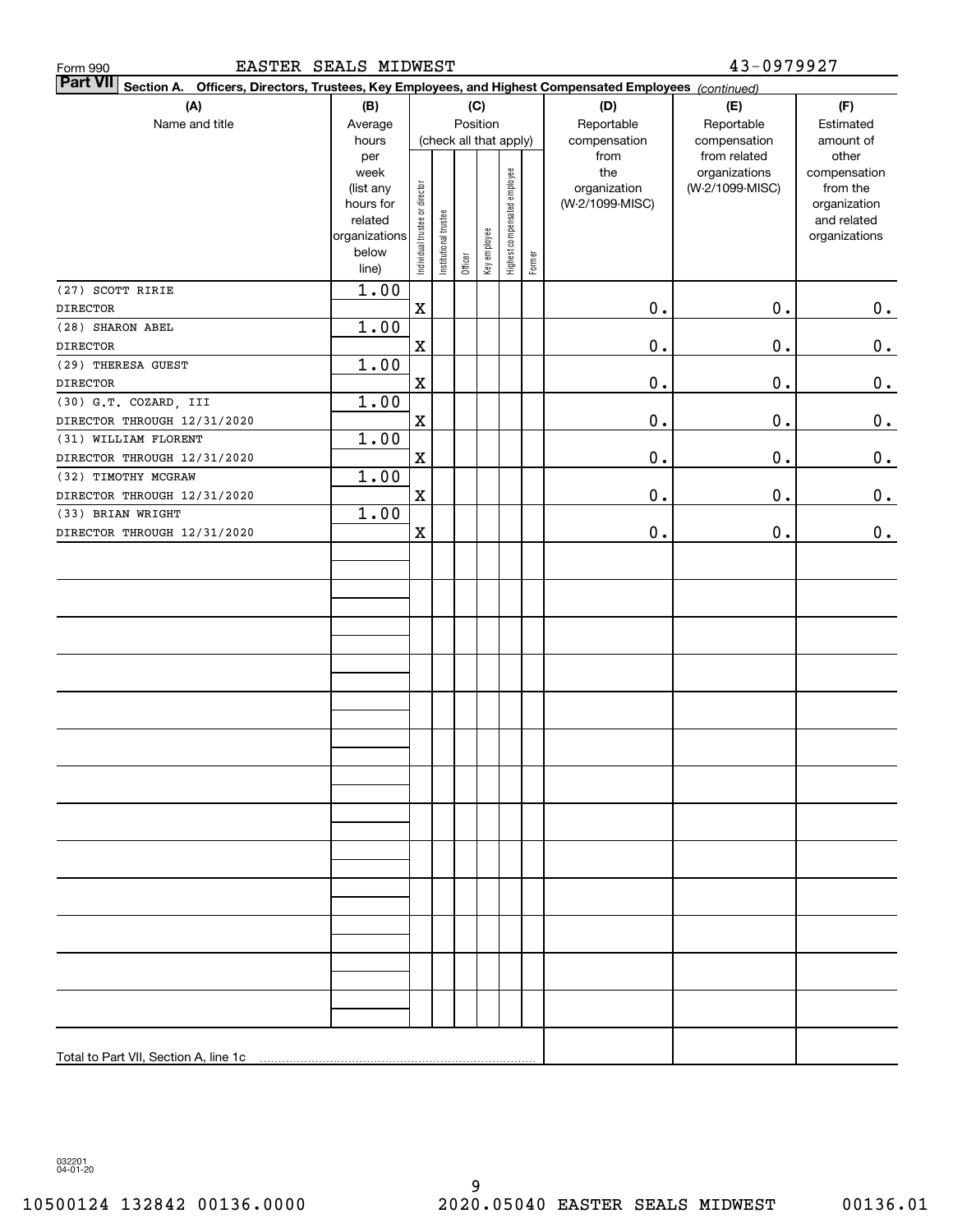|                                                           |      | Check if Schedule O contains a response or note to any line in this Part VIII |    |                                            |                |                      |                      | (B)                                   | $\overline{C}$                |                                                                 |
|-----------------------------------------------------------|------|-------------------------------------------------------------------------------|----|--------------------------------------------|----------------|----------------------|----------------------|---------------------------------------|-------------------------------|-----------------------------------------------------------------|
|                                                           |      |                                                                               |    |                                            |                |                      | (A)<br>Total revenue | Related or exempt<br>function revenue | Unrelated<br>business revenue | (D)<br>Revenue excluded<br>from tax under<br>sections 512 - 514 |
|                                                           |      | <b>1 a</b> Federated campaigns                                                |    | 1a                                         |                | 125,554.             |                      |                                       |                               |                                                                 |
| Contributions, Gifts, Grants<br>and Other Similar Amounts |      | <b>b</b> Membership dues                                                      |    | 1 <sub>b</sub>                             |                |                      |                      |                                       |                               |                                                                 |
|                                                           |      | c Fundraising events                                                          |    | 1 <sub>c</sub>                             |                | 622,511.             |                      |                                       |                               |                                                                 |
|                                                           |      | d Related organizations                                                       |    | 1 <sub>d</sub><br>$\overline{\phantom{a}}$ |                |                      |                      |                                       |                               |                                                                 |
|                                                           |      | e Government grants (contributions)                                           |    | 1e                                         |                |                      |                      |                                       |                               |                                                                 |
|                                                           |      | f All other contributions, gifts, grants, and                                 |    |                                            |                |                      |                      |                                       |                               |                                                                 |
|                                                           |      | similar amounts not included above                                            |    | 1f                                         |                | 23,803,482.          |                      |                                       |                               |                                                                 |
|                                                           |      | g Noncash contributions included in lines 1a-1f                               |    | $1g$ $\frac{1}{3}$                         |                | 212,022.             |                      |                                       |                               |                                                                 |
|                                                           |      |                                                                               |    |                                            |                |                      | 24, 551, 547.        |                                       |                               |                                                                 |
|                                                           |      |                                                                               |    |                                            |                | <b>Business Code</b> |                      |                                       |                               |                                                                 |
|                                                           | 2 a  | COMMUNITY LIVING                                                              |    |                                            |                | 624100               | 51,987,143.          | 51,987,143.                           |                               |                                                                 |
|                                                           | b    | <b>AUTISM SERVICES</b>                                                        |    |                                            |                | 624100               | 7,892,605.           | 7,892,605.                            |                               |                                                                 |
|                                                           |      | EMPLOYMENT SERVICES                                                           |    |                                            |                | 624100               | 4,636,522.           | 4,636,522.                            |                               |                                                                 |
| Program Service<br>Revenue                                | d    | HOME VISITING PROGRAM                                                         |    |                                            |                | 624100               | 686,784.             | 686,784.                              |                               |                                                                 |
|                                                           | е    |                                                                               |    |                                            |                |                      |                      |                                       |                               |                                                                 |
|                                                           |      | f All other program service revenue                                           |    |                                            |                | ▶                    | 65,203,054.          |                                       |                               |                                                                 |
|                                                           | З    | Investment income (including dividends, interest, and                         |    |                                            |                |                      |                      |                                       |                               |                                                                 |
|                                                           |      |                                                                               |    |                                            |                |                      | 260,798.             |                                       |                               | 260,798.                                                        |
|                                                           | 4    | Income from investment of tax-exempt bond proceeds                            |    |                                            |                |                      |                      |                                       |                               |                                                                 |
|                                                           | 5    |                                                                               |    |                                            |                |                      |                      |                                       |                               |                                                                 |
|                                                           |      |                                                                               |    | (i) Real                                   |                | (ii) Personal        |                      |                                       |                               |                                                                 |
|                                                           | 6а   | Gross rents<br>.                                                              | 6a |                                            |                |                      |                      |                                       |                               |                                                                 |
|                                                           | b    | Less: rental expenses                                                         | 6b |                                            |                |                      |                      |                                       |                               |                                                                 |
|                                                           | c    | Rental income or (loss)                                                       | 6c |                                            |                |                      |                      |                                       |                               |                                                                 |
|                                                           |      | d Net rental income or (loss)                                                 |    |                                            |                |                      |                      |                                       |                               |                                                                 |
|                                                           |      | 7 a Gross amount from sales of                                                |    | (i) Securities                             |                | (ii) Other           |                      |                                       |                               |                                                                 |
|                                                           |      | assets other than inventory                                                   |    | $7a$ 59, 770, 015.                         |                |                      |                      |                                       |                               |                                                                 |
|                                                           |      | <b>b</b> Less: cost or other basis                                            |    |                                            |                |                      |                      |                                       |                               |                                                                 |
|                                                           |      | and sales expenses                                                            |    | $ 7b $ 59,519,396.                         |                | 9,831.               |                      |                                       |                               |                                                                 |
|                                                           |      | <b>c</b> Gain or (loss)                                                       | 7c |                                            | 250,619.       | $-9.831.$            |                      |                                       |                               |                                                                 |
|                                                           |      |                                                                               |    |                                            |                | ▶                    | 240,788.             |                                       |                               | 240,788.                                                        |
|                                                           |      | 8 a Gross income from fundraising events (not                                 |    |                                            |                |                      |                      |                                       |                               |                                                                 |
|                                                           |      | $622,511.$ of<br>including $$$                                                |    |                                            |                |                      |                      |                                       |                               |                                                                 |
|                                                           |      | contributions reported on line 1c). See                                       |    |                                            |                |                      |                      |                                       |                               |                                                                 |
|                                                           |      |                                                                               |    |                                            | 8a             | 24,600.              |                      |                                       |                               |                                                                 |
|                                                           |      |                                                                               |    |                                            | 8b             | 72,118.              |                      |                                       |                               |                                                                 |
|                                                           |      | c Net income or (loss) from fundraising events                                |    |                                            |                | ▶                    | $-47,518.$           |                                       |                               | $-47,518.$                                                      |
|                                                           |      | 9 a Gross income from gaming activities. See                                  |    |                                            |                |                      |                      |                                       |                               |                                                                 |
|                                                           |      |                                                                               |    |                                            | 9a             |                      |                      |                                       |                               |                                                                 |
|                                                           |      | <b>b</b> Less: direct expenses <b>manually</b>                                |    |                                            | 9 <sub>b</sub> |                      |                      |                                       |                               |                                                                 |
|                                                           |      | c Net income or (loss) from gaming activities                                 |    |                                            |                | .                    |                      |                                       |                               |                                                                 |
|                                                           |      | 10 a Gross sales of inventory, less returns                                   |    |                                            |                |                      |                      |                                       |                               |                                                                 |
|                                                           |      | 10a                                                                           |    |                                            |                |                      |                      |                                       |                               |                                                                 |
|                                                           |      | <b>b</b> Less: cost of goods sold                                             |    |                                            | 10b            |                      |                      |                                       |                               |                                                                 |
|                                                           |      | c Net income or (loss) from sales of inventory                                |    |                                            |                |                      |                      |                                       |                               |                                                                 |
|                                                           |      |                                                                               |    |                                            |                | <b>Business Code</b> |                      |                                       |                               |                                                                 |
|                                                           | 11 a |                                                                               |    |                                            |                |                      |                      |                                       |                               |                                                                 |
|                                                           | b    |                                                                               |    |                                            |                |                      |                      |                                       |                               |                                                                 |
| Revenue                                                   | с    |                                                                               |    |                                            |                | 611710               | 59,024.              |                                       |                               | 59,024.                                                         |
|                                                           |      |                                                                               |    |                                            |                | ▶                    | 59,024.              |                                       |                               |                                                                 |
|                                                           | 12   |                                                                               |    |                                            |                |                      | 90,267,693.          | 65,203,054.                           | 0.                            | 513,092.                                                        |
|                                                           |      | 032009 12-23-20                                                               |    |                                            |                |                      |                      |                                       |                               | Form 990 (2020)                                                 |

EASTER SEALS MIDWEST

10500124 132842 00136.0000 2020.05040 EASTER SEALS MIDWEST 00136.01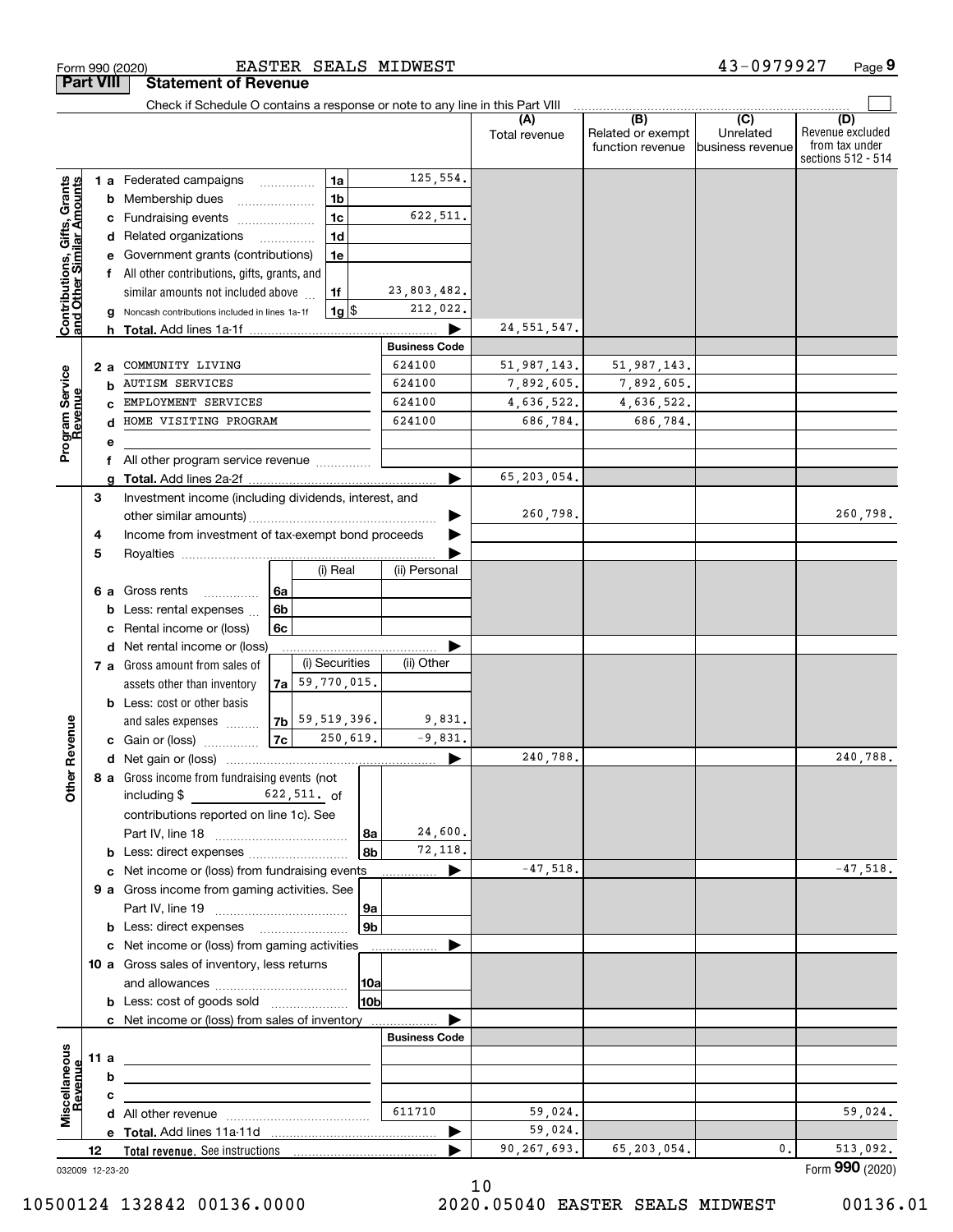|              | and domestic governments. See Part IV, line 21                            |                         |                          |            |                      |
|--------------|---------------------------------------------------------------------------|-------------------------|--------------------------|------------|----------------------|
| $\mathbf{2}$ | Grants and other assistance to domestic                                   |                         |                          |            |                      |
|              | individuals. See Part IV, line 22                                         |                         |                          |            |                      |
| 3            | Grants and other assistance to foreign                                    |                         |                          |            |                      |
|              | organizations, foreign governments, and foreign                           |                         |                          |            |                      |
|              | individuals. See Part IV, lines 15 and 16                                 |                         |                          |            |                      |
| 4            | Benefits paid to or for members                                           |                         |                          |            |                      |
| 5            | Compensation of current officers, directors,                              |                         |                          |            |                      |
|              | trustees, and key employees                                               | 1,350,882.              | 236,781.                 | 1,064,313. | 49,788.              |
| 6            | Compensation not included above to disqualified                           |                         |                          |            |                      |
|              | persons (as defined under section 4958(f)(1)) and                         |                         |                          |            |                      |
|              | persons described in section 4958(c)(3)(B)                                |                         |                          |            |                      |
| 7            |                                                                           | 45,628,406.             | 41,908,610.              | 3,380,169. | 339,627.             |
| 8            | Pension plan accruals and contributions (include                          |                         |                          |            |                      |
|              | section 401(k) and 403(b) employer contributions)                         | 191,409.                | 191,409.                 |            |                      |
| 9            |                                                                           | 5,698,282.              | $\overline{5,209,547}$ . | 455,517.   | 33,218.              |
| 10           |                                                                           | 3,663,538.              | 3,323,013.               | 311,526.   | 28,999.              |
| 11           | Fees for services (nonemployees):                                         |                         |                          |            |                      |
| a            |                                                                           |                         |                          |            |                      |
| b            |                                                                           | 34,973.                 |                          | 34,973.    |                      |
|              |                                                                           | 42, 261.                |                          | 42, 261.   |                      |
| d            | Lobbying                                                                  |                         |                          |            |                      |
|              | Professional fundraising services. See Part IV, line 17                   |                         |                          |            |                      |
|              | Investment management fees                                                | 109,910.                |                          | 109,910.   |                      |
|              | g Other. (If line 11g amount exceeds 10% of line 25,                      |                         |                          |            |                      |
|              | column (A) amount, list line 11g expenses on Sch O.)                      |                         |                          |            |                      |
| 12           |                                                                           | 75,939.                 | 2,045.                   | 61,931.    | 11,963.              |
| 13           |                                                                           | 739,180.                | 624, 515.                | 99,324.    | 15,341.              |
| 14           |                                                                           | $\overline{674, 733}$ . | 52,708.                  | 599,392.   | 22,633.              |
| 15           |                                                                           |                         |                          |            |                      |
| 16           |                                                                           | 1,379,198.              | 1,247,405.               | 117,259.   | 14,534.              |
| 17           | Travel                                                                    | 48, 273.                | 14,744.                  | 32,971.    | 558.                 |
| 18           | Payments of travel or entertainment expenses                              |                         |                          |            |                      |
|              | for any federal, state, or local public officials                         |                         |                          |            |                      |
|              | Conferences, conventions, and meetings                                    | 199,682.                | 24,573.                  | 163,661.   | 11,448.              |
| 19<br>20     | Interest                                                                  | 204,651.                | 98, 342.                 | 84,321.    | 21,988.              |
|              |                                                                           |                         |                          |            |                      |
| 21           | Depreciation, depletion, and amortization                                 | 594,897.                | 448,202.                 | 127,552.   | 19, 143.             |
| 22<br>23     | .<br>Insurance                                                            | 352,074.                | 257,773.                 | 85,679.    | 8,622.               |
|              | Other expenses. Itemize expenses not covered                              |                         |                          |            |                      |
| 24           | above (List miscellaneous expenses on line 24e. If                        |                         |                          |            |                      |
|              | line 24e amount exceeds 10% of line 25, column (A)                        |                         |                          |            |                      |
|              | amount, list line 24e expenses on Schedule 0.)<br><b>BAD DEBT EXPENSE</b> | 1,767,561.              | 1,767,561.               |            |                      |
| a            | <b>AUTO EXPENSES</b>                                                      | 1,617,210.              | 1,601,763.               | 14,021.    | 1,426.               |
| b            | CLIENT ASSISTANCE                                                         | 1,130,708.              | 1,130,708.               |            |                      |
|              | <b>OUTSIDE SERVICES</b>                                                   | 408,240.                | 214,408.                 | 192,185.   | 1,647.               |
| d            |                                                                           | 779,599.                | 394,131.                 | 370,850.   |                      |
|              | e All other expenses                                                      | 66,691,606.             | 58,748,238.              | 7,347,815. | 14,618.<br>595, 553. |
| 25           | Total functional expenses. Add lines 1 through 24e                        |                         |                          |            |                      |
| 26           | Joint costs. Complete this line only if the organization                  |                         |                          |            |                      |
|              | reported in column (B) joint costs from a combined                        |                         |                          |            |                      |
|              | educational campaign and fundraising solicitation.                        |                         |                          |            |                      |
|              | Check here<br>if following SOP 98-2 (ASC 958-720)                         |                         |                          |            |                      |
|              | 032010 12-23-20                                                           |                         |                          |            | Form 990 (2020)      |

*7b, 8b, 9b, and 10b of Part VIII.*

**1**

**Part IX Statement of Functional Expenses**

Grants and other assistance to domestic organizations

*Do not include amounts reported on lines 6b,*

*Section 501(c)(3) and 501(c)(4) organizations must complete all columns. All other organizations must complete column (A).*

Check if Schedule O contains a response or note to any line in this Part IX ...<br>amounts reported on lines  $\mathcal{E}_h$  (A) (8)

**(A)**

Total expenses Program service expenses

Form 990 (2020) EASTER SEALS MIDWEST 4 3-0 9 7 9 9 2 7 <sub>Page</sub> **10**

Fundraising expenses

 $\mathcal{L}^{\text{max}}$ 

**(C)** (C) (C)<br>
penses Program service Management and Fundrai<br>
expenses general expenses expen

10500124 132842 00136.0000 2020.05040 EASTER SEALS MIDWEST 00136.01

11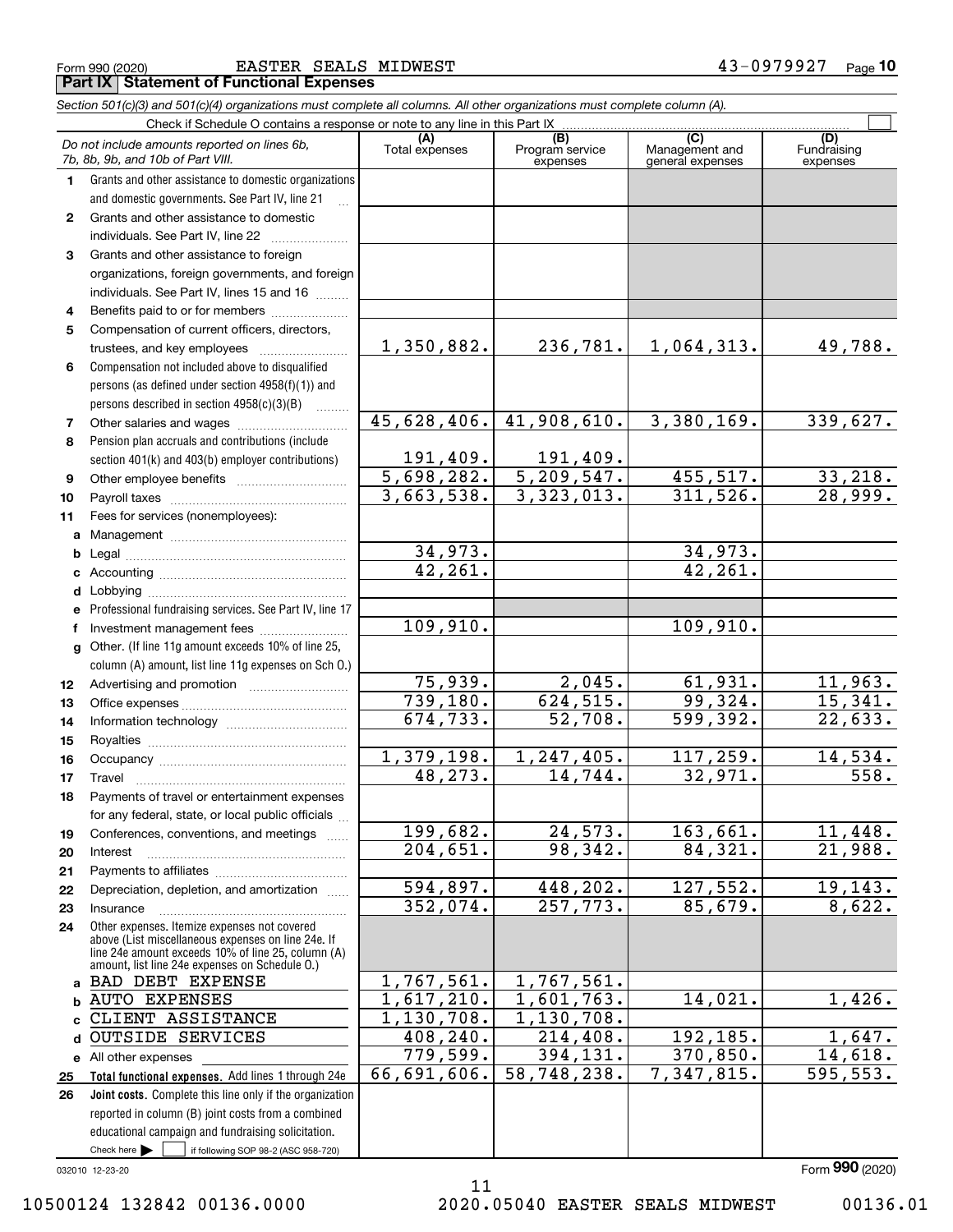**Part X Balance Sheet**

Form 990 (2020) EASTER SEALS MIDWEST 4 3-0 9 7 9 9 2 7 <sub>Page</sub>

**11**

|                             |          |                                                                                                                              |                  |            | (A)<br>Beginning of year |                         | (B)<br>End of year              |
|-----------------------------|----------|------------------------------------------------------------------------------------------------------------------------------|------------------|------------|--------------------------|-------------------------|---------------------------------|
|                             | 1        |                                                                                                                              |                  |            | $\overline{1,224,080}$ . | $\blacksquare$          | 14,318,100.                     |
|                             | 2        |                                                                                                                              |                  |            | $\overline{76, 428}$ .   | $\mathbf{2}$            | 1, 175, 369.                    |
|                             | 3        |                                                                                                                              |                  |            | 309,757.                 | $\mathbf{3}$            | 107, 213.                       |
|                             | 4        |                                                                                                                              |                  |            | 7,652,561.               | $\overline{\mathbf{4}}$ | 7,972,156.                      |
|                             | 5        | Loans and other receivables from any current or former officer, director,                                                    |                  |            |                          |                         |                                 |
|                             |          | trustee, key employee, creator or founder, substantial contributor, or 35%                                                   |                  |            |                          |                         |                                 |
|                             |          | controlled entity or family member of any of these persons                                                                   |                  |            |                          | 5                       |                                 |
|                             | 6        | Loans and other receivables from other disqualified persons (as defined                                                      |                  |            |                          |                         |                                 |
|                             |          | under section $4958(f)(1)$ , and persons described in section $4958(c)(3)(B)$                                                |                  | 1.1.1.1    |                          | 6                       |                                 |
|                             | 7        |                                                                                                                              |                  |            |                          | $\overline{7}$          |                                 |
| Assets                      | 8        |                                                                                                                              |                  |            |                          | 8                       |                                 |
|                             | 9        | Prepaid expenses and deferred charges                                                                                        |                  |            | 15,718.                  | $\overline{9}$          | 169,939.                        |
|                             |          | 10a Land, buildings, and equipment: cost or other                                                                            |                  |            |                          |                         |                                 |
|                             |          | basis. Complete Part VI of Schedule D  10a                                                                                   |                  | 9,800,997. |                          |                         |                                 |
|                             |          | │ 10b │<br><b>b</b> Less: accumulated depreciation                                                                           |                  | 3,606,568. | 6,441,498.               | 10 <sub>c</sub>         | $6, 194, 429.$<br>31, 236, 907. |
|                             | 11       |                                                                                                                              |                  | 7,885,674. | 11                       |                         |                                 |
|                             | 12       |                                                                                                                              |                  | 12         |                          |                         |                                 |
|                             | 13       |                                                                                                                              |                  | 13         |                          |                         |                                 |
|                             | 14       |                                                                                                                              |                  |            |                          | 14                      |                                 |
|                             | 15       |                                                                                                                              |                  |            | 96, 147.                 | 15                      | 96, 147.                        |
|                             | 16       |                                                                                                                              |                  |            | 23,701,863.              | 16                      | 61, 270, 260.                   |
|                             | 17       |                                                                                                                              | 4,665,754.       | 17         | 5, 332, 936.             |                         |                                 |
|                             | 18       |                                                                                                                              | $\overline{0}$ . | 18         | 579,910.                 |                         |                                 |
|                             | 19       | Deferred revenue manual contracts and contracts and contracts are contracted and contracts are contracted and c              |                  |            | 19                       |                         |                                 |
|                             | 20       |                                                                                                                              |                  |            |                          | 20                      |                                 |
|                             | 21       | Escrow or custodial account liability. Complete Part IV of Schedule D                                                        |                  |            |                          | 21                      |                                 |
|                             | 22       | Loans and other payables to any current or former officer, director,                                                         |                  |            |                          |                         |                                 |
| Liabilities                 |          | trustee, key employee, creator or founder, substantial contributor, or 35%                                                   |                  |            |                          | 22                      |                                 |
|                             |          | controlled entity or family member of any of these persons<br>Secured mortgages and notes payable to unrelated third parties |                  |            | 5,446,735.               | 23                      | 4,958,412.                      |
|                             | 23<br>24 | Unsecured notes and loans payable to unrelated third parties                                                                 |                  |            |                          | 24                      |                                 |
|                             | 25       | Other liabilities (including federal income tax, payables to related third                                                   |                  |            |                          |                         |                                 |
|                             |          | parties, and other liabilities not included on lines 17-24). Complete Part X                                                 |                  |            |                          |                         |                                 |
|                             |          |                                                                                                                              |                  |            | 0.1                      | 25                      | 10,000,000.                     |
|                             | 26       |                                                                                                                              |                  |            | 10, 112, 489.            | 26                      | 20,871,258.                     |
|                             |          | Organizations that follow FASB ASC 958, check here $\blacktriangleright \lfloor X \rfloor$                                   |                  |            |                          |                         |                                 |
|                             |          | and complete lines 27, 28, 32, and 33.                                                                                       |                  |            |                          |                         |                                 |
|                             | 27       |                                                                                                                              |                  |            | 9,089,369.               | 27                      | 35, 235, 004.                   |
|                             | 28       |                                                                                                                              |                  |            | 4,500,005.               | 28                      | 5, 163, 998.                    |
|                             |          | Organizations that do not follow FASB ASC 958, check here $\blacktriangleright$                                              |                  |            |                          |                         |                                 |
|                             |          | and complete lines 29 through 33.                                                                                            |                  |            |                          |                         |                                 |
| Net Assets or Fund Balances | 29       |                                                                                                                              |                  | 29         |                          |                         |                                 |
|                             | 30       | Paid-in or capital surplus, or land, building, or equipment fund                                                             |                  |            |                          | 30                      |                                 |
|                             | 31       | Retained earnings, endowment, accumulated income, or other funds                                                             |                  |            |                          | 31                      |                                 |
|                             | 32       | Total net assets or fund balances                                                                                            |                  |            | 13,589,374.              | 32                      | 40,399,002.                     |
|                             | 33       |                                                                                                                              |                  |            | 23,701,863.              | 33                      | 61, 270, 260.                   |

Form (2020) **990**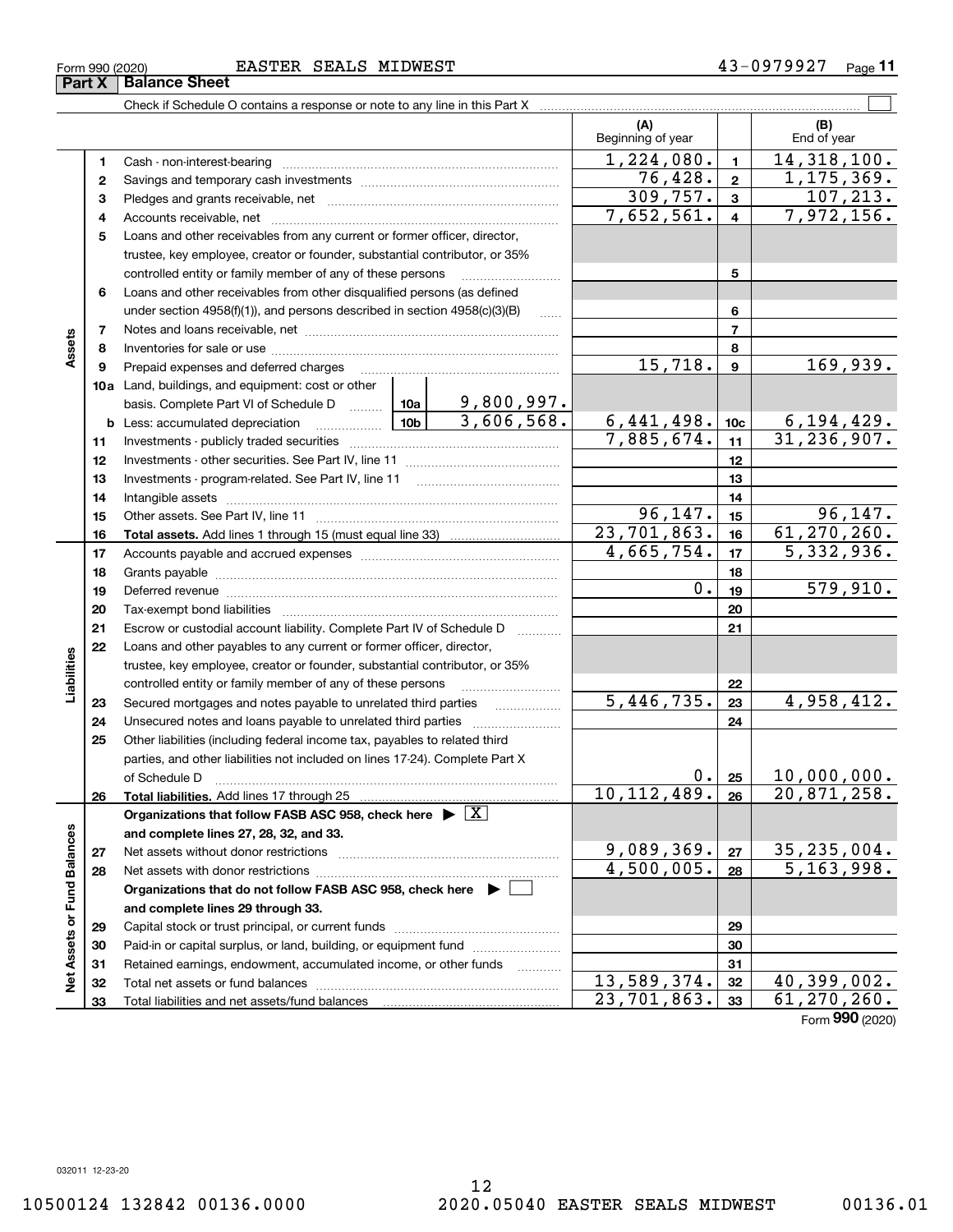| <b>Part XI Reconciliation of Net Assets</b><br>$\overline{\mathtt{x}}$<br>90,267,693.<br>$\mathbf{1}$<br>1<br>66,691,606.<br>$\mathbf{2}$<br>2<br>23,576,087.<br>3<br>Revenue less expenses. Subtract line 2 from line 1<br>З<br>13,589,374.<br>4<br>4<br>3, 298, 942.<br>5<br>Net unrealized gains (losses) on investments<br>5<br>6<br>6<br>$\overline{7}$<br>7<br>Investment expenses<br>8<br>8<br>$-65, 401.$<br>9<br>Other changes in net assets or fund balances (explain on Schedule O)<br>9<br>Net assets or fund balances at end of year. Combine lines 3 through 9 (must equal Part X, line 32,<br>10<br>40,399,002.<br>10<br>Part XII Financial Statements and Reporting<br>$\vert$ X $\vert$<br>No<br>Yes<br>$\boxed{\text{X}}$ Accrual<br>Accounting method used to prepare the Form 990: <u>[</u> Cash<br>Other<br>1<br>If the organization changed its method of accounting from a prior year or checked "Other," explain in Schedule O.<br>X<br>2a Were the organization's financial statements compiled or reviewed by an independent accountant?<br>2a<br>If "Yes," check a box below to indicate whether the financial statements for the year were compiled or reviewed on a<br>separate basis, consolidated basis, or both:<br>Both consolidated and separate basis<br>Separate basis<br>Consolidated basis<br>X<br><b>b</b> Were the organization's financial statements audited by an independent accountant?<br>2 <sub>b</sub><br>If "Yes," check a box below to indicate whether the financial statements for the year were audited on a separate basis,<br>consolidated basis, or both:<br>$X$ Separate basis<br>Both consolidated and separate basis<br><b>Consolidated basis</b><br>c If "Yes" to line 2a or 2b, does the organization have a committee that assumes responsibility for oversight of the audit,<br>Χ<br>review, or compilation of its financial statements and selection of an independent accountant?<br>2c<br>If the organization changed either its oversight process or selection process during the tax year, explain on Schedule O.<br>3a As a result of a federal award, was the organization required to undergo an audit or audits as set forth in the Single Audit<br>X<br>За<br><b>b</b> If "Yes," did the organization undergo the required audit or audits? If the organization did not undergo the required audit<br>or audits, explain why on Schedule O and describe any steps taken to undergo such audits [11] content to under<br>3b | EASTER SEALS MIDWEST<br>Form 990 (2020) | 43-0979927 | $Page$ 12 |
|-----------------------------------------------------------------------------------------------------------------------------------------------------------------------------------------------------------------------------------------------------------------------------------------------------------------------------------------------------------------------------------------------------------------------------------------------------------------------------------------------------------------------------------------------------------------------------------------------------------------------------------------------------------------------------------------------------------------------------------------------------------------------------------------------------------------------------------------------------------------------------------------------------------------------------------------------------------------------------------------------------------------------------------------------------------------------------------------------------------------------------------------------------------------------------------------------------------------------------------------------------------------------------------------------------------------------------------------------------------------------------------------------------------------------------------------------------------------------------------------------------------------------------------------------------------------------------------------------------------------------------------------------------------------------------------------------------------------------------------------------------------------------------------------------------------------------------------------------------------------------------------------------------------------------------------------------------------------------------------------------------------------------------------------------------------------------------------------------------------------------------------------------------------------------------------------------------------------------------------------------------------------------------------------------------------------------------------------------------------------------------------------------------------------------------------------------------------------------------------------------------|-----------------------------------------|------------|-----------|
|                                                                                                                                                                                                                                                                                                                                                                                                                                                                                                                                                                                                                                                                                                                                                                                                                                                                                                                                                                                                                                                                                                                                                                                                                                                                                                                                                                                                                                                                                                                                                                                                                                                                                                                                                                                                                                                                                                                                                                                                                                                                                                                                                                                                                                                                                                                                                                                                                                                                                                     |                                         |            |           |
|                                                                                                                                                                                                                                                                                                                                                                                                                                                                                                                                                                                                                                                                                                                                                                                                                                                                                                                                                                                                                                                                                                                                                                                                                                                                                                                                                                                                                                                                                                                                                                                                                                                                                                                                                                                                                                                                                                                                                                                                                                                                                                                                                                                                                                                                                                                                                                                                                                                                                                     |                                         |            |           |
|                                                                                                                                                                                                                                                                                                                                                                                                                                                                                                                                                                                                                                                                                                                                                                                                                                                                                                                                                                                                                                                                                                                                                                                                                                                                                                                                                                                                                                                                                                                                                                                                                                                                                                                                                                                                                                                                                                                                                                                                                                                                                                                                                                                                                                                                                                                                                                                                                                                                                                     |                                         |            |           |
|                                                                                                                                                                                                                                                                                                                                                                                                                                                                                                                                                                                                                                                                                                                                                                                                                                                                                                                                                                                                                                                                                                                                                                                                                                                                                                                                                                                                                                                                                                                                                                                                                                                                                                                                                                                                                                                                                                                                                                                                                                                                                                                                                                                                                                                                                                                                                                                                                                                                                                     |                                         |            |           |
|                                                                                                                                                                                                                                                                                                                                                                                                                                                                                                                                                                                                                                                                                                                                                                                                                                                                                                                                                                                                                                                                                                                                                                                                                                                                                                                                                                                                                                                                                                                                                                                                                                                                                                                                                                                                                                                                                                                                                                                                                                                                                                                                                                                                                                                                                                                                                                                                                                                                                                     |                                         |            |           |
|                                                                                                                                                                                                                                                                                                                                                                                                                                                                                                                                                                                                                                                                                                                                                                                                                                                                                                                                                                                                                                                                                                                                                                                                                                                                                                                                                                                                                                                                                                                                                                                                                                                                                                                                                                                                                                                                                                                                                                                                                                                                                                                                                                                                                                                                                                                                                                                                                                                                                                     |                                         |            |           |
|                                                                                                                                                                                                                                                                                                                                                                                                                                                                                                                                                                                                                                                                                                                                                                                                                                                                                                                                                                                                                                                                                                                                                                                                                                                                                                                                                                                                                                                                                                                                                                                                                                                                                                                                                                                                                                                                                                                                                                                                                                                                                                                                                                                                                                                                                                                                                                                                                                                                                                     |                                         |            |           |
|                                                                                                                                                                                                                                                                                                                                                                                                                                                                                                                                                                                                                                                                                                                                                                                                                                                                                                                                                                                                                                                                                                                                                                                                                                                                                                                                                                                                                                                                                                                                                                                                                                                                                                                                                                                                                                                                                                                                                                                                                                                                                                                                                                                                                                                                                                                                                                                                                                                                                                     |                                         |            |           |
|                                                                                                                                                                                                                                                                                                                                                                                                                                                                                                                                                                                                                                                                                                                                                                                                                                                                                                                                                                                                                                                                                                                                                                                                                                                                                                                                                                                                                                                                                                                                                                                                                                                                                                                                                                                                                                                                                                                                                                                                                                                                                                                                                                                                                                                                                                                                                                                                                                                                                                     |                                         |            |           |
|                                                                                                                                                                                                                                                                                                                                                                                                                                                                                                                                                                                                                                                                                                                                                                                                                                                                                                                                                                                                                                                                                                                                                                                                                                                                                                                                                                                                                                                                                                                                                                                                                                                                                                                                                                                                                                                                                                                                                                                                                                                                                                                                                                                                                                                                                                                                                                                                                                                                                                     |                                         |            |           |
|                                                                                                                                                                                                                                                                                                                                                                                                                                                                                                                                                                                                                                                                                                                                                                                                                                                                                                                                                                                                                                                                                                                                                                                                                                                                                                                                                                                                                                                                                                                                                                                                                                                                                                                                                                                                                                                                                                                                                                                                                                                                                                                                                                                                                                                                                                                                                                                                                                                                                                     |                                         |            |           |
|                                                                                                                                                                                                                                                                                                                                                                                                                                                                                                                                                                                                                                                                                                                                                                                                                                                                                                                                                                                                                                                                                                                                                                                                                                                                                                                                                                                                                                                                                                                                                                                                                                                                                                                                                                                                                                                                                                                                                                                                                                                                                                                                                                                                                                                                                                                                                                                                                                                                                                     |                                         |            |           |
|                                                                                                                                                                                                                                                                                                                                                                                                                                                                                                                                                                                                                                                                                                                                                                                                                                                                                                                                                                                                                                                                                                                                                                                                                                                                                                                                                                                                                                                                                                                                                                                                                                                                                                                                                                                                                                                                                                                                                                                                                                                                                                                                                                                                                                                                                                                                                                                                                                                                                                     |                                         |            |           |
|                                                                                                                                                                                                                                                                                                                                                                                                                                                                                                                                                                                                                                                                                                                                                                                                                                                                                                                                                                                                                                                                                                                                                                                                                                                                                                                                                                                                                                                                                                                                                                                                                                                                                                                                                                                                                                                                                                                                                                                                                                                                                                                                                                                                                                                                                                                                                                                                                                                                                                     |                                         |            |           |
|                                                                                                                                                                                                                                                                                                                                                                                                                                                                                                                                                                                                                                                                                                                                                                                                                                                                                                                                                                                                                                                                                                                                                                                                                                                                                                                                                                                                                                                                                                                                                                                                                                                                                                                                                                                                                                                                                                                                                                                                                                                                                                                                                                                                                                                                                                                                                                                                                                                                                                     |                                         |            |           |
|                                                                                                                                                                                                                                                                                                                                                                                                                                                                                                                                                                                                                                                                                                                                                                                                                                                                                                                                                                                                                                                                                                                                                                                                                                                                                                                                                                                                                                                                                                                                                                                                                                                                                                                                                                                                                                                                                                                                                                                                                                                                                                                                                                                                                                                                                                                                                                                                                                                                                                     |                                         |            |           |
|                                                                                                                                                                                                                                                                                                                                                                                                                                                                                                                                                                                                                                                                                                                                                                                                                                                                                                                                                                                                                                                                                                                                                                                                                                                                                                                                                                                                                                                                                                                                                                                                                                                                                                                                                                                                                                                                                                                                                                                                                                                                                                                                                                                                                                                                                                                                                                                                                                                                                                     |                                         |            |           |
|                                                                                                                                                                                                                                                                                                                                                                                                                                                                                                                                                                                                                                                                                                                                                                                                                                                                                                                                                                                                                                                                                                                                                                                                                                                                                                                                                                                                                                                                                                                                                                                                                                                                                                                                                                                                                                                                                                                                                                                                                                                                                                                                                                                                                                                                                                                                                                                                                                                                                                     |                                         |            |           |
|                                                                                                                                                                                                                                                                                                                                                                                                                                                                                                                                                                                                                                                                                                                                                                                                                                                                                                                                                                                                                                                                                                                                                                                                                                                                                                                                                                                                                                                                                                                                                                                                                                                                                                                                                                                                                                                                                                                                                                                                                                                                                                                                                                                                                                                                                                                                                                                                                                                                                                     |                                         |            |           |
|                                                                                                                                                                                                                                                                                                                                                                                                                                                                                                                                                                                                                                                                                                                                                                                                                                                                                                                                                                                                                                                                                                                                                                                                                                                                                                                                                                                                                                                                                                                                                                                                                                                                                                                                                                                                                                                                                                                                                                                                                                                                                                                                                                                                                                                                                                                                                                                                                                                                                                     |                                         |            |           |
|                                                                                                                                                                                                                                                                                                                                                                                                                                                                                                                                                                                                                                                                                                                                                                                                                                                                                                                                                                                                                                                                                                                                                                                                                                                                                                                                                                                                                                                                                                                                                                                                                                                                                                                                                                                                                                                                                                                                                                                                                                                                                                                                                                                                                                                                                                                                                                                                                                                                                                     |                                         |            |           |
|                                                                                                                                                                                                                                                                                                                                                                                                                                                                                                                                                                                                                                                                                                                                                                                                                                                                                                                                                                                                                                                                                                                                                                                                                                                                                                                                                                                                                                                                                                                                                                                                                                                                                                                                                                                                                                                                                                                                                                                                                                                                                                                                                                                                                                                                                                                                                                                                                                                                                                     |                                         |            |           |
|                                                                                                                                                                                                                                                                                                                                                                                                                                                                                                                                                                                                                                                                                                                                                                                                                                                                                                                                                                                                                                                                                                                                                                                                                                                                                                                                                                                                                                                                                                                                                                                                                                                                                                                                                                                                                                                                                                                                                                                                                                                                                                                                                                                                                                                                                                                                                                                                                                                                                                     |                                         |            |           |
|                                                                                                                                                                                                                                                                                                                                                                                                                                                                                                                                                                                                                                                                                                                                                                                                                                                                                                                                                                                                                                                                                                                                                                                                                                                                                                                                                                                                                                                                                                                                                                                                                                                                                                                                                                                                                                                                                                                                                                                                                                                                                                                                                                                                                                                                                                                                                                                                                                                                                                     |                                         |            |           |
|                                                                                                                                                                                                                                                                                                                                                                                                                                                                                                                                                                                                                                                                                                                                                                                                                                                                                                                                                                                                                                                                                                                                                                                                                                                                                                                                                                                                                                                                                                                                                                                                                                                                                                                                                                                                                                                                                                                                                                                                                                                                                                                                                                                                                                                                                                                                                                                                                                                                                                     |                                         |            |           |
|                                                                                                                                                                                                                                                                                                                                                                                                                                                                                                                                                                                                                                                                                                                                                                                                                                                                                                                                                                                                                                                                                                                                                                                                                                                                                                                                                                                                                                                                                                                                                                                                                                                                                                                                                                                                                                                                                                                                                                                                                                                                                                                                                                                                                                                                                                                                                                                                                                                                                                     |                                         |            |           |
|                                                                                                                                                                                                                                                                                                                                                                                                                                                                                                                                                                                                                                                                                                                                                                                                                                                                                                                                                                                                                                                                                                                                                                                                                                                                                                                                                                                                                                                                                                                                                                                                                                                                                                                                                                                                                                                                                                                                                                                                                                                                                                                                                                                                                                                                                                                                                                                                                                                                                                     |                                         |            |           |
|                                                                                                                                                                                                                                                                                                                                                                                                                                                                                                                                                                                                                                                                                                                                                                                                                                                                                                                                                                                                                                                                                                                                                                                                                                                                                                                                                                                                                                                                                                                                                                                                                                                                                                                                                                                                                                                                                                                                                                                                                                                                                                                                                                                                                                                                                                                                                                                                                                                                                                     |                                         |            |           |
|                                                                                                                                                                                                                                                                                                                                                                                                                                                                                                                                                                                                                                                                                                                                                                                                                                                                                                                                                                                                                                                                                                                                                                                                                                                                                                                                                                                                                                                                                                                                                                                                                                                                                                                                                                                                                                                                                                                                                                                                                                                                                                                                                                                                                                                                                                                                                                                                                                                                                                     |                                         |            |           |
|                                                                                                                                                                                                                                                                                                                                                                                                                                                                                                                                                                                                                                                                                                                                                                                                                                                                                                                                                                                                                                                                                                                                                                                                                                                                                                                                                                                                                                                                                                                                                                                                                                                                                                                                                                                                                                                                                                                                                                                                                                                                                                                                                                                                                                                                                                                                                                                                                                                                                                     |                                         |            |           |
|                                                                                                                                                                                                                                                                                                                                                                                                                                                                                                                                                                                                                                                                                                                                                                                                                                                                                                                                                                                                                                                                                                                                                                                                                                                                                                                                                                                                                                                                                                                                                                                                                                                                                                                                                                                                                                                                                                                                                                                                                                                                                                                                                                                                                                                                                                                                                                                                                                                                                                     |                                         |            |           |
|                                                                                                                                                                                                                                                                                                                                                                                                                                                                                                                                                                                                                                                                                                                                                                                                                                                                                                                                                                                                                                                                                                                                                                                                                                                                                                                                                                                                                                                                                                                                                                                                                                                                                                                                                                                                                                                                                                                                                                                                                                                                                                                                                                                                                                                                                                                                                                                                                                                                                                     |                                         |            |           |
|                                                                                                                                                                                                                                                                                                                                                                                                                                                                                                                                                                                                                                                                                                                                                                                                                                                                                                                                                                                                                                                                                                                                                                                                                                                                                                                                                                                                                                                                                                                                                                                                                                                                                                                                                                                                                                                                                                                                                                                                                                                                                                                                                                                                                                                                                                                                                                                                                                                                                                     |                                         |            |           |
|                                                                                                                                                                                                                                                                                                                                                                                                                                                                                                                                                                                                                                                                                                                                                                                                                                                                                                                                                                                                                                                                                                                                                                                                                                                                                                                                                                                                                                                                                                                                                                                                                                                                                                                                                                                                                                                                                                                                                                                                                                                                                                                                                                                                                                                                                                                                                                                                                                                                                                     |                                         |            |           |

Form (2020) **990**

032012 12-23-20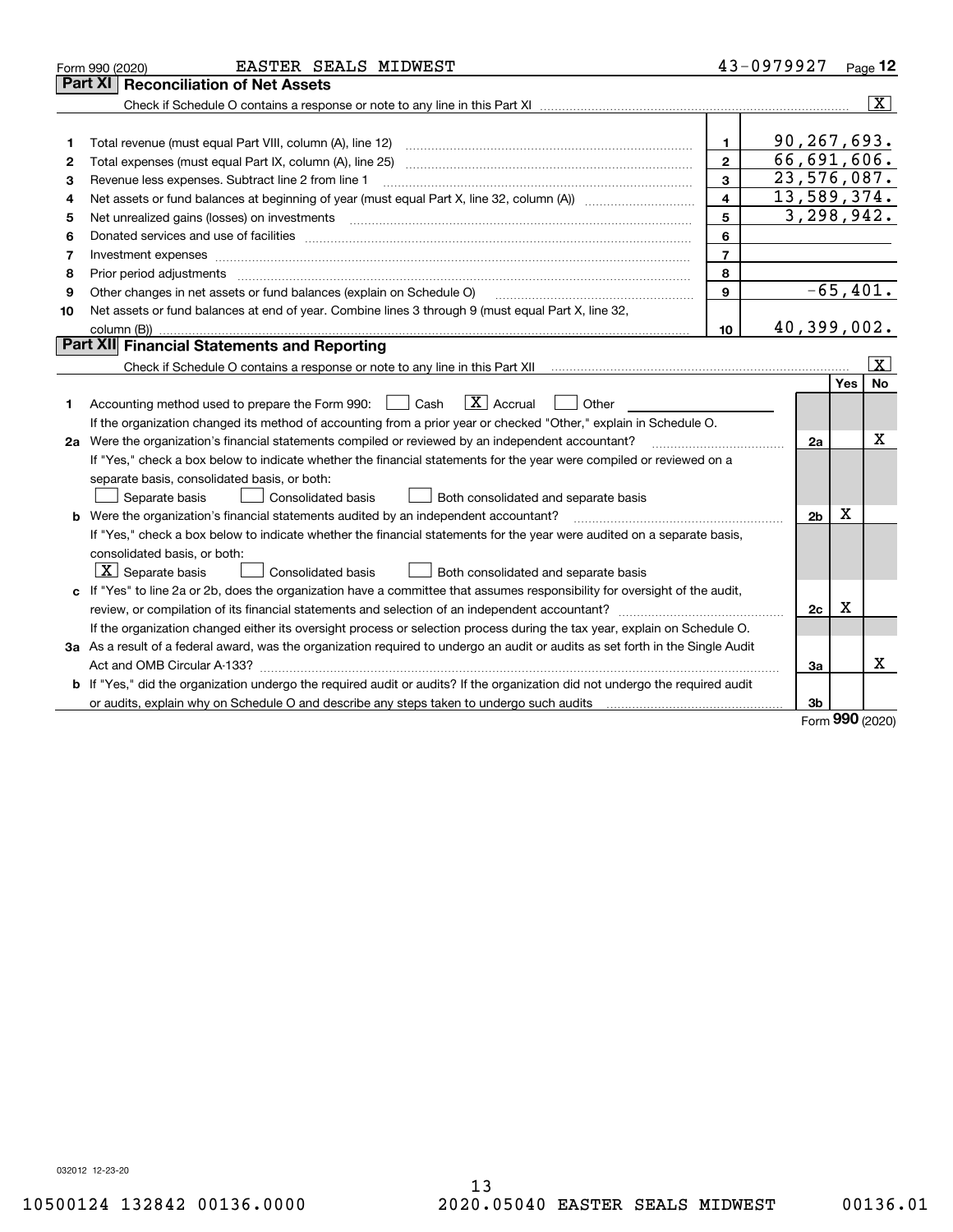| <b>SCHEDULE A</b> |
|-------------------|
|-------------------|

Department of the Treasury Internal Revenue Service

**(Form 990 or 990-EZ)**

### **Public Charity Status and Public Support**

**Complete if the organization is a section 501(c)(3) organization or a section 4947(a)(1) nonexempt charitable trust.**

**| Attach to Form 990 or Form 990-EZ.** 

**| Go to www.irs.gov/Form990 for instructions and the latest information.**

| OMB No. 1545-0047                   |
|-------------------------------------|
| 2020                                |
| <b>Open to Public</b><br>Inspection |

|  | Name of the organization |
|--|--------------------------|
|--|--------------------------|

|              |                     | Name of the organization                                                                                                                      |                      |                                                       |                             |                                 |                            |  | <b>Employer identification number</b> |  |  |  |
|--------------|---------------------|-----------------------------------------------------------------------------------------------------------------------------------------------|----------------------|-------------------------------------------------------|-----------------------------|---------------------------------|----------------------------|--|---------------------------------------|--|--|--|
|              |                     |                                                                                                                                               | EASTER SEALS MIDWEST |                                                       |                             |                                 |                            |  | 43-0979927                            |  |  |  |
|              | <b>Part I</b>       | Reason for Public Charity Status. (All organizations must complete this part.) See instructions.                                              |                      |                                                       |                             |                                 |                            |  |                                       |  |  |  |
|              |                     | The organization is not a private foundation because it is: (For lines 1 through 12, check only one box.)                                     |                      |                                                       |                             |                                 |                            |  |                                       |  |  |  |
| 1            |                     | A church, convention of churches, or association of churches described in section 170(b)(1)(A)(i).                                            |                      |                                                       |                             |                                 |                            |  |                                       |  |  |  |
| 2            |                     | A school described in section 170(b)(1)(A)(ii). (Attach Schedule E (Form 990 or 990-EZ).)                                                     |                      |                                                       |                             |                                 |                            |  |                                       |  |  |  |
| з            |                     | A hospital or a cooperative hospital service organization described in section $170(b)(1)(A)(iii)$ .                                          |                      |                                                       |                             |                                 |                            |  |                                       |  |  |  |
|              |                     | A medical research organization operated in conjunction with a hospital described in section 170(b)(1)(A)(iii). Enter the hospital's name,    |                      |                                                       |                             |                                 |                            |  |                                       |  |  |  |
|              |                     | city, and state:                                                                                                                              |                      |                                                       |                             |                                 |                            |  |                                       |  |  |  |
| 5            |                     | An organization operated for the benefit of a college or university owned or operated by a governmental unit described in                     |                      |                                                       |                             |                                 |                            |  |                                       |  |  |  |
|              |                     | section 170(b)(1)(A)(iv). (Complete Part II.)                                                                                                 |                      |                                                       |                             |                                 |                            |  |                                       |  |  |  |
| 6            |                     | A federal, state, or local government or governmental unit described in section 170(b)(1)(A)(v).                                              |                      |                                                       |                             |                                 |                            |  |                                       |  |  |  |
| 7            | $\lfloor x \rfloor$ | An organization that normally receives a substantial part of its support from a governmental unit or from the general public described in     |                      |                                                       |                             |                                 |                            |  |                                       |  |  |  |
|              |                     | section 170(b)(1)(A)(vi). (Complete Part II.)                                                                                                 |                      |                                                       |                             |                                 |                            |  |                                       |  |  |  |
| 8            |                     | A community trust described in section 170(b)(1)(A)(vi). (Complete Part II.)                                                                  |                      |                                                       |                             |                                 |                            |  |                                       |  |  |  |
| 9            |                     | An agricultural research organization described in section 170(b)(1)(A)(ix) operated in conjunction with a land-grant college                 |                      |                                                       |                             |                                 |                            |  |                                       |  |  |  |
|              |                     | or university or a non-land-grant college of agriculture (see instructions). Enter the name, city, and state of the college or<br>university: |                      |                                                       |                             |                                 |                            |  |                                       |  |  |  |
| 10           |                     | An organization that normally receives (1) more than 33 1/3% of its support from contributions, membership fees, and gross receipts from      |                      |                                                       |                             |                                 |                            |  |                                       |  |  |  |
|              |                     | activities related to its exempt functions, subject to certain exceptions; and (2) no more than 33 1/3% of its support from gross investment  |                      |                                                       |                             |                                 |                            |  |                                       |  |  |  |
|              |                     | income and unrelated business taxable income (less section 511 tax) from businesses acquired by the organization after June 30, 1975.         |                      |                                                       |                             |                                 |                            |  |                                       |  |  |  |
|              |                     | See section 509(a)(2). (Complete Part III.)                                                                                                   |                      |                                                       |                             |                                 |                            |  |                                       |  |  |  |
| 11           |                     | An organization organized and operated exclusively to test for public safety. See section 509(a)(4).                                          |                      |                                                       |                             |                                 |                            |  |                                       |  |  |  |
| 12           |                     | An organization organized and operated exclusively for the benefit of, to perform the functions of, or to carry out the purposes of one or    |                      |                                                       |                             |                                 |                            |  |                                       |  |  |  |
|              |                     | more publicly supported organizations described in section 509(a)(1) or section 509(a)(2). See section 509(a)(3). Check the box in            |                      |                                                       |                             |                                 |                            |  |                                       |  |  |  |
|              |                     | lines 12a through 12d that describes the type of supporting organization and complete lines 12e, 12f, and 12g.                                |                      |                                                       |                             |                                 |                            |  |                                       |  |  |  |
| a            |                     | Type I. A supporting organization operated, supervised, or controlled by its supported organization(s), typically by giving                   |                      |                                                       |                             |                                 |                            |  |                                       |  |  |  |
|              |                     | the supported organization(s) the power to regularly appoint or elect a majority of the directors or trustees of the supporting               |                      |                                                       |                             |                                 |                            |  |                                       |  |  |  |
|              |                     | organization. You must complete Part IV, Sections A and B.                                                                                    |                      |                                                       |                             |                                 |                            |  |                                       |  |  |  |
| b            |                     | Type II. A supporting organization supervised or controlled in connection with its supported organization(s), by having                       |                      |                                                       |                             |                                 |                            |  |                                       |  |  |  |
|              |                     | control or management of the supporting organization vested in the same persons that control or manage the supported                          |                      |                                                       |                             |                                 |                            |  |                                       |  |  |  |
|              |                     | organization(s). You must complete Part IV, Sections A and C.                                                                                 |                      |                                                       |                             |                                 |                            |  |                                       |  |  |  |
| c            |                     | Type III functionally integrated. A supporting organization operated in connection with, and functionally integrated with,                    |                      |                                                       |                             |                                 |                            |  |                                       |  |  |  |
|              |                     | its supported organization(s) (see instructions). You must complete Part IV, Sections A, D, and E.                                            |                      |                                                       |                             |                                 |                            |  |                                       |  |  |  |
| d            |                     | Type III non-functionally integrated. A supporting organization operated in connection with its supported organization(s)                     |                      |                                                       |                             |                                 |                            |  |                                       |  |  |  |
|              |                     | that is not functionally integrated. The organization generally must satisfy a distribution requirement and an attentiveness                  |                      |                                                       |                             |                                 |                            |  |                                       |  |  |  |
|              |                     | requirement (see instructions). You must complete Part IV, Sections A and D, and Part V.                                                      |                      |                                                       |                             |                                 |                            |  |                                       |  |  |  |
|              |                     | Check this box if the organization received a written determination from the IRS that it is a Type I, Type II, Type III                       |                      |                                                       |                             |                                 |                            |  |                                       |  |  |  |
|              |                     | functionally integrated, or Type III non-functionally integrated supporting organization.<br>f Enter the number of supported organizations    |                      |                                                       |                             |                                 |                            |  |                                       |  |  |  |
|              |                     | g Provide the following information about the supported organization(s).                                                                      |                      |                                                       |                             |                                 |                            |  |                                       |  |  |  |
|              |                     | (i) Name of supported                                                                                                                         | (ii) EIN             | (iii) Type of organization                            | in your governing document? | (iv) Is the organization listed | (v) Amount of monetary     |  | (vi) Amount of other                  |  |  |  |
|              |                     | organization                                                                                                                                  |                      | (described on lines 1-10<br>above (see instructions)) | Yes                         | No                              | support (see instructions) |  | support (see instructions)            |  |  |  |
|              |                     |                                                                                                                                               |                      |                                                       |                             |                                 |                            |  |                                       |  |  |  |
|              |                     |                                                                                                                                               |                      |                                                       |                             |                                 |                            |  |                                       |  |  |  |
|              |                     |                                                                                                                                               |                      |                                                       |                             |                                 |                            |  |                                       |  |  |  |
|              |                     |                                                                                                                                               |                      |                                                       |                             |                                 |                            |  |                                       |  |  |  |
|              |                     |                                                                                                                                               |                      |                                                       |                             |                                 |                            |  |                                       |  |  |  |
|              |                     |                                                                                                                                               |                      |                                                       |                             |                                 |                            |  |                                       |  |  |  |
|              |                     |                                                                                                                                               |                      |                                                       |                             |                                 |                            |  |                                       |  |  |  |
|              |                     |                                                                                                                                               |                      |                                                       |                             |                                 |                            |  |                                       |  |  |  |
|              |                     |                                                                                                                                               |                      |                                                       |                             |                                 |                            |  |                                       |  |  |  |
| <b>Total</b> |                     |                                                                                                                                               |                      |                                                       |                             |                                 |                            |  |                                       |  |  |  |

LHA For Paperwork Reduction Act Notice, see the Instructions for Form 990 or 990-EZ. <sub>032021</sub> o1-25-21 Schedule A (Form 990 or 990-EZ) 2020 14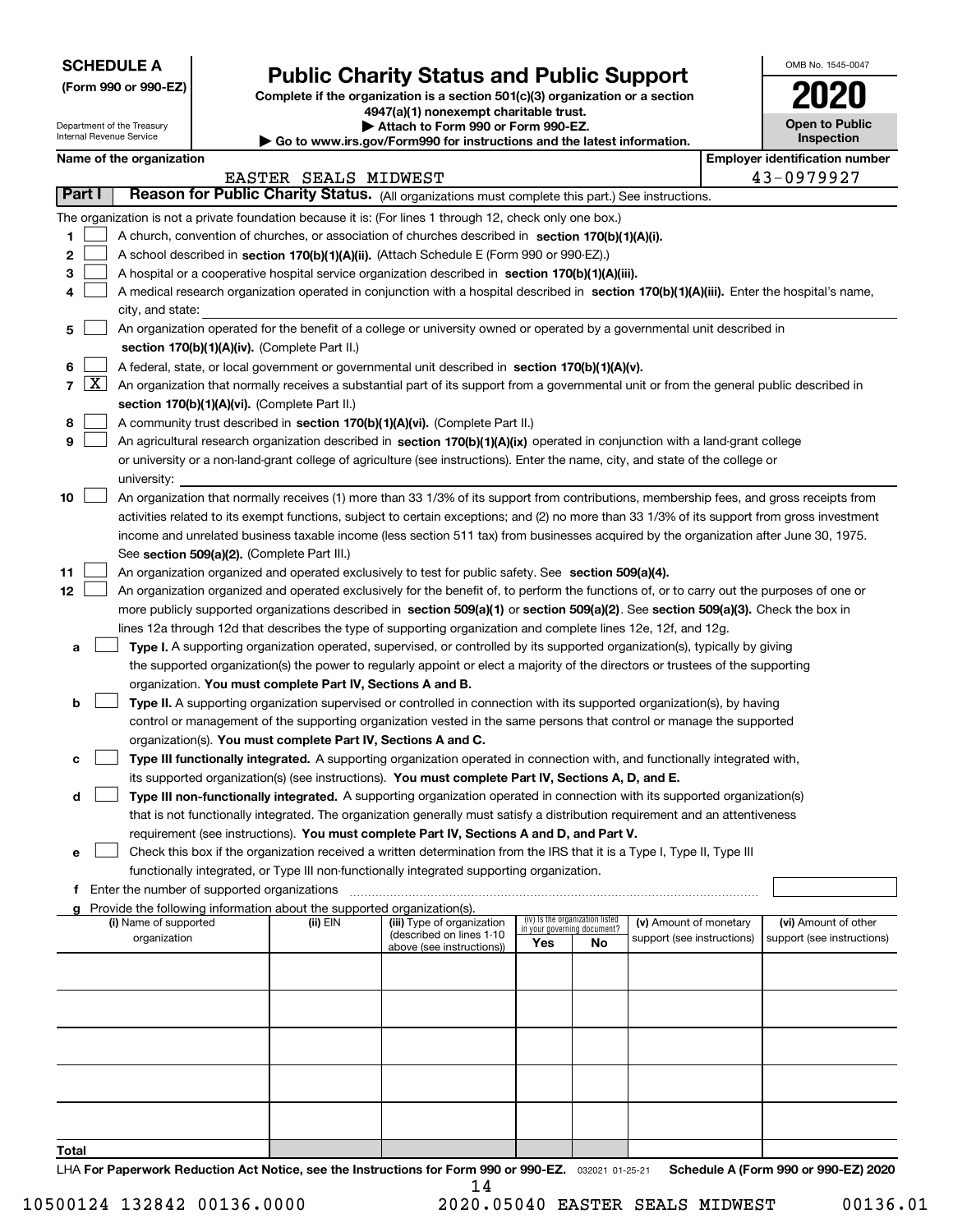#### Schedule A (Form 990 or 990-EZ) 2020 Page EASTER SEALS MIDWEST 43-0979927

**2**

(Complete only if you checked the box on line 5, 7, or 8 of Part I or if the organization failed to qualify under Part III. If the organization fails to qualify under the tests listed below, please complete Part III.) **Part II Support Schedule for Organizations Described in Sections 170(b)(1)(A)(iv) and 170(b)(1)(A)(vi)**

|    | <b>Section A. Public Support</b>                                                                                                                                                                                               |          |          |                                  |            |                            |                                          |
|----|--------------------------------------------------------------------------------------------------------------------------------------------------------------------------------------------------------------------------------|----------|----------|----------------------------------|------------|----------------------------|------------------------------------------|
|    | Calendar year (or fiscal year beginning in)                                                                                                                                                                                    | (a) 2016 | (b) 2017 | $(c)$ 2018                       | $(d)$ 2019 | (e) 2020                   | (f) Total                                |
|    | 1 Gifts, grants, contributions, and                                                                                                                                                                                            |          |          |                                  |            |                            |                                          |
|    | membership fees received. (Do not                                                                                                                                                                                              |          |          |                                  |            |                            |                                          |
|    | include any "unusual grants.")                                                                                                                                                                                                 | 1587094. | 1627634. | 1907544.                         |            | 1719351.24551547.31393170. |                                          |
|    | 2 Tax revenues levied for the organ-                                                                                                                                                                                           |          |          |                                  |            |                            |                                          |
|    | ization's benefit and either paid to                                                                                                                                                                                           |          |          |                                  |            |                            |                                          |
|    | or expended on its behalf                                                                                                                                                                                                      |          |          |                                  |            |                            |                                          |
|    | 3 The value of services or facilities                                                                                                                                                                                          |          |          |                                  |            |                            |                                          |
|    | furnished by a governmental unit to                                                                                                                                                                                            |          |          |                                  |            |                            |                                          |
|    | the organization without charge                                                                                                                                                                                                |          |          |                                  |            |                            |                                          |
|    | 4 Total. Add lines 1 through 3                                                                                                                                                                                                 | 1587094. | 1627634. | 1907544.                         |            | 1719351.24551547.31393170. |                                          |
|    | 5 The portion of total contributions                                                                                                                                                                                           |          |          |                                  |            |                            |                                          |
|    | by each person (other than a                                                                                                                                                                                                   |          |          |                                  |            |                            |                                          |
|    | governmental unit or publicly                                                                                                                                                                                                  |          |          |                                  |            |                            |                                          |
|    | supported organization) included                                                                                                                                                                                               |          |          |                                  |            |                            |                                          |
|    | on line 1 that exceeds 2% of the                                                                                                                                                                                               |          |          |                                  |            |                            |                                          |
|    | amount shown on line 11,                                                                                                                                                                                                       |          |          |                                  |            |                            |                                          |
|    | column (f)                                                                                                                                                                                                                     |          |          |                                  |            |                            | 245, 469.                                |
|    | 6 Public support. Subtract line 5 from line 4.                                                                                                                                                                                 |          |          |                                  |            |                            | 31147701.                                |
|    | <b>Section B. Total Support</b>                                                                                                                                                                                                |          |          |                                  |            |                            |                                          |
|    | Calendar year (or fiscal year beginning in)                                                                                                                                                                                    | (a) 2016 | (b) 2017 | $(c)$ 2018                       | $(d)$ 2019 | (e) 2020                   | (f) Total                                |
|    | <b>7</b> Amounts from line 4                                                                                                                                                                                                   | 1587094. | 1627634. | 1907544.                         |            | 1719351.24551547.31393170. |                                          |
|    | 8 Gross income from interest,                                                                                                                                                                                                  |          |          |                                  |            |                            |                                          |
|    | dividends, payments received on                                                                                                                                                                                                |          |          |                                  |            |                            |                                          |
|    | securities loans, rents, royalties,                                                                                                                                                                                            |          |          |                                  |            |                            |                                          |
|    | and income from similar sources                                                                                                                                                                                                |          |          | $128, 131.$   148,017.  157,649. | 165,054.   | 260,798.                   | 859,649.                                 |
|    | 9 Net income from unrelated business                                                                                                                                                                                           |          |          |                                  |            |                            |                                          |
|    | activities, whether or not the                                                                                                                                                                                                 |          |          |                                  |            |                            |                                          |
|    | business is regularly carried on                                                                                                                                                                                               |          |          |                                  | 56,089.    | 59,024.                    | 115, 113.                                |
|    | 10 Other income. Do not include gain                                                                                                                                                                                           |          |          |                                  |            |                            |                                          |
|    | or loss from the sale of capital                                                                                                                                                                                               |          |          |                                  |            |                            |                                          |
|    | assets (Explain in Part VI.) <b>Constant</b>                                                                                                                                                                                   |          |          |                                  |            |                            |                                          |
|    | 11 Total support. Add lines 7 through 10                                                                                                                                                                                       |          |          |                                  |            |                            | 32367932.                                |
|    | 12 Gross receipts from related activities, etc. (see instructions)                                                                                                                                                             |          |          |                                  |            | 12                         | 328, 266, 912.                           |
|    | 13 First 5 years. If the Form 990 is for the organization's first, second, third, fourth, or fifth tax year as a section 501(c)(3)                                                                                             |          |          |                                  |            |                            |                                          |
|    | organization, check this box and stop here manufactured and according to the state of the state of the state of the state of the state of the state of the state of the state of the state of the state of the state of the st |          |          |                                  |            |                            |                                          |
|    | <b>Section C. Computation of Public Support Percentage</b>                                                                                                                                                                     |          |          |                                  |            |                            |                                          |
|    |                                                                                                                                                                                                                                |          |          |                                  |            | 14                         | 96.23<br>%                               |
|    |                                                                                                                                                                                                                                |          |          |                                  |            | 15                         | 82.56<br>$\%$                            |
|    | 16a 33 1/3% support test - 2020. If the organization did not check the box on line 13, and line 14 is 33 1/3% or more, check this box and                                                                                      |          |          |                                  |            |                            |                                          |
|    | stop here. The organization qualifies as a publicly supported organization                                                                                                                                                     |          |          |                                  |            |                            | $\blacktriangleright$ $\boxed{\text{X}}$ |
|    | b 33 1/3% support test - 2019. If the organization did not check a box on line 13 or 16a, and line 15 is 33 1/3% or more, check this box                                                                                       |          |          |                                  |            |                            |                                          |
|    | and stop here. The organization qualifies as a publicly supported organization                                                                                                                                                 |          |          |                                  |            |                            |                                          |
|    | 17a 10% -facts-and-circumstances test - 2020. If the organization did not check a box on line 13, 16a, or 16b, and line 14 is 10% or more,                                                                                     |          |          |                                  |            |                            |                                          |
|    | and if the organization meets the facts-and-circumstances test, check this box and stop here. Explain in Part VI how the organization                                                                                          |          |          |                                  |            |                            |                                          |
|    | meets the facts-and-circumstances test. The organization qualifies as a publicly supported organization                                                                                                                        |          |          |                                  |            |                            |                                          |
|    | <b>b 10% -facts-and-circumstances test - 2019.</b> If the organization did not check a box on line 13, 16a, 16b, or 17a, and line 15 is 10% or                                                                                 |          |          |                                  |            |                            |                                          |
|    | more, and if the organization meets the facts-and-circumstances test, check this box and stop here. Explain in Part VI how the                                                                                                 |          |          |                                  |            |                            |                                          |
|    | organization meets the facts-and-circumstances test. The organization qualifies as a publicly supported organization                                                                                                           |          |          |                                  |            |                            |                                          |
| 18 | Private foundation. If the organization did not check a box on line 13, 16a, 16b, 17a, or 17b, check this box and see instructions                                                                                             |          |          |                                  |            |                            |                                          |
|    |                                                                                                                                                                                                                                |          |          |                                  |            |                            | Schedule A (Form 990 or 990-F7) 2020     |

**Schedule A (Form 990 or 990-EZ) 2020**

032022 01-25-21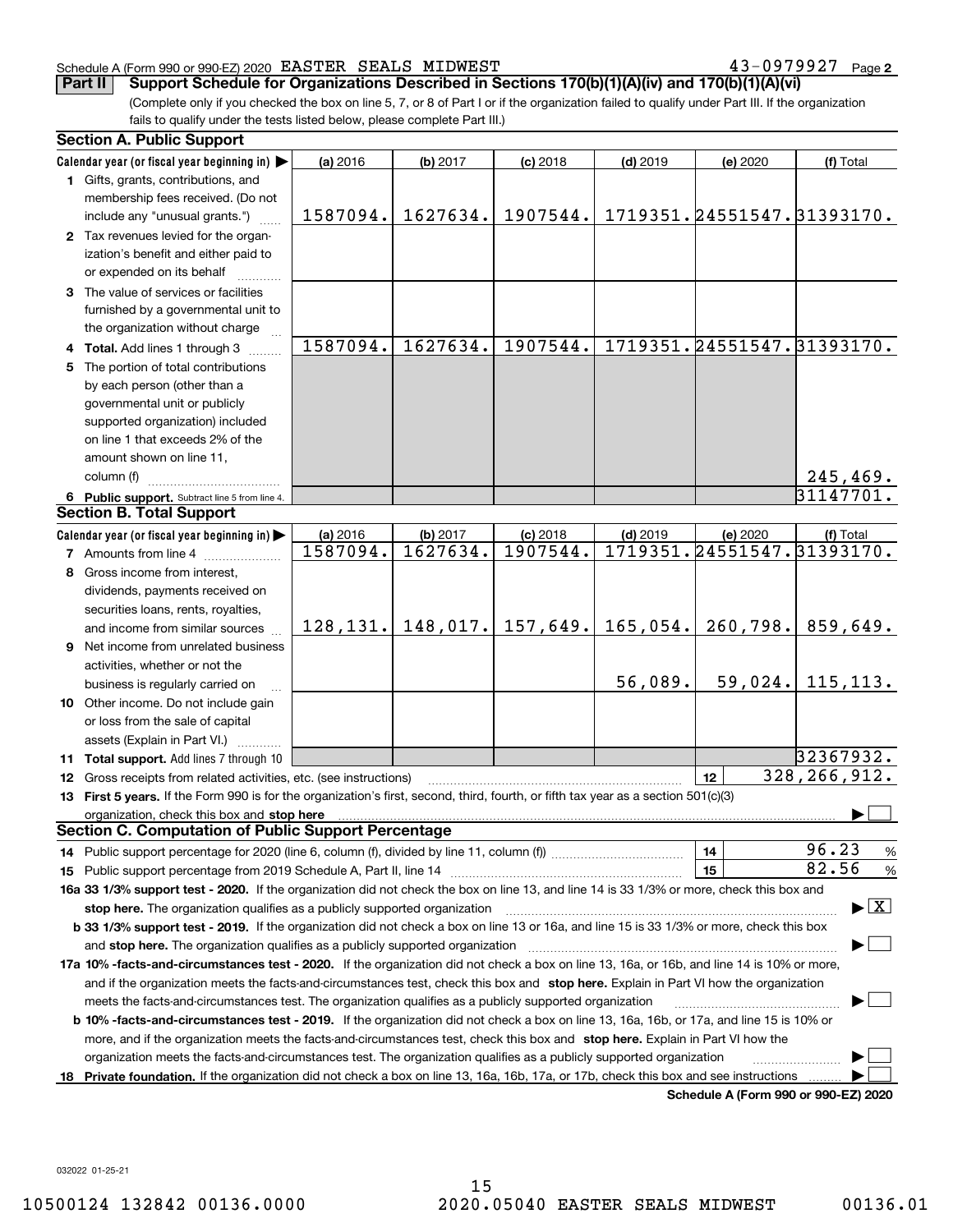#### Schedule A (Form 990 or 990-EZ) 2020 Page EASTER SEALS MIDWEST 43-0979927

#### **Part III Support Schedule for Organizations Described in Section 509(a)(2)**

**3**

(Complete only if you checked the box on line 10 of Part I or if the organization failed to qualify under Part II. If the organization fails to qualify under the tests listed below, please complete Part II.)

|     | <b>Section A. Public Support</b>                                                                                                                                                                                               |          |          |                 |            |          |                                      |
|-----|--------------------------------------------------------------------------------------------------------------------------------------------------------------------------------------------------------------------------------|----------|----------|-----------------|------------|----------|--------------------------------------|
|     | Calendar year (or fiscal year beginning in) $\blacktriangleright$                                                                                                                                                              | (a) 2016 | (b) 2017 | <b>(c)</b> 2018 | $(d)$ 2019 | (e) 2020 | (f) Total                            |
|     | 1 Gifts, grants, contributions, and                                                                                                                                                                                            |          |          |                 |            |          |                                      |
|     | membership fees received. (Do not                                                                                                                                                                                              |          |          |                 |            |          |                                      |
|     | include any "unusual grants.")                                                                                                                                                                                                 |          |          |                 |            |          |                                      |
|     | <b>2</b> Gross receipts from admissions,<br>merchandise sold or services per-<br>formed, or facilities furnished in<br>any activity that is related to the<br>organization's tax-exempt purpose                                |          |          |                 |            |          |                                      |
|     | 3 Gross receipts from activities that<br>are not an unrelated trade or bus-                                                                                                                                                    |          |          |                 |            |          |                                      |
|     | iness under section 513                                                                                                                                                                                                        |          |          |                 |            |          |                                      |
|     | 4 Tax revenues levied for the organ-<br>ization's benefit and either paid to<br>or expended on its behalf<br>.                                                                                                                 |          |          |                 |            |          |                                      |
|     | 5 The value of services or facilities<br>furnished by a governmental unit to                                                                                                                                                   |          |          |                 |            |          |                                      |
|     | the organization without charge                                                                                                                                                                                                |          |          |                 |            |          |                                      |
|     | <b>6 Total.</b> Add lines 1 through 5 $\dots$                                                                                                                                                                                  |          |          |                 |            |          |                                      |
|     | 7a Amounts included on lines 1, 2, and<br>3 received from disqualified persons                                                                                                                                                 |          |          |                 |            |          |                                      |
|     | <b>b</b> Amounts included on lines 2 and 3 received<br>from other than disqualified persons that<br>exceed the greater of \$5,000 or 1% of the<br>amount on line 13 for the year                                               |          |          |                 |            |          |                                      |
|     | c Add lines 7a and 7b                                                                                                                                                                                                          |          |          |                 |            |          |                                      |
|     | 8 Public support. (Subtract line 7c from line 6.)                                                                                                                                                                              |          |          |                 |            |          |                                      |
|     | <b>Section B. Total Support</b>                                                                                                                                                                                                |          |          |                 |            |          |                                      |
|     | Calendar year (or fiscal year beginning in)                                                                                                                                                                                    | (a) 2016 | (b) 2017 | <b>(c)</b> 2018 | $(d)$ 2019 | (e) 2020 | (f) Total                            |
|     | 9 Amounts from line 6                                                                                                                                                                                                          |          |          |                 |            |          |                                      |
|     | 10a Gross income from interest,<br>dividends, payments received on<br>securities loans, rents, royalties,<br>and income from similar sources                                                                                   |          |          |                 |            |          |                                      |
|     | <b>b</b> Unrelated business taxable income<br>(less section 511 taxes) from businesses<br>acquired after June 30, 1975 [10001]                                                                                                 |          |          |                 |            |          |                                      |
|     | c Add lines 10a and 10b                                                                                                                                                                                                        |          |          |                 |            |          |                                      |
|     | 11 Net income from unrelated business<br>activities not included in line 10b,<br>whether or not the business is<br>regularly carried on                                                                                        |          |          |                 |            |          |                                      |
|     | <b>12</b> Other income. Do not include gain<br>or loss from the sale of capital<br>assets (Explain in Part VI.)                                                                                                                |          |          |                 |            |          |                                      |
|     | 13 Total support. (Add lines 9, 10c, 11, and 12.)                                                                                                                                                                              |          |          |                 |            |          |                                      |
|     | 14 First 5 years. If the Form 990 is for the organization's first, second, third, fourth, or fifth tax year as a section 501(c)(3) organization,                                                                               |          |          |                 |            |          |                                      |
|     | check this box and stop here measurements and contain the state of the state of the state of the state of the state of the state of the state of the state of the state of the state of the state of the state of the state of |          |          |                 |            |          |                                      |
|     | <b>Section C. Computation of Public Support Percentage</b>                                                                                                                                                                     |          |          |                 |            |          |                                      |
|     |                                                                                                                                                                                                                                |          |          |                 |            | 15       | %                                    |
| 16. | Public support percentage from 2019 Schedule A, Part III, line 15                                                                                                                                                              |          |          |                 |            | 16       | %                                    |
|     | <b>Section D. Computation of Investment Income Percentage</b>                                                                                                                                                                  |          |          |                 |            |          |                                      |
|     | 17 Investment income percentage for 2020 (line 10c, column (f), divided by line 13, column (f))                                                                                                                                |          |          |                 |            | 17       | %                                    |
|     | 18 Investment income percentage from 2019 Schedule A, Part III, line 17                                                                                                                                                        |          |          |                 |            | 18       | %                                    |
|     | 19a 33 1/3% support tests - 2020. If the organization did not check the box on line 14, and line 15 is more than 33 1/3%, and line 17 is not                                                                                   |          |          |                 |            |          |                                      |
|     | more than 33 1/3%, check this box and stop here. The organization qualifies as a publicly supported organization                                                                                                               |          |          |                 |            |          | $\sim$ 1                             |
|     | b 33 1/3% support tests - 2019. If the organization did not check a box on line 14 or line 19a, and line 16 is more than 33 1/3%, and                                                                                          |          |          |                 |            |          |                                      |
|     | line 18 is not more than 33 1/3%, check this box and stop here. The organization qualifies as a publicly supported organization                                                                                                |          |          |                 |            |          |                                      |
| 20  | Private foundation. If the organization did not check a box on line 14, 19a, or 19b, check this box and see instructions                                                                                                       |          |          |                 |            |          |                                      |
|     | 032023 01-25-21                                                                                                                                                                                                                |          | 16       |                 |            |          | Schedule A (Form 990 or 990-EZ) 2020 |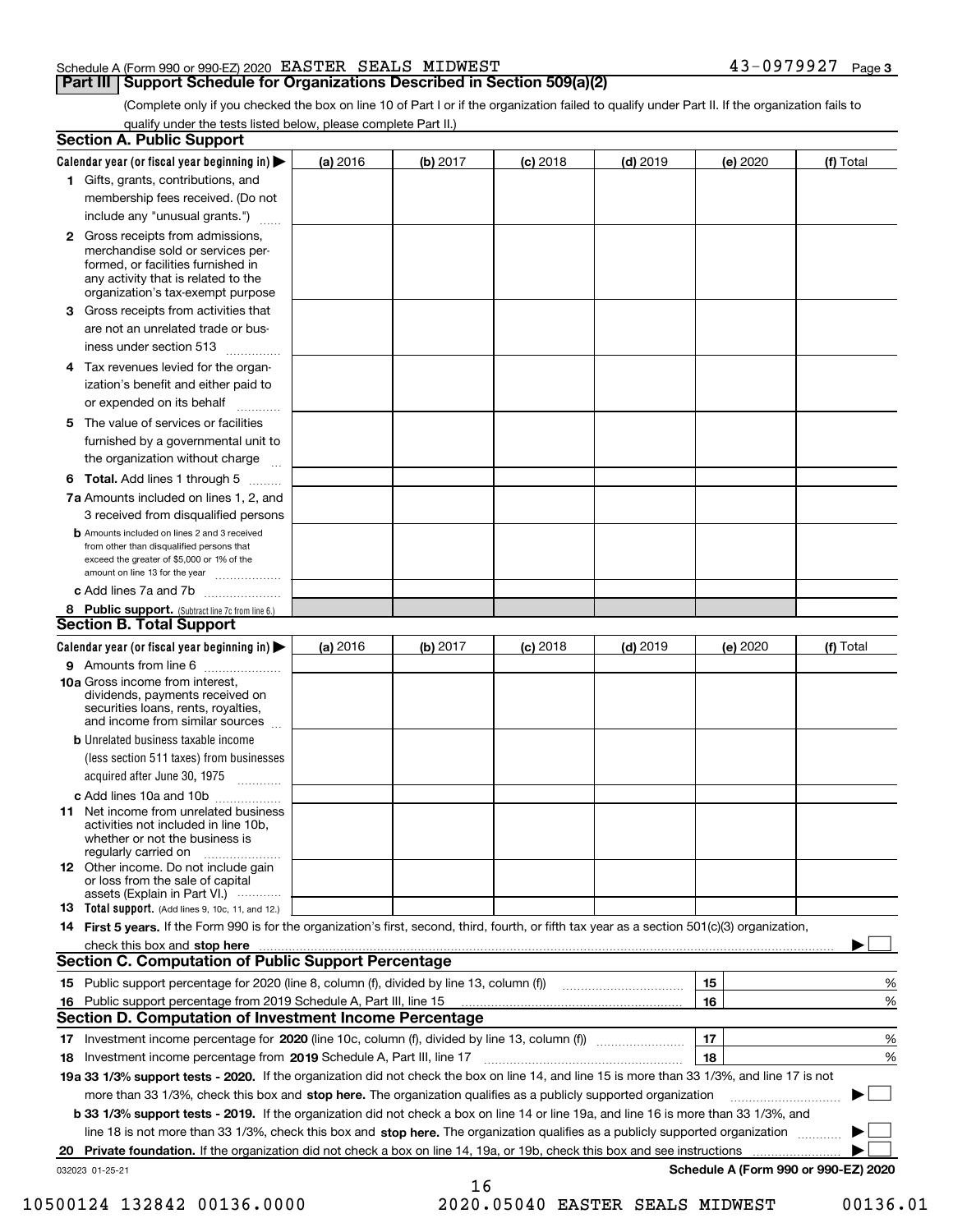**1**

**2**

**3a**

**3b**

**3c**

**4a**

**4b**

**4c**

**5a**

**5b5c**

**6**

**7**

**8**

**9a**

**9b**

**9c**

**10a**

**10b**

**YesNo**

### **Part IV Supporting Organizations**

(Complete only if you checked a box in line 12 on Part I. If you checked box 12a, Part I, complete Sections A and B. If you checked box 12b, Part I, complete Sections A and C. If you checked box 12c, Part I, complete Sections A, D, and E. If you checked box 12d, Part I, complete Sections A and D, and complete Part V.)

#### **Section A. All Supporting Organizations**

- **1** Are all of the organization's supported organizations listed by name in the organization's governing documents? If "No," describe in **Part VI** how the supported organizations are designated. If designated by *class or purpose, describe the designation. If historic and continuing relationship, explain.*
- **2** Did the organization have any supported organization that does not have an IRS determination of status under section 509(a)(1) or (2)? If "Yes," explain in Part VI how the organization determined that the supported *organization was described in section 509(a)(1) or (2).*
- **3a** Did the organization have a supported organization described in section 501(c)(4), (5), or (6)? If "Yes," answer *lines 3b and 3c below.*
- **b** Did the organization confirm that each supported organization qualified under section 501(c)(4), (5), or (6) and satisfied the public support tests under section 509(a)(2)? If "Yes," describe in **Part VI** when and how the *organization made the determination.*
- **c**Did the organization ensure that all support to such organizations was used exclusively for section 170(c)(2)(B) purposes? If "Yes," explain in **Part VI** what controls the organization put in place to ensure such use.
- **4a***If* Was any supported organization not organized in the United States ("foreign supported organization")? *"Yes," and if you checked box 12a or 12b in Part I, answer lines 4b and 4c below.*
- **b** Did the organization have ultimate control and discretion in deciding whether to make grants to the foreign supported organization? If "Yes," describe in **Part VI** how the organization had such control and discretion *despite being controlled or supervised by or in connection with its supported organizations.*
- **c** Did the organization support any foreign supported organization that does not have an IRS determination under sections 501(c)(3) and 509(a)(1) or (2)? If "Yes," explain in **Part VI** what controls the organization used *to ensure that all support to the foreign supported organization was used exclusively for section 170(c)(2)(B) purposes.*
- **5a** Did the organization add, substitute, or remove any supported organizations during the tax year? If "Yes," answer lines 5b and 5c below (if applicable). Also, provide detail in **Part VI,** including (i) the names and EIN *numbers of the supported organizations added, substituted, or removed; (ii) the reasons for each such action; (iii) the authority under the organization's organizing document authorizing such action; and (iv) how the action was accomplished (such as by amendment to the organizing document).*
- **b** Type I or Type II only. Was any added or substituted supported organization part of a class already designated in the organization's organizing document?
- **cSubstitutions only.**  Was the substitution the result of an event beyond the organization's control?
- **6** Did the organization provide support (whether in the form of grants or the provision of services or facilities) to **Part VI.** *If "Yes," provide detail in* support or benefit one or more of the filing organization's supported organizations? anyone other than (i) its supported organizations, (ii) individuals that are part of the charitable class benefited by one or more of its supported organizations, or (iii) other supporting organizations that also
- **7**Did the organization provide a grant, loan, compensation, or other similar payment to a substantial contributor *If "Yes," complete Part I of Schedule L (Form 990 or 990-EZ).* regard to a substantial contributor? (as defined in section 4958(c)(3)(C)), a family member of a substantial contributor, or a 35% controlled entity with
- **8** Did the organization make a loan to a disqualified person (as defined in section 4958) not described in line 7? *If "Yes," complete Part I of Schedule L (Form 990 or 990-EZ).*
- **9a** Was the organization controlled directly or indirectly at any time during the tax year by one or more in section 509(a)(1) or (2))? If "Yes," *provide detail in* <code>Part VI.</code> disqualified persons, as defined in section 4946 (other than foundation managers and organizations described
- **b** Did one or more disqualified persons (as defined in line 9a) hold a controlling interest in any entity in which the supporting organization had an interest? If "Yes," provide detail in P**art VI**.
- **c**Did a disqualified person (as defined in line 9a) have an ownership interest in, or derive any personal benefit from, assets in which the supporting organization also had an interest? If "Yes," provide detail in P**art VI.**
- **10a** Was the organization subject to the excess business holdings rules of section 4943 because of section supporting organizations)? If "Yes," answer line 10b below. 4943(f) (regarding certain Type II supporting organizations, and all Type III non-functionally integrated
- **b** Did the organization have any excess business holdings in the tax year? (Use Schedule C, Form 4720, to *determine whether the organization had excess business holdings.)*

032024 01-25-21

**Schedule A (Form 990 or 990-EZ) 2020**

17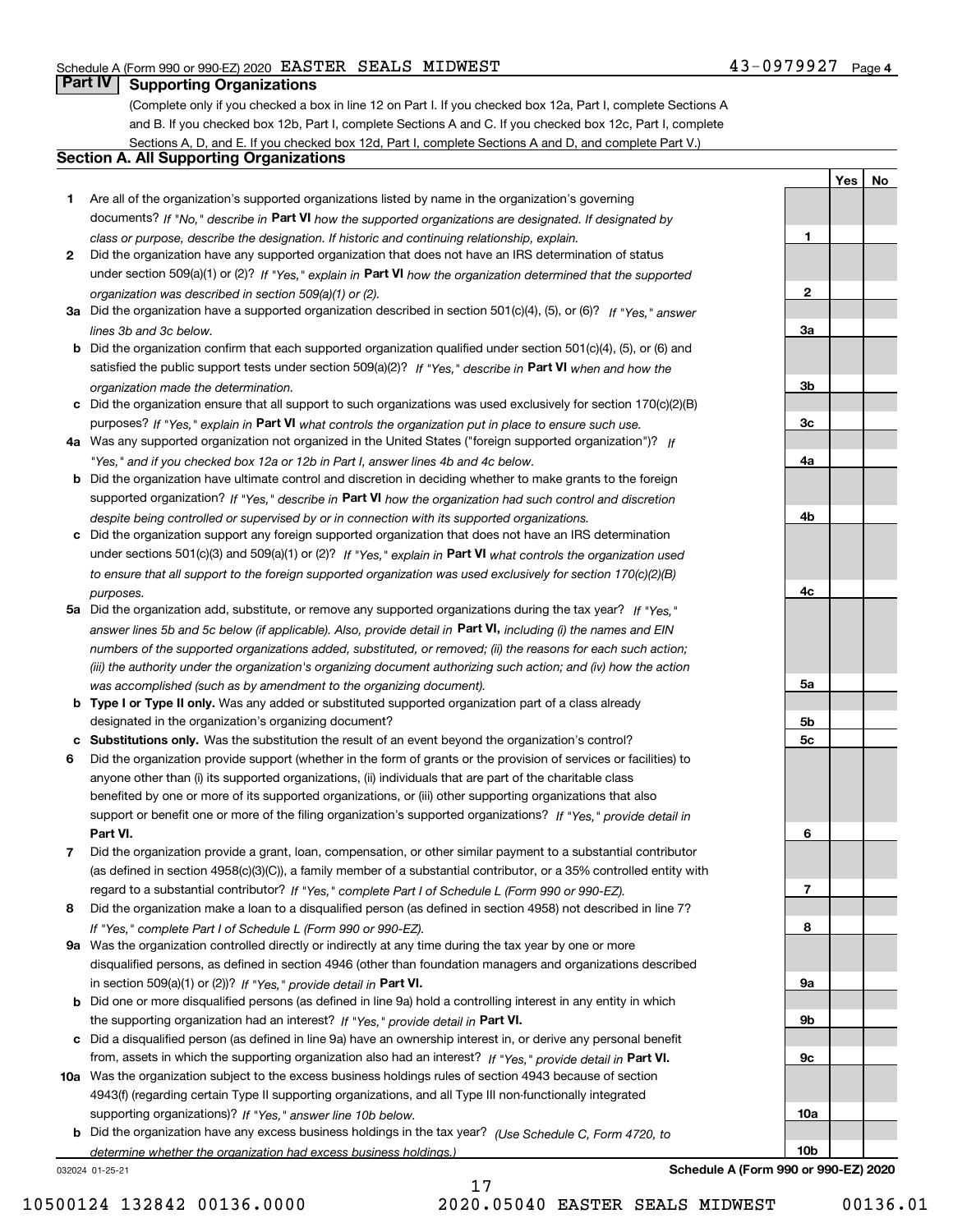|              | <b>Supporting Organizations (continued)</b><br><b>Part IV</b>                                                                                                                                                                                                                                                                                                                                                                                                                                                                                                                                                                                        |                 |            |     |
|--------------|------------------------------------------------------------------------------------------------------------------------------------------------------------------------------------------------------------------------------------------------------------------------------------------------------------------------------------------------------------------------------------------------------------------------------------------------------------------------------------------------------------------------------------------------------------------------------------------------------------------------------------------------------|-----------------|------------|-----|
|              |                                                                                                                                                                                                                                                                                                                                                                                                                                                                                                                                                                                                                                                      |                 | <b>Yes</b> | No  |
| 11           | Has the organization accepted a gift or contribution from any of the following persons?                                                                                                                                                                                                                                                                                                                                                                                                                                                                                                                                                              |                 |            |     |
|              | a A person who directly or indirectly controls, either alone or together with persons described in lines 11b and                                                                                                                                                                                                                                                                                                                                                                                                                                                                                                                                     |                 |            |     |
|              | 11c below, the governing body of a supported organization?                                                                                                                                                                                                                                                                                                                                                                                                                                                                                                                                                                                           | 11a             |            |     |
|              | <b>b</b> A family member of a person described in line 11a above?                                                                                                                                                                                                                                                                                                                                                                                                                                                                                                                                                                                    | 11 <sub>b</sub> |            |     |
|              | c A 35% controlled entity of a person described in line 11a or 11b above? If "Yes" to line 11a, 11b, or 11c, provide                                                                                                                                                                                                                                                                                                                                                                                                                                                                                                                                 |                 |            |     |
|              | detail in Part VI.                                                                                                                                                                                                                                                                                                                                                                                                                                                                                                                                                                                                                                   | 11c             |            |     |
|              | <b>Section B. Type I Supporting Organizations</b>                                                                                                                                                                                                                                                                                                                                                                                                                                                                                                                                                                                                    |                 |            |     |
|              |                                                                                                                                                                                                                                                                                                                                                                                                                                                                                                                                                                                                                                                      |                 | Yes        | No  |
| 1.           | Did the governing body, members of the governing body, officers acting in their official capacity, or membership of one or<br>more supported organizations have the power to regularly appoint or elect at least a majority of the organization's officers,<br>directors, or trustees at all times during the tax year? If "No," describe in Part VI how the supported organization(s)<br>effectively operated, supervised, or controlled the organization's activities. If the organization had more than one supported<br>organization, describe how the powers to appoint and/or remove officers, directors, or trustees were allocated among the |                 |            |     |
|              | supported organizations and what conditions or restrictions, if any, applied to such powers during the tax year.                                                                                                                                                                                                                                                                                                                                                                                                                                                                                                                                     | 1               |            |     |
| $\mathbf{2}$ | Did the organization operate for the benefit of any supported organization other than the supported                                                                                                                                                                                                                                                                                                                                                                                                                                                                                                                                                  |                 |            |     |
|              | organization(s) that operated, supervised, or controlled the supporting organization? If "Yes," explain in                                                                                                                                                                                                                                                                                                                                                                                                                                                                                                                                           |                 |            |     |
|              | Part VI how providing such benefit carried out the purposes of the supported organization(s) that operated,                                                                                                                                                                                                                                                                                                                                                                                                                                                                                                                                          |                 |            |     |
|              | supervised, or controlled the supporting organization.<br>Section C. Type II Supporting Organizations                                                                                                                                                                                                                                                                                                                                                                                                                                                                                                                                                | $\mathbf{2}$    |            |     |
|              |                                                                                                                                                                                                                                                                                                                                                                                                                                                                                                                                                                                                                                                      |                 |            |     |
|              |                                                                                                                                                                                                                                                                                                                                                                                                                                                                                                                                                                                                                                                      |                 | Yes        | No  |
| 1.           | Were a majority of the organization's directors or trustees during the tax year also a majority of the directors                                                                                                                                                                                                                                                                                                                                                                                                                                                                                                                                     |                 |            |     |
|              | or trustees of each of the organization's supported organization(s)? If "No," describe in Part VI how control                                                                                                                                                                                                                                                                                                                                                                                                                                                                                                                                        |                 |            |     |
|              | or management of the supporting organization was vested in the same persons that controlled or managed                                                                                                                                                                                                                                                                                                                                                                                                                                                                                                                                               |                 |            |     |
|              | the supported organization(s).                                                                                                                                                                                                                                                                                                                                                                                                                                                                                                                                                                                                                       | 1               |            |     |
|              | Section D. All Type III Supporting Organizations                                                                                                                                                                                                                                                                                                                                                                                                                                                                                                                                                                                                     |                 |            |     |
|              |                                                                                                                                                                                                                                                                                                                                                                                                                                                                                                                                                                                                                                                      |                 | Yes        | No. |
| 1.           | Did the organization provide to each of its supported organizations, by the last day of the fifth month of the                                                                                                                                                                                                                                                                                                                                                                                                                                                                                                                                       |                 |            |     |
|              | organization's tax year, (i) a written notice describing the type and amount of support provided during the prior tax                                                                                                                                                                                                                                                                                                                                                                                                                                                                                                                                |                 |            |     |
|              | year, (ii) a copy of the Form 990 that was most recently filed as of the date of notification, and (iii) copies of the                                                                                                                                                                                                                                                                                                                                                                                                                                                                                                                               |                 |            |     |
|              | organization's governing documents in effect on the date of notification, to the extent not previously provided?                                                                                                                                                                                                                                                                                                                                                                                                                                                                                                                                     | 1               |            |     |
| $\mathbf{2}$ | Were any of the organization's officers, directors, or trustees either (i) appointed or elected by the supported                                                                                                                                                                                                                                                                                                                                                                                                                                                                                                                                     |                 |            |     |
|              | organization(s) or (ii) serving on the governing body of a supported organization? If "No," explain in Part VI how                                                                                                                                                                                                                                                                                                                                                                                                                                                                                                                                   |                 |            |     |
|              | the organization maintained a close and continuous working relationship with the supported organization(s).                                                                                                                                                                                                                                                                                                                                                                                                                                                                                                                                          | $\mathbf{2}$    |            |     |
| 3            | By reason of the relationship described in line 2, above, did the organization's supported organizations have a                                                                                                                                                                                                                                                                                                                                                                                                                                                                                                                                      |                 |            |     |
|              | significant voice in the organization's investment policies and in directing the use of the organization's                                                                                                                                                                                                                                                                                                                                                                                                                                                                                                                                           |                 |            |     |
|              | income or assets at all times during the tax year? If "Yes," describe in Part VI the role the organization's                                                                                                                                                                                                                                                                                                                                                                                                                                                                                                                                         |                 |            |     |
|              | supported organizations played in this regard.                                                                                                                                                                                                                                                                                                                                                                                                                                                                                                                                                                                                       | 3               |            |     |
|              | <b>Section E. Type III Functionally Integrated Supporting Organizations</b>                                                                                                                                                                                                                                                                                                                                                                                                                                                                                                                                                                          |                 |            |     |
| 1            | Check the box next to the method that the organization used to satisfy the Integral Part Test during the year (see instructions).                                                                                                                                                                                                                                                                                                                                                                                                                                                                                                                    |                 |            |     |
| a            | The organization satisfied the Activities Test. Complete line 2 below.                                                                                                                                                                                                                                                                                                                                                                                                                                                                                                                                                                               |                 |            |     |
| b            | The organization is the parent of each of its supported organizations. Complete line 3 below.                                                                                                                                                                                                                                                                                                                                                                                                                                                                                                                                                        |                 |            |     |

**c The organization supported a governmental entity. Describe in Part VI c**  $\Box$  The organization supported a governmental entity. Describe in Part VI how you supported a governmental entity (see instructions).

|   | Activities Test. Answer lines 2a and 2b below.                                                                               |                | Yes l | <b>No</b> |
|---|------------------------------------------------------------------------------------------------------------------------------|----------------|-------|-----------|
| a | Did substantially all of the organization's activities during the tax year directly further the exempt purposes of           |                |       |           |
|   | the supported organization(s) to which the organization was responsive? If "Yes," then in Part VI identify                   |                |       |           |
|   | those supported organizations and explain how these activities directly furthered their exempt purposes,                     |                |       |           |
|   | how the organization was responsive to those supported organizations, and how the organization determined                    |                |       |           |
|   | that these activities constituted substantially all of its activities.                                                       | 2a             |       |           |
|   | <b>b</b> Did the activities described in line 2a, above, constitute activities that, but for the organization's involvement, |                |       |           |
|   | one or more of the organization's supported organization(s) would have been engaged in? If "Yes," explain in                 |                |       |           |
|   | Part VI the reasons for the organization's position that its supported organization(s) would have engaged in                 |                |       |           |
|   | these activities but for the organization's involvement.                                                                     | 2 <sub>b</sub> |       |           |
| 3 | Parent of Supported Organizations. Answer lines 3a and 3b below.                                                             |                |       |           |
| a | Did the organization have the power to regularly appoint or elect a majority of the officers, directors, or                  |                |       |           |
|   | trustees of each of the supported organizations? If "Yes" or "No" provide details in Part VI.                                | За             |       |           |
| b | Did the organization exercise a substantial degree of direction over the policies, programs, and activities of each          |                |       |           |
|   |                                                                                                                              |                |       |           |

18

032025 01-25-21 of its supported organizations? If "Yes," describe in Part VI the role played by the organization in this regard.

**Schedule A (Form 990 or 990-EZ) 2020**

**3b**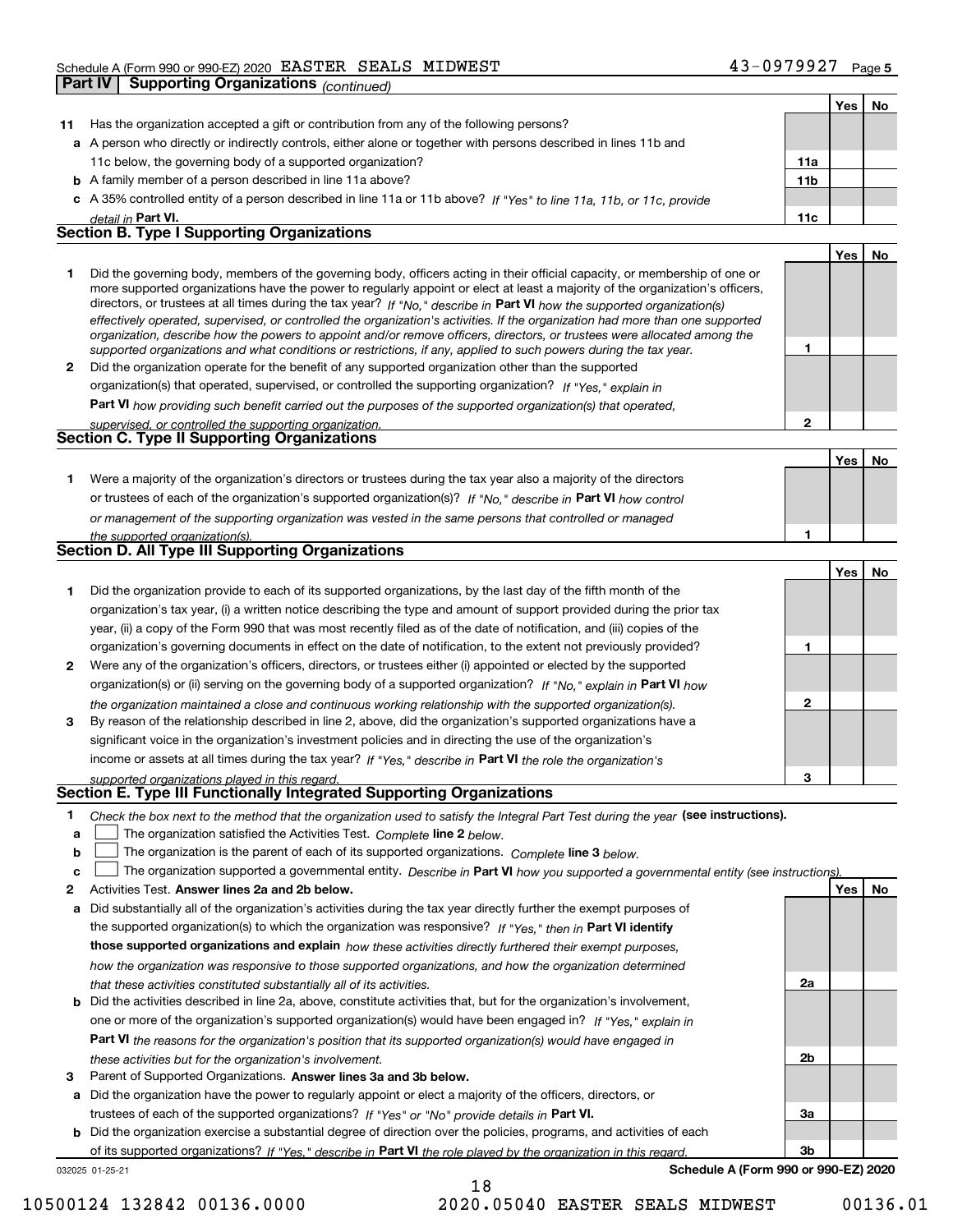|                                                           |  | <b>Part V</b> Type III Non-Functionally Integrated 509(a)(3) Supporting Organizations |                              |  |
|-----------------------------------------------------------|--|---------------------------------------------------------------------------------------|------------------------------|--|
| Schedule A (Form 990 or 990-EZ) 2020 EASTER SEALS MIDWEST |  |                                                                                       | 43-0979927 <sub>Раде б</sub> |  |

1 Check here if the organization satisfied the Integral Part Test as a qualifying trust on Nov. 20, 1970 (explain in Part VI). See instructions. All other Type III non-functionally integrated supporting organizations must complete Sections A through E.

|              | Section A - Adjusted Net Income                                                                                                   |                | (A) Prior Year | (B) Current Year<br>(optional) |
|--------------|-----------------------------------------------------------------------------------------------------------------------------------|----------------|----------------|--------------------------------|
| 1.           | Net short-term capital gain                                                                                                       | 1              |                |                                |
| $\mathbf{2}$ | Recoveries of prior-year distributions                                                                                            | $\mathbf{2}$   |                |                                |
| 3            | Other gross income (see instructions)                                                                                             | 3              |                |                                |
| 4            | Add lines 1 through 3.                                                                                                            | 4              |                |                                |
| 5            | Depreciation and depletion                                                                                                        | 5              |                |                                |
| 6            | Portion of operating expenses paid or incurred for production or                                                                  |                |                |                                |
|              | collection of gross income or for management, conservation, or                                                                    |                |                |                                |
|              | maintenance of property held for production of income (see instructions)                                                          | 6              |                |                                |
| 7            | Other expenses (see instructions)                                                                                                 | $\overline{7}$ |                |                                |
| 8            | Adjusted Net Income (subtract lines 5, 6, and 7 from line 4)                                                                      | 8              |                |                                |
|              | <b>Section B - Minimum Asset Amount</b>                                                                                           |                | (A) Prior Year | (B) Current Year<br>(optional) |
| 1            | Aggregate fair market value of all non-exempt-use assets (see                                                                     |                |                |                                |
|              | instructions for short tax year or assets held for part of year):                                                                 |                |                |                                |
|              | a Average monthly value of securities                                                                                             | 1a             |                |                                |
|              | <b>b</b> Average monthly cash balances                                                                                            | 1b             |                |                                |
|              | c Fair market value of other non-exempt-use assets                                                                                | 1c             |                |                                |
|              | d Total (add lines 1a, 1b, and 1c)                                                                                                | 1d             |                |                                |
|              | e Discount claimed for blockage or other factors                                                                                  |                |                |                                |
|              | (explain in detail in Part VI):                                                                                                   |                |                |                                |
| $\mathbf{2}$ | Acquisition indebtedness applicable to non-exempt-use assets                                                                      | $\mathbf{2}$   |                |                                |
| 3            | Subtract line 2 from line 1d.                                                                                                     | 3              |                |                                |
| 4            | Cash deemed held for exempt use. Enter 0.015 of line 3 (for greater amount,                                                       |                |                |                                |
|              | see instructions)                                                                                                                 | 4              |                |                                |
| 5            | Net value of non-exempt-use assets (subtract line 4 from line 3)                                                                  | 5              |                |                                |
| 6            | Multiply line 5 by 0.035.                                                                                                         | 6              |                |                                |
| 7            | Recoveries of prior-year distributions                                                                                            | $\overline{7}$ |                |                                |
| 8            | Minimum Asset Amount (add line 7 to line 6)                                                                                       | 8              |                |                                |
|              | <b>Section C - Distributable Amount</b>                                                                                           |                |                | <b>Current Year</b>            |
| 1            | Adjusted net income for prior year (from Section A, line 8, column A)                                                             | 1              |                |                                |
| 2            | Enter 0.85 of line 1.                                                                                                             | $\mathbf{2}$   |                |                                |
| 3            | Minimum asset amount for prior year (from Section B, line 8, column A)                                                            | 3              |                |                                |
| 4            | Enter greater of line 2 or line 3.                                                                                                | 4              |                |                                |
| 5            | Income tax imposed in prior year                                                                                                  | 5              |                |                                |
| 6            | <b>Distributable Amount.</b> Subtract line 5 from line 4, unless subject to                                                       |                |                |                                |
|              | emergency temporary reduction (see instructions).                                                                                 | 6              |                |                                |
| 7            | Check here if the current year is the organization's first as a non-functionally integrated Type III supporting organization (see |                |                |                                |

instructions).

**1**

**Schedule A (Form 990 or 990-EZ) 2020**

032026 01-25-21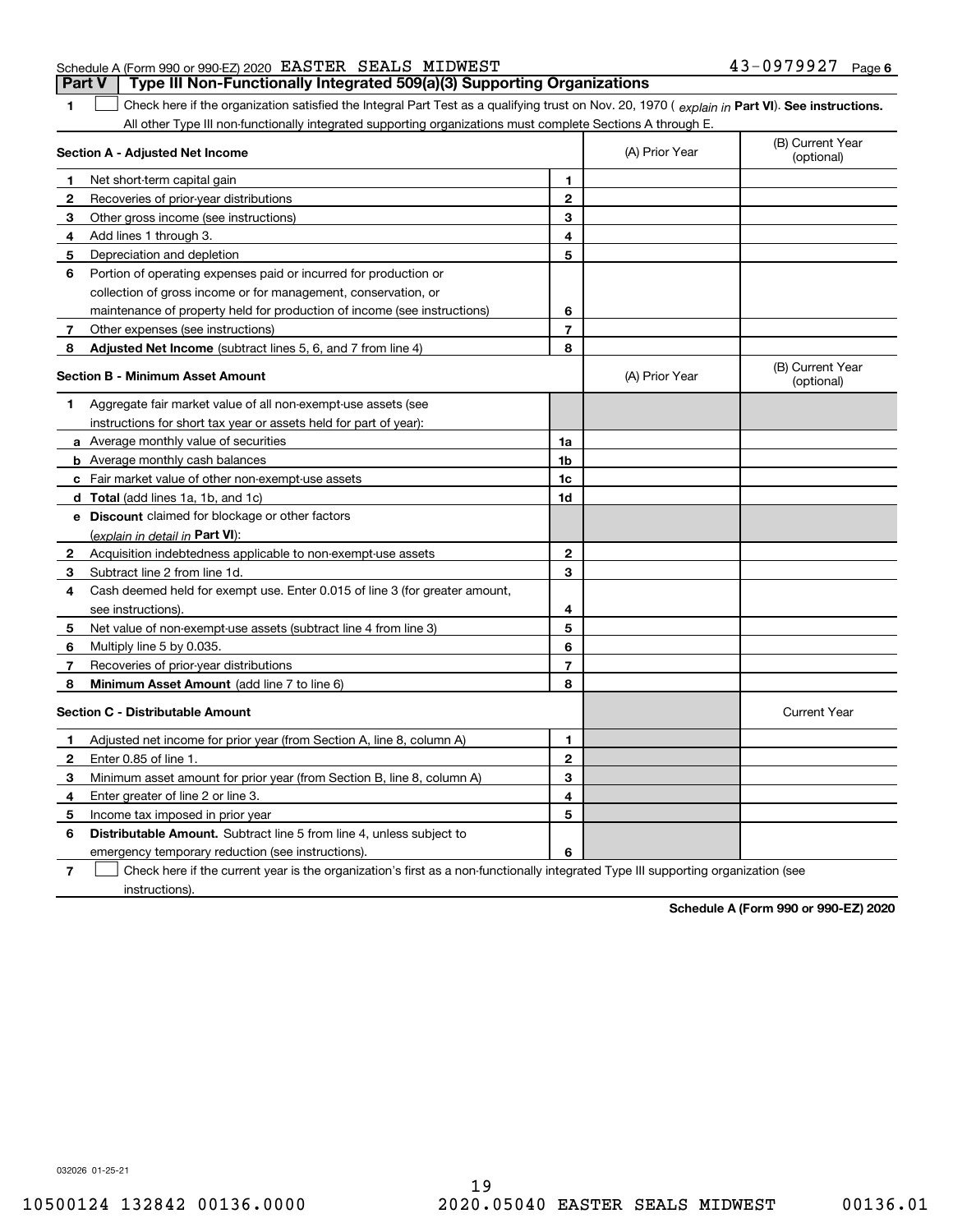Schedule A (Form 990 or 990-EZ) 2020 Page EASTER SEALS MIDWEST 43-0979927

|    | Type III Non-Functionally Integrated 509(a)(3) Supporting Organizations<br><b>Part V</b><br>(continued) |                             |                                       |    |                                         |  |  |
|----|---------------------------------------------------------------------------------------------------------|-----------------------------|---------------------------------------|----|-----------------------------------------|--|--|
|    | <b>Section D - Distributions</b>                                                                        |                             |                                       |    | <b>Current Year</b>                     |  |  |
| 1  | Amounts paid to supported organizations to accomplish exempt purposes                                   |                             |                                       | 1  |                                         |  |  |
| 2  | Amounts paid to perform activity that directly furthers exempt purposes of supported                    |                             |                                       |    |                                         |  |  |
|    | organizations, in excess of income from activity                                                        |                             |                                       | 2  |                                         |  |  |
| 3  | Administrative expenses paid to accomplish exempt purposes of supported organizations                   |                             |                                       | 3  |                                         |  |  |
| 4  | Amounts paid to acquire exempt-use assets                                                               |                             |                                       | 4  |                                         |  |  |
| 5  | Qualified set-aside amounts (prior IRS approval required - provide details in Part VI)                  |                             |                                       | 5  |                                         |  |  |
| 6  | Other distributions (describe in Part VI). See instructions.                                            |                             |                                       | 6  |                                         |  |  |
| 7  | Total annual distributions. Add lines 1 through 6.                                                      |                             |                                       | 7  |                                         |  |  |
| 8  | Distributions to attentive supported organizations to which the organization is responsive              |                             |                                       |    |                                         |  |  |
|    | (provide details in Part VI). See instructions.                                                         |                             |                                       | 8  |                                         |  |  |
| 9  | Distributable amount for 2020 from Section C, line 6                                                    |                             |                                       | 9  |                                         |  |  |
| 10 | Line 8 amount divided by line 9 amount                                                                  |                             |                                       | 10 |                                         |  |  |
|    |                                                                                                         | (i)                         | (ii)                                  |    | (iii)                                   |  |  |
|    | <b>Section E - Distribution Allocations</b> (see instructions)                                          | <b>Excess Distributions</b> | <b>Underdistributions</b><br>Pre-2020 |    | <b>Distributable</b><br>Amount for 2020 |  |  |
| 1  | Distributable amount for 2020 from Section C, line 6                                                    |                             |                                       |    |                                         |  |  |
| 2  | Underdistributions, if any, for years prior to 2020 (reason-                                            |                             |                                       |    |                                         |  |  |
|    | able cause required - explain in Part VI). See instructions.                                            |                             |                                       |    |                                         |  |  |
| 3  | Excess distributions carryover, if any, to 2020                                                         |                             |                                       |    |                                         |  |  |
|    | <b>a</b> From 2015                                                                                      |                             |                                       |    |                                         |  |  |
|    | <b>b</b> From 2016                                                                                      |                             |                                       |    |                                         |  |  |
|    | c From 2017                                                                                             |                             |                                       |    |                                         |  |  |
|    | <b>d</b> From 2018                                                                                      |                             |                                       |    |                                         |  |  |
|    | e From 2019                                                                                             |                             |                                       |    |                                         |  |  |
|    | f Total of lines 3a through 3e                                                                          |                             |                                       |    |                                         |  |  |
|    | g Applied to underdistributions of prior years                                                          |                             |                                       |    |                                         |  |  |
|    | <b>h</b> Applied to 2020 distributable amount                                                           |                             |                                       |    |                                         |  |  |
|    | Carryover from 2015 not applied (see instructions)                                                      |                             |                                       |    |                                         |  |  |
|    | Remainder. Subtract lines 3g, 3h, and 3i from line 3f.                                                  |                             |                                       |    |                                         |  |  |
| 4  | Distributions for 2020 from Section D,                                                                  |                             |                                       |    |                                         |  |  |
|    | line $7:$                                                                                               |                             |                                       |    |                                         |  |  |
|    | a Applied to underdistributions of prior years                                                          |                             |                                       |    |                                         |  |  |
|    | <b>b</b> Applied to 2020 distributable amount                                                           |                             |                                       |    |                                         |  |  |
|    | c Remainder. Subtract lines 4a and 4b from line 4.                                                      |                             |                                       |    |                                         |  |  |
| 5  | Remaining underdistributions for years prior to 2020, if                                                |                             |                                       |    |                                         |  |  |
|    | any. Subtract lines 3g and 4a from line 2. For result greater                                           |                             |                                       |    |                                         |  |  |
|    | than zero, explain in Part VI. See instructions.                                                        |                             |                                       |    |                                         |  |  |
| 6  | Remaining underdistributions for 2020. Subtract lines 3h                                                |                             |                                       |    |                                         |  |  |
|    | and 4b from line 1. For result greater than zero, explain in                                            |                             |                                       |    |                                         |  |  |
|    | Part VI. See instructions.                                                                              |                             |                                       |    |                                         |  |  |
| 7  | Excess distributions carryover to 2021. Add lines 3j                                                    |                             |                                       |    |                                         |  |  |
|    | and 4c.                                                                                                 |                             |                                       |    |                                         |  |  |
| 8  | Breakdown of line 7:                                                                                    |                             |                                       |    |                                         |  |  |
|    | a Excess from 2016                                                                                      |                             |                                       |    |                                         |  |  |
|    | <b>b</b> Excess from 2017                                                                               |                             |                                       |    |                                         |  |  |
|    | c Excess from 2018                                                                                      |                             |                                       |    |                                         |  |  |
|    | d Excess from 2019                                                                                      |                             |                                       |    |                                         |  |  |
|    | e Excess from 2020                                                                                      |                             |                                       |    |                                         |  |  |

**Schedule A (Form 990 or 990-EZ) 2020**

032027 01-25-21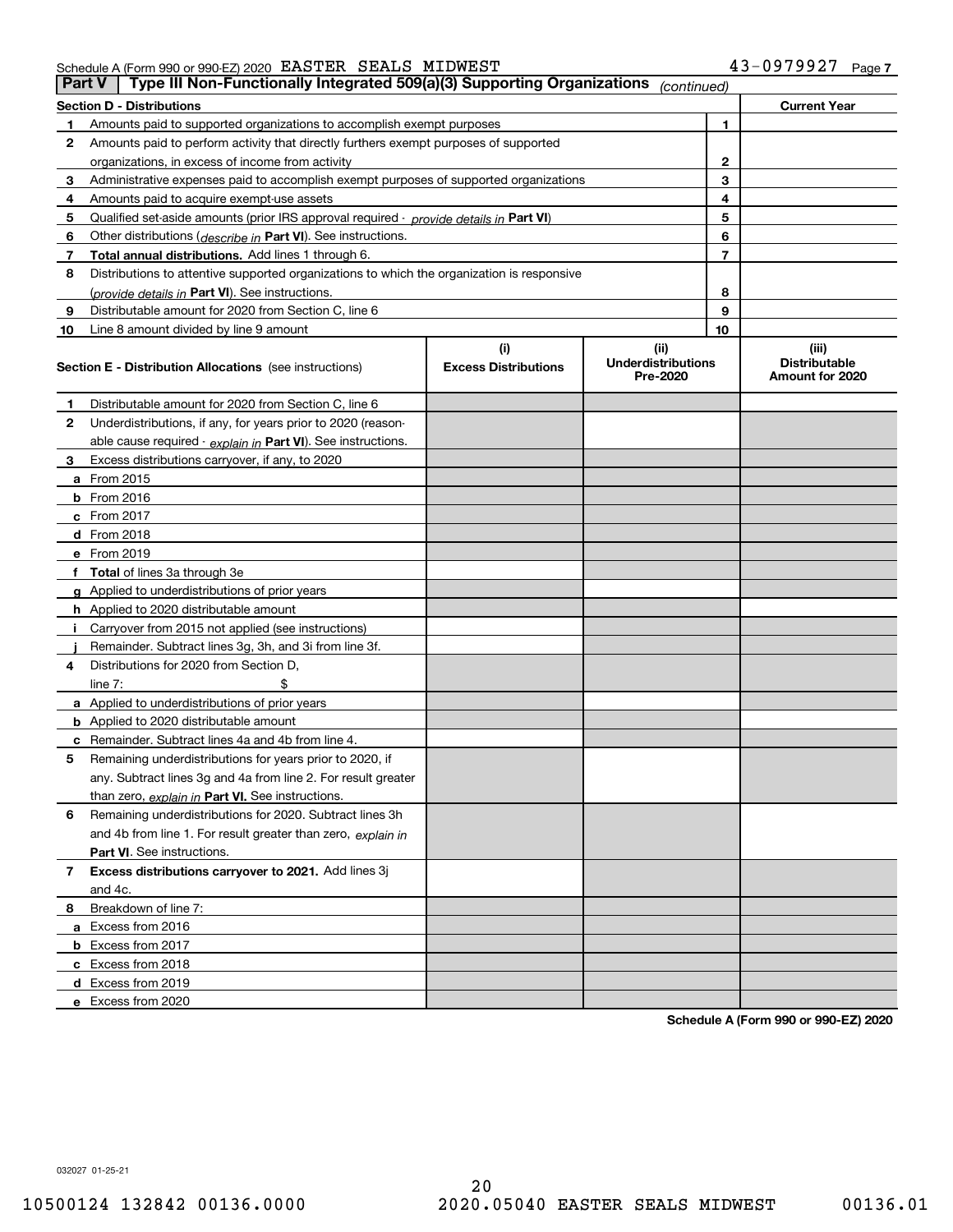| Schedule A (Form 990 or 990-EZ) 2020 EASTER SEALS MIDWEST |  | 3-0979927                                                                                                                                         | Page 8 |
|-----------------------------------------------------------|--|---------------------------------------------------------------------------------------------------------------------------------------------------|--------|
|                                                           |  | <b>Part VI</b> Supplemental Information <b>Drovide the evaluations</b> required by Part II, line 10: Dart II, line 176 or 17b; Dart III, line 12: |        |

| (See instructions.) | Section D, lines 5, 6, and 8; and Part V, Section E, lines 2, 5, and 6. Also complete this part for any additional information. |
|---------------------|---------------------------------------------------------------------------------------------------------------------------------|
|                     |                                                                                                                                 |
|                     |                                                                                                                                 |
|                     |                                                                                                                                 |
|                     |                                                                                                                                 |
|                     |                                                                                                                                 |
|                     |                                                                                                                                 |
|                     |                                                                                                                                 |
|                     |                                                                                                                                 |
|                     |                                                                                                                                 |
|                     |                                                                                                                                 |
|                     |                                                                                                                                 |
|                     |                                                                                                                                 |
|                     |                                                                                                                                 |
|                     |                                                                                                                                 |
|                     |                                                                                                                                 |
|                     |                                                                                                                                 |
|                     |                                                                                                                                 |
|                     |                                                                                                                                 |
|                     |                                                                                                                                 |
|                     |                                                                                                                                 |
|                     |                                                                                                                                 |
|                     |                                                                                                                                 |
|                     |                                                                                                                                 |
|                     |                                                                                                                                 |
|                     |                                                                                                                                 |
|                     |                                                                                                                                 |
|                     |                                                                                                                                 |
|                     |                                                                                                                                 |
|                     |                                                                                                                                 |
|                     |                                                                                                                                 |
|                     |                                                                                                                                 |
|                     |                                                                                                                                 |
|                     |                                                                                                                                 |
|                     |                                                                                                                                 |
|                     |                                                                                                                                 |
|                     |                                                                                                                                 |
|                     |                                                                                                                                 |
|                     |                                                                                                                                 |
|                     |                                                                                                                                 |
|                     |                                                                                                                                 |
|                     |                                                                                                                                 |
|                     |                                                                                                                                 |
|                     |                                                                                                                                 |
|                     |                                                                                                                                 |
|                     |                                                                                                                                 |
|                     |                                                                                                                                 |
| 032028 01-25-21     | Schedule A (Form 990 or 990-EZ) 2020                                                                                            |
|                     |                                                                                                                                 |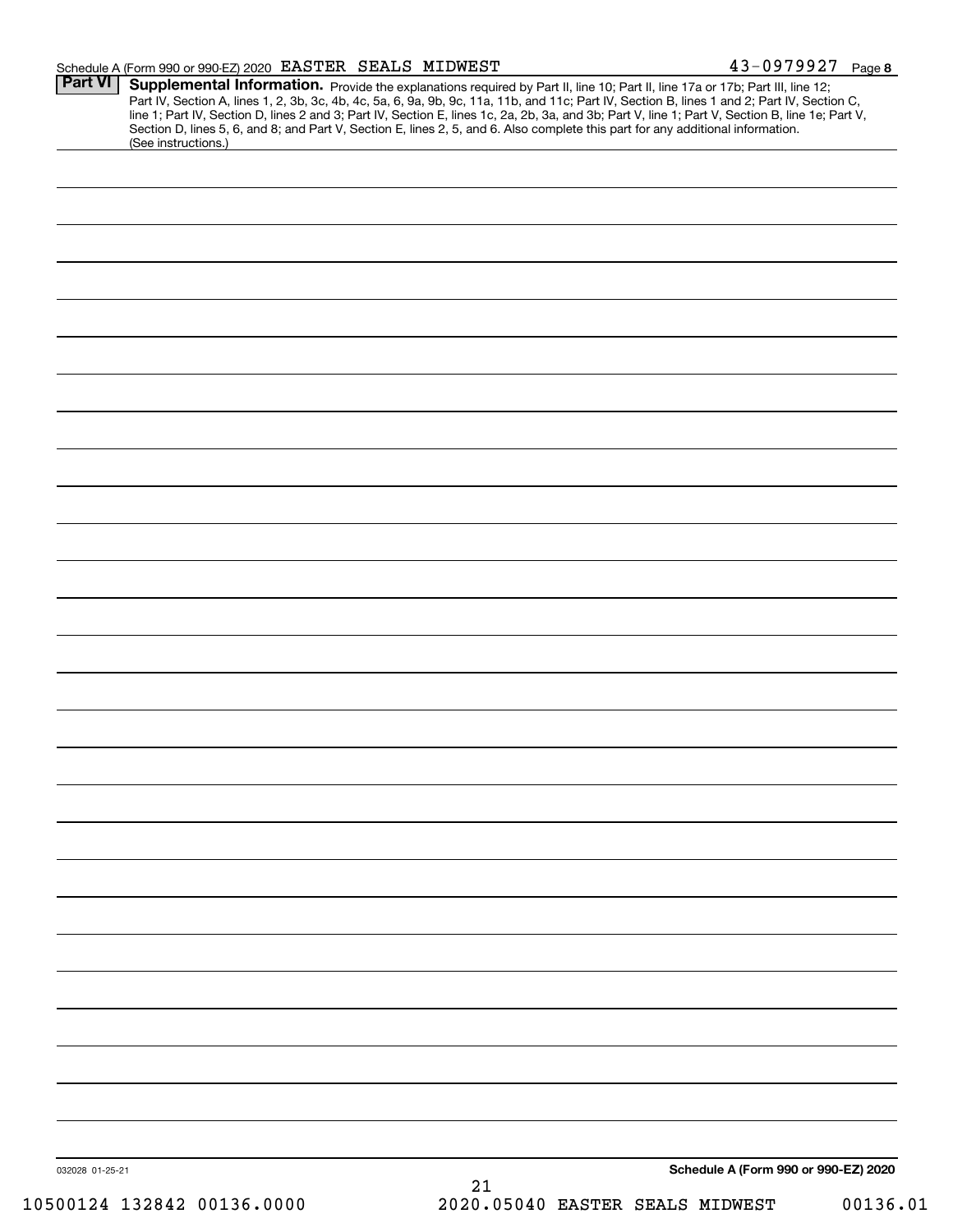Department of the Treasury Internal Revenue Service **(Form 990, 990-EZ, OOO DE)** 

\*\* PUBLIC DISCLOSURE COPY \*\*

## **Schedule B Schedule of Contributors**

**| Attach to Form 990, Form 990-EZ, or Form 990-PF. | Go to www.irs.gov/Form990 for the latest information.** OMB No. 1545-0047

**2020**

**Employer identification number**

| , , , , , , , , ,          |
|----------------------------|
| Department of the Treasury |
| Internal Revenue Service   |
| Name of the organization   |

**Organization type** (check one):

#### EASTER SEALS MIDWEST **1998** and 19979927

| Filers of:         | Section:                                                                    |
|--------------------|-----------------------------------------------------------------------------|
| Form 990 or 990-EZ | $\overline{X}$ 501(c)( 3) (enter number) organization                       |
|                    | $4947(a)(1)$ nonexempt charitable trust not treated as a private foundation |
|                    | 527 political organization                                                  |
| Form 990-PF        | 501(c)(3) exempt private foundation                                         |
|                    | 4947(a)(1) nonexempt charitable trust treated as a private foundation       |
|                    | 501(c)(3) taxable private foundation                                        |

Check if your organization is covered by the **General Rule** or a **Special Rule. Note:**  Only a section 501(c)(7), (8), or (10) organization can check boxes for both the General Rule and a Special Rule. See instructions.

#### **General Rule**

 $\mathcal{L}^{\text{max}}$ 

For an organization filing Form 990, 990-EZ, or 990-PF that received, during the year, contributions totaling \$5,000 or more (in money or property) from any one contributor. Complete Parts I and II. See instructions for determining a contributor's total contributions.

#### **Special Rules**

any one contributor, during the year, total contributions of the greater of  $\,$  (1) \$5,000; or **(2)** 2% of the amount on (i) Form 990, Part VIII, line 1h;  $\boxed{\textbf{X}}$  For an organization described in section 501(c)(3) filing Form 990 or 990-EZ that met the 33 1/3% support test of the regulations under sections 509(a)(1) and 170(b)(1)(A)(vi), that checked Schedule A (Form 990 or 990-EZ), Part II, line 13, 16a, or 16b, and that received from or (ii) Form 990-EZ, line 1. Complete Parts I and II.

For an organization described in section 501(c)(7), (8), or (10) filing Form 990 or 990-EZ that received from any one contributor, during the year, total contributions of more than \$1,000 exclusively for religious, charitable, scientific, literary, or educational purposes, or for the prevention of cruelty to children or animals. Complete Parts I (entering "N/A" in column (b) instead of the contributor name and address), II, and III.  $\mathcal{L}^{\text{max}}$ 

purpose. Don't complete any of the parts unless the **General Rule** applies to this organization because it received *nonexclusively* year, contributions <sub>exclusively</sub> for religious, charitable, etc., purposes, but no such contributions totaled more than \$1,000. If this box is checked, enter here the total contributions that were received during the year for an  $\;$ exclusively religious, charitable, etc., For an organization described in section 501(c)(7), (8), or (10) filing Form 990 or 990-EZ that received from any one contributor, during the religious, charitable, etc., contributions totaling \$5,000 or more during the year  $\Box$ — $\Box$   $\Box$  $\mathcal{L}^{\text{max}}$ 

**Caution:**  An organization that isn't covered by the General Rule and/or the Special Rules doesn't file Schedule B (Form 990, 990-EZ, or 990-PF),  **must** but it answer "No" on Part IV, line 2, of its Form 990; or check the box on line H of its Form 990-EZ or on its Form 990-PF, Part I, line 2, to certify that it doesn't meet the filing requirements of Schedule B (Form 990, 990-EZ, or 990-PF).

**For Paperwork Reduction Act Notice, see the instructions for Form 990, 990-EZ, or 990-PF. Schedule B (Form 990, 990-EZ, or 990-PF) (2020)** LHA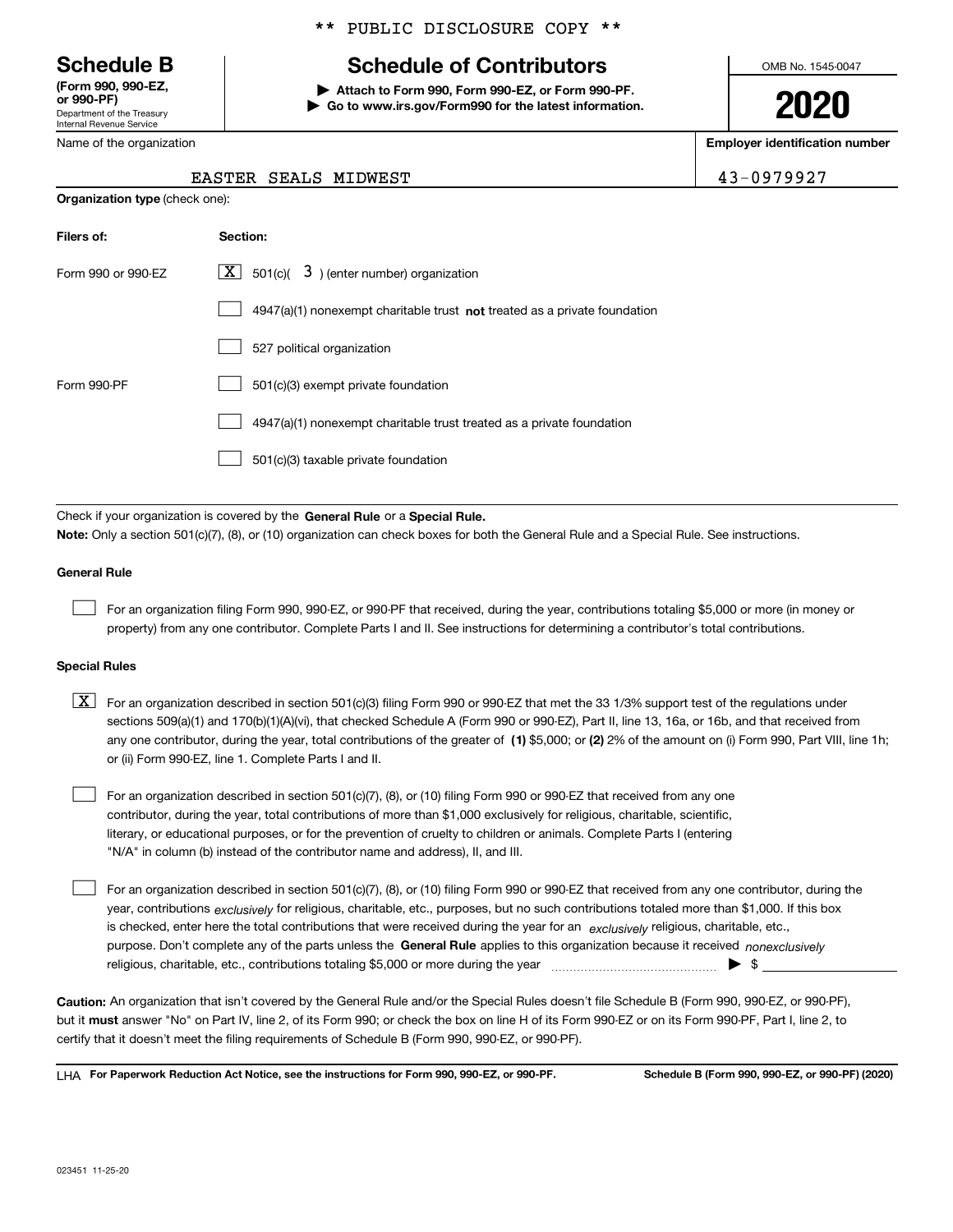**Employer identification number**

#### EASTER SEALS MIDWEST 43-0979927

| .           | $\bf{a}$ is a contracted by the complete concerns of the distribution of space is necessary. |                                   |                                                                                                             |
|-------------|----------------------------------------------------------------------------------------------|-----------------------------------|-------------------------------------------------------------------------------------------------------------|
| (a)<br>No.  | (b)<br>Name, address, and ZIP + 4                                                            | (c)<br><b>Total contributions</b> | (d)<br>Type of contribution                                                                                 |
| $\mathbf 1$ |                                                                                              | 20,000,000.<br>$\mathfrak{S}$     | $\overline{\mathbf{X}}$<br>Person<br>Payroll<br>Noncash<br>(Complete Part II for<br>noncash contributions.) |
| (a)<br>No.  | (b)<br>Name, address, and ZIP + 4                                                            | (c)<br><b>Total contributions</b> | (d)<br>Type of contribution                                                                                 |
|             |                                                                                              | \$                                | Person<br>Payroll<br>Noncash<br>(Complete Part II for<br>noncash contributions.)                            |
| (a)<br>No.  | (b)<br>Name, address, and ZIP + 4                                                            | (c)<br><b>Total contributions</b> | (d)<br>Type of contribution                                                                                 |
|             |                                                                                              | \$                                | Person<br>Payroll<br>Noncash<br>(Complete Part II for<br>noncash contributions.)                            |
| (a)<br>No.  | (b)<br>Name, address, and ZIP + 4                                                            | (c)<br><b>Total contributions</b> | (d)<br>Type of contribution                                                                                 |
|             |                                                                                              | \$                                | Person<br>Payroll<br>Noncash<br>(Complete Part II for<br>noncash contributions.)                            |
| (a)<br>No.  | (b)<br>Name, address, and ZIP + 4                                                            | (c)<br><b>Total contributions</b> | (d)<br>Type of contribution                                                                                 |
|             |                                                                                              | \$                                | Person<br>Payroll<br>Noncash<br>(Complete Part II for<br>noncash contributions.)                            |
| (a)<br>No.  | (b)<br>Name, address, and ZIP + 4                                                            | (c)<br><b>Total contributions</b> | (d)<br>Type of contribution                                                                                 |
|             |                                                                                              | \$                                | Person<br>Payroll<br>Noncash<br>(Complete Part II for<br>noncash contributions.)                            |

023452 11-25-20 **Schedule B (Form 990, 990-EZ, or 990-PF) (2020)**

23 10500124 132842 00136.0000 2020.05040 EASTER SEALS MIDWEST 00136.01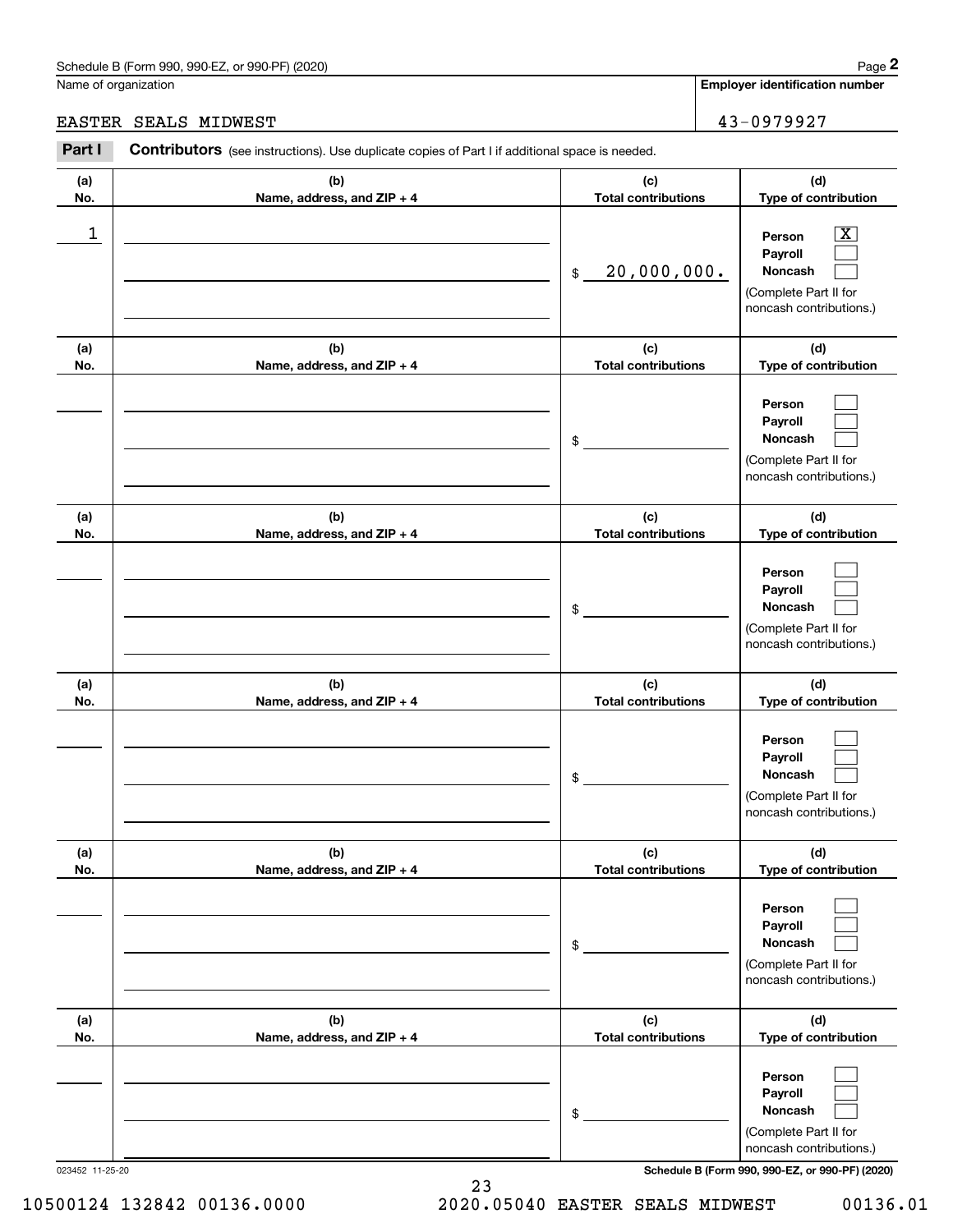Name of organization

#### EASTER SEALS MIDWEST 43-0979927

Employer identification Page 3<br>
lame of organization<br> **2Part II Noncash Property** (see instructions). Use duplicate copies of Part II if additional space is needed.<br> **2Part II Noncash Property** (see instructions). Use

| (a)<br>No.<br>from<br>Part I | (b)<br>Description of noncash property given | (c)<br>FMV (or estimate)<br>(See instructions.) | (d)<br>Date received                            |
|------------------------------|----------------------------------------------|-------------------------------------------------|-------------------------------------------------|
|                              |                                              |                                                 |                                                 |
|                              |                                              | \$                                              |                                                 |
| (a)<br>No.<br>from<br>Part I | (b)<br>Description of noncash property given | (c)<br>FMV (or estimate)<br>(See instructions.) | (d)<br>Date received                            |
|                              |                                              |                                                 |                                                 |
|                              |                                              | \$                                              |                                                 |
| (a)<br>No.<br>from<br>Part I | (b)<br>Description of noncash property given | (c)<br>FMV (or estimate)<br>(See instructions.) | (d)<br>Date received                            |
|                              |                                              |                                                 |                                                 |
|                              |                                              | \$                                              |                                                 |
|                              |                                              |                                                 |                                                 |
| (a)<br>No.<br>from<br>Part I | (b)<br>Description of noncash property given | (c)<br>FMV (or estimate)<br>(See instructions.) | (d)<br>Date received                            |
|                              |                                              |                                                 |                                                 |
|                              |                                              | \$                                              |                                                 |
| (a)                          |                                              |                                                 |                                                 |
| No.<br>from<br>Part I        | (b)<br>Description of noncash property given | (c)<br>FMV (or estimate)<br>(See instructions.) | (d)<br>Date received                            |
|                              |                                              |                                                 |                                                 |
|                              |                                              |                                                 |                                                 |
|                              |                                              | \$                                              |                                                 |
| (a)<br>No.<br>from<br>Part I | (b)<br>Description of noncash property given | (c)<br>FMV (or estimate)<br>(See instructions.) | (d)<br>Date received                            |
|                              |                                              |                                                 |                                                 |
|                              |                                              |                                                 |                                                 |
| 023453 11-25-20              |                                              | \$                                              | Schedule B (Form 990, 990-EZ, or 990-PF) (2020) |

10500124 132842 00136.0000 2020.05040 EASTER SEALS MIDWEST 00136.01

24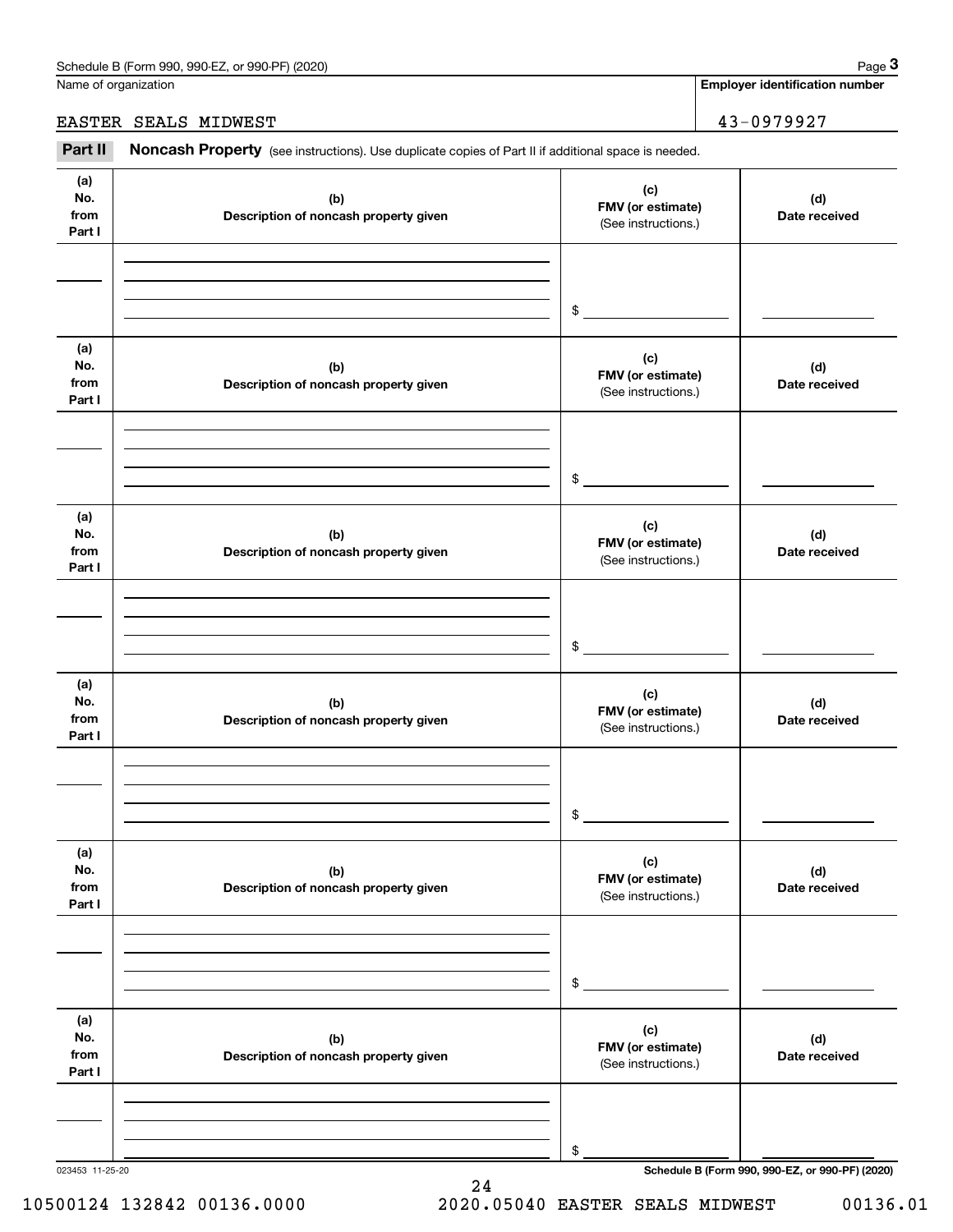|                           | Schedule B (Form 990, 990-EZ, or 990-PF) (2020)                                                                                                                                                                                                                                                 |                      | Page 4                                                                                                                                                         |
|---------------------------|-------------------------------------------------------------------------------------------------------------------------------------------------------------------------------------------------------------------------------------------------------------------------------------------------|----------------------|----------------------------------------------------------------------------------------------------------------------------------------------------------------|
|                           | Name of organization                                                                                                                                                                                                                                                                            |                      | <b>Employer identification number</b>                                                                                                                          |
|                           | EASTER SEALS MIDWEST                                                                                                                                                                                                                                                                            |                      | 43-0979927                                                                                                                                                     |
| Part III                  |                                                                                                                                                                                                                                                                                                 |                      | Exclusively religious, charitable, etc., contributions to organizations described in section 501(c)(7), (8), or (10) that total more than \$1,000 for the year |
|                           | from any one contributor. Complete columns (a) through (e) and the following line entry. For organizations<br>completing Part III, enter the total of exclusively religious, charitable, etc., contributions of \$1,000 or less for the year. (Enter this info. once.) $\blacktriangleright$ \$ |                      |                                                                                                                                                                |
|                           | Use duplicate copies of Part III if additional space is needed.                                                                                                                                                                                                                                 |                      |                                                                                                                                                                |
| (a) No.<br>from<br>Part I | (b) Purpose of gift                                                                                                                                                                                                                                                                             | (c) Use of gift      | (d) Description of how gift is held                                                                                                                            |
|                           |                                                                                                                                                                                                                                                                                                 |                      |                                                                                                                                                                |
|                           |                                                                                                                                                                                                                                                                                                 |                      |                                                                                                                                                                |
|                           | Transferee's name, address, and ZIP + 4                                                                                                                                                                                                                                                         | (e) Transfer of gift |                                                                                                                                                                |
|                           |                                                                                                                                                                                                                                                                                                 |                      | Relationship of transferor to transferee                                                                                                                       |
|                           |                                                                                                                                                                                                                                                                                                 |                      |                                                                                                                                                                |
| (a) No.<br>from<br>Part I | (b) Purpose of gift                                                                                                                                                                                                                                                                             | (c) Use of gift      | (d) Description of how gift is held                                                                                                                            |
|                           |                                                                                                                                                                                                                                                                                                 |                      |                                                                                                                                                                |
|                           |                                                                                                                                                                                                                                                                                                 | (e) Transfer of gift |                                                                                                                                                                |
|                           | Transferee's name, address, and ZIP + 4                                                                                                                                                                                                                                                         |                      | Relationship of transferor to transferee                                                                                                                       |
|                           |                                                                                                                                                                                                                                                                                                 |                      |                                                                                                                                                                |
|                           |                                                                                                                                                                                                                                                                                                 |                      |                                                                                                                                                                |
| (a) No.<br>from<br>Part I | (b) Purpose of gift                                                                                                                                                                                                                                                                             | (c) Use of gift      | (d) Description of how gift is held                                                                                                                            |
|                           |                                                                                                                                                                                                                                                                                                 |                      |                                                                                                                                                                |
|                           |                                                                                                                                                                                                                                                                                                 | (e) Transfer of gift |                                                                                                                                                                |
|                           | Transferee's name, address, and $ZIP + 4$                                                                                                                                                                                                                                                       |                      | Relationship of transferor to transferee                                                                                                                       |
|                           |                                                                                                                                                                                                                                                                                                 |                      |                                                                                                                                                                |
|                           |                                                                                                                                                                                                                                                                                                 |                      |                                                                                                                                                                |
| (a) No.<br>from<br>Part I | (b) Purpose of gift                                                                                                                                                                                                                                                                             | (c) Use of gift      | (d) Description of how gift is held                                                                                                                            |
|                           |                                                                                                                                                                                                                                                                                                 |                      |                                                                                                                                                                |
|                           |                                                                                                                                                                                                                                                                                                 | (e) Transfer of gift |                                                                                                                                                                |
|                           |                                                                                                                                                                                                                                                                                                 |                      |                                                                                                                                                                |
|                           | Transferee's name, address, and $ZIP + 4$                                                                                                                                                                                                                                                       |                      | Relationship of transferor to transferee                                                                                                                       |
|                           |                                                                                                                                                                                                                                                                                                 |                      |                                                                                                                                                                |
| 023454 11-25-20           |                                                                                                                                                                                                                                                                                                 |                      | Schedule B (Form 990, 990-EZ, or 990-PF) (2020)                                                                                                                |

25

**Schedule B (Form 990, 990-EZ, or 990-PF) (2020)**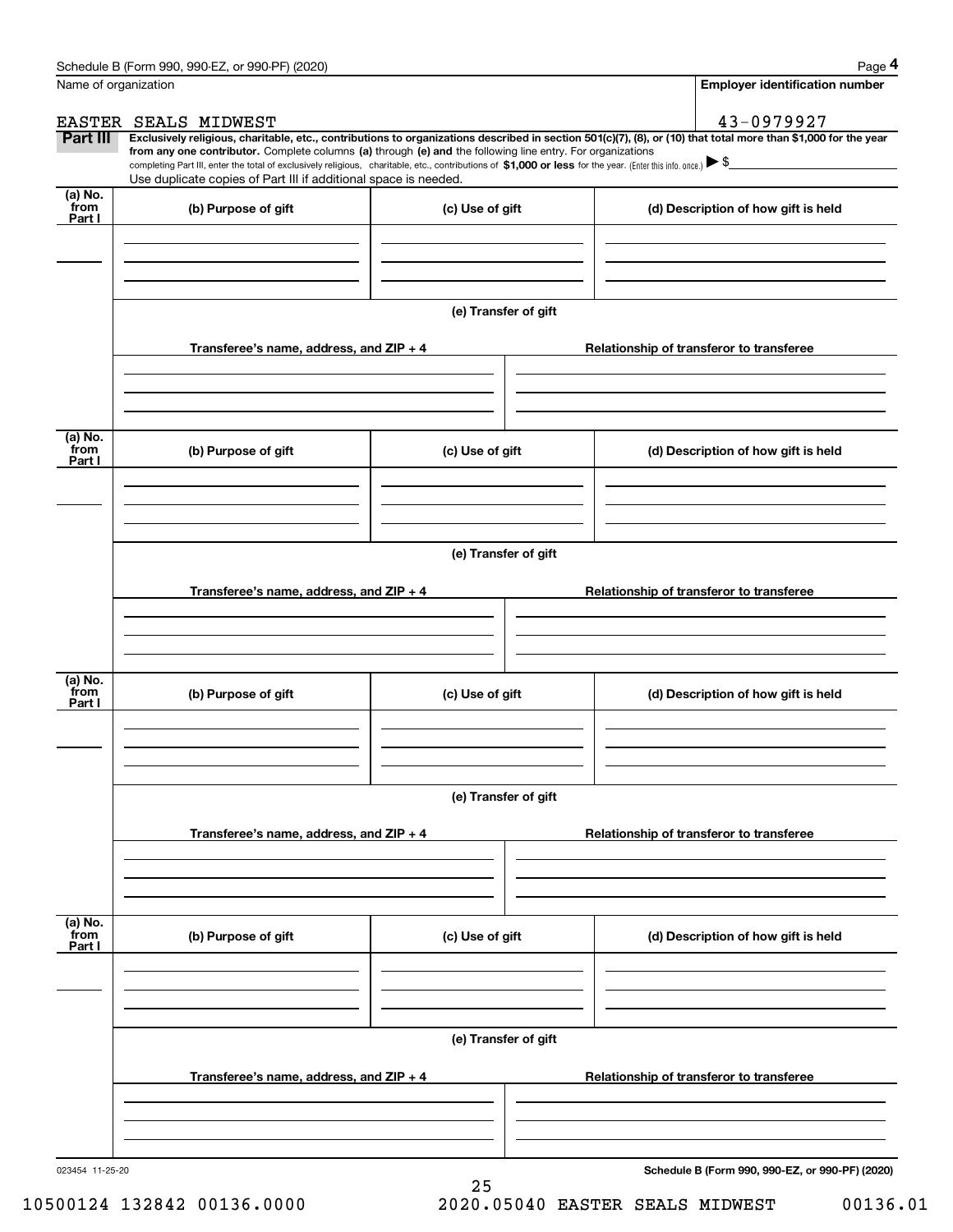| <b>SCHEDULE D</b><br>(Form 990)<br>Department of the Treasury<br>Internal Revenue Service |                                                                                                                    | <b>Supplemental Financial Statements</b><br>Complete if the organization answered "Yes" on Form 990,<br>Part IV, line 6, 7, 8, 9, 10, 11a, 11b, 11c, 11d, 11e, 11f, 12a, or 12b.<br>Attach to Form 990.<br>$\blacktriangleright$ Go to www.irs.gov/Form990 for instructions and the latest information. | OMB No. 1545-0047<br><b>Open to Public</b><br>Inspection |                                       |
|-------------------------------------------------------------------------------------------|--------------------------------------------------------------------------------------------------------------------|---------------------------------------------------------------------------------------------------------------------------------------------------------------------------------------------------------------------------------------------------------------------------------------------------------|----------------------------------------------------------|---------------------------------------|
| Name of the organization                                                                  |                                                                                                                    |                                                                                                                                                                                                                                                                                                         |                                                          | <b>Employer identification number</b> |
|                                                                                           | EASTER SEALS MIDWEST                                                                                               |                                                                                                                                                                                                                                                                                                         |                                                          | 43-0979927                            |
| Part I                                                                                    | Organizations Maintaining Donor Advised Funds or Other Similar Funds or Accounts.                                  |                                                                                                                                                                                                                                                                                                         |                                                          | Complete if the                       |
|                                                                                           | organization answered "Yes" on Form 990, Part IV, line 6.                                                          |                                                                                                                                                                                                                                                                                                         |                                                          |                                       |
|                                                                                           |                                                                                                                    | (a) Donor advised funds                                                                                                                                                                                                                                                                                 |                                                          | (b) Funds and other accounts          |
|                                                                                           |                                                                                                                    |                                                                                                                                                                                                                                                                                                         |                                                          |                                       |
| 2                                                                                         | Aggregate value of contributions to (during year)<br>.                                                             |                                                                                                                                                                                                                                                                                                         |                                                          |                                       |
| 3                                                                                         | Aggregate value of grants from (during year)<br>.                                                                  |                                                                                                                                                                                                                                                                                                         |                                                          |                                       |
| Aggregate value at end of year<br>4                                                       |                                                                                                                    |                                                                                                                                                                                                                                                                                                         |                                                          |                                       |
| 5                                                                                         | Did the organization inform all donors and donor advisors in writing that the assets held in donor advised funds   |                                                                                                                                                                                                                                                                                                         |                                                          |                                       |
|                                                                                           |                                                                                                                    |                                                                                                                                                                                                                                                                                                         |                                                          | <b>No</b><br>Yes                      |
| 6                                                                                         | Did the organization inform all grantees, donors, and donor advisors in writing that grant funds can be used only  |                                                                                                                                                                                                                                                                                                         |                                                          |                                       |
|                                                                                           | for charitable purposes and not for the benefit of the donor or donor advisor, or for any other purpose conferring |                                                                                                                                                                                                                                                                                                         |                                                          |                                       |
|                                                                                           |                                                                                                                    |                                                                                                                                                                                                                                                                                                         |                                                          | .                                     |

| з            | Aggregate value of grants from (during year)                                                                                                                    |    |  |  |                         |                                                    |     |    |
|--------------|-----------------------------------------------------------------------------------------------------------------------------------------------------------------|----|--|--|-------------------------|----------------------------------------------------|-----|----|
| 4            |                                                                                                                                                                 |    |  |  |                         |                                                    |     |    |
| 5            | Did the organization inform all donors and donor advisors in writing that the assets held in donor advised funds                                                |    |  |  |                         |                                                    |     |    |
|              |                                                                                                                                                                 |    |  |  |                         |                                                    | Yes | No |
| 6            | Did the organization inform all grantees, donors, and donor advisors in writing that grant funds can be used only                                               |    |  |  |                         |                                                    |     |    |
|              | for charitable purposes and not for the benefit of the donor or donor advisor, or for any other purpose conferring                                              |    |  |  |                         |                                                    |     |    |
|              | impermissible private benefit?                                                                                                                                  |    |  |  |                         |                                                    | Yes | No |
| Part II      | <b>Conservation Easements.</b> Complete if the organization answered "Yes" on Form 990, Part IV, line 7.                                                        |    |  |  |                         |                                                    |     |    |
| 1.           | Purpose(s) of conservation easements held by the organization (check all that apply).                                                                           |    |  |  |                         |                                                    |     |    |
|              | Preservation of land for public use (for example, recreation or education)                                                                                      |    |  |  |                         | Preservation of a historically important land area |     |    |
|              | Protection of natural habitat                                                                                                                                   |    |  |  |                         | Preservation of a certified historic structure     |     |    |
|              | Preservation of open space                                                                                                                                      |    |  |  |                         |                                                    |     |    |
| 2            | Complete lines 2a through 2d if the organization held a qualified conservation contribution in the form of a conservation easement on the last                  |    |  |  |                         |                                                    |     |    |
|              | day of the tax year.                                                                                                                                            |    |  |  |                         | Held at the End of the Tax Year                    |     |    |
| а            | Total number of conservation easements                                                                                                                          |    |  |  | 2a                      |                                                    |     |    |
| b            | Total acreage restricted by conservation easements                                                                                                              |    |  |  | 2 <sub>b</sub>          |                                                    |     |    |
| с            | Number of conservation easements on a certified historic structure included in (a) <i>mummumumum</i>                                                            |    |  |  | 2c                      |                                                    |     |    |
| d            | Number of conservation easements included in (c) acquired after 7/25/06, and not on a historic structure                                                        |    |  |  |                         |                                                    |     |    |
|              | listed in the National Register [111] [12] The Management of the National Property of the National Register [11                                                 |    |  |  | 2d                      |                                                    |     |    |
| 3            | Number of conservation easements modified, transferred, released, extinguished, or terminated by the organization during the tax                                |    |  |  |                         |                                                    |     |    |
|              | $year \blacktriangleright$                                                                                                                                      |    |  |  |                         |                                                    |     |    |
| 4            | Number of states where property subject to conservation easement is located >                                                                                   |    |  |  |                         |                                                    |     |    |
| 5            | Does the organization have a written policy regarding the periodic monitoring, inspection, handling of                                                          |    |  |  |                         |                                                    |     |    |
|              | violations, and enforcement of the conservation easements it holds?                                                                                             |    |  |  |                         |                                                    | Yes | No |
| 6            | Staff and volunteer hours devoted to monitoring, inspecting, handling of violations, and enforcing conservation easements during the year                       |    |  |  |                         |                                                    |     |    |
|              |                                                                                                                                                                 |    |  |  |                         |                                                    |     |    |
| 7            | Amount of expenses incurred in monitoring, inspecting, handling of violations, and enforcing conservation easements during the year<br>$\blacktriangleright$ \$ |    |  |  |                         |                                                    |     |    |
| 8            | Does each conservation easement reported on line 2(d) above satisfy the requirements of section 170(h)(4)(B)(i)                                                 |    |  |  |                         |                                                    |     |    |
|              |                                                                                                                                                                 |    |  |  |                         |                                                    | Yes | No |
| 9            | In Part XIII, describe how the organization reports conservation easements in its revenue and expense statement and                                             |    |  |  |                         |                                                    |     |    |
|              | balance sheet, and include, if applicable, the text of the footnote to the organization's financial statements that describes the                               |    |  |  |                         |                                                    |     |    |
|              | organization's accounting for conservation easements.                                                                                                           |    |  |  |                         |                                                    |     |    |
|              | Organizations Maintaining Collections of Art, Historical Treasures, or Other Similar Assets.<br>Part III                                                        |    |  |  |                         |                                                    |     |    |
|              | Complete if the organization answered "Yes" on Form 990, Part IV, line 8.                                                                                       |    |  |  |                         |                                                    |     |    |
|              | 1a If the organization elected, as permitted under FASB ASC 958, not to report in its revenue statement and balance sheet works                                 |    |  |  |                         |                                                    |     |    |
|              | of art, historical treasures, or other similar assets held for public exhibition, education, or research in furtherance of public                               |    |  |  |                         |                                                    |     |    |
|              | service, provide in Part XIII the text of the footnote to its financial statements that describes these items.                                                  |    |  |  |                         |                                                    |     |    |
|              | <b>b</b> If the organization elected, as permitted under FASB ASC 958, to report in its revenue statement and balance sheet works of                            |    |  |  |                         |                                                    |     |    |
|              | art, historical treasures, or other similar assets held for public exhibition, education, or research in furtherance of public service,                         |    |  |  |                         |                                                    |     |    |
|              | provide the following amounts relating to these items:                                                                                                          |    |  |  |                         |                                                    |     |    |
|              |                                                                                                                                                                 |    |  |  |                         | \$                                                 |     |    |
|              | (ii) Assets included in Form 990, Part X                                                                                                                        |    |  |  | $\blacktriangleright$ s |                                                    |     |    |
| $\mathbf{2}$ | If the organization received or held works of art, historical treasures, or other similar assets for financial gain, provide                                    |    |  |  |                         |                                                    |     |    |
|              | the following amounts required to be reported under FASB ASC 958 relating to these items:                                                                       |    |  |  |                         |                                                    |     |    |
|              | a Revenue included on Form 990, Part VIII, line 1 [2000] [2000] [2000] [2000] [2000] [2000] [2000] [2000] [2000                                                 |    |  |  |                         | \$                                                 |     |    |
|              |                                                                                                                                                                 |    |  |  | $\blacktriangleright$ s |                                                    |     |    |
|              | LHA For Paperwork Reduction Act Notice, see the Instructions for Form 990.                                                                                      |    |  |  |                         | Schedule D (Form 990) 2020                         |     |    |
|              | 032051 12-01-20                                                                                                                                                 |    |  |  |                         |                                                    |     |    |
|              |                                                                                                                                                                 | 26 |  |  |                         |                                                    |     |    |

| - - |  |  |  |              |  |  |
|-----|--|--|--|--------------|--|--|
|     |  |  |  | 0.05040 RAST |  |  |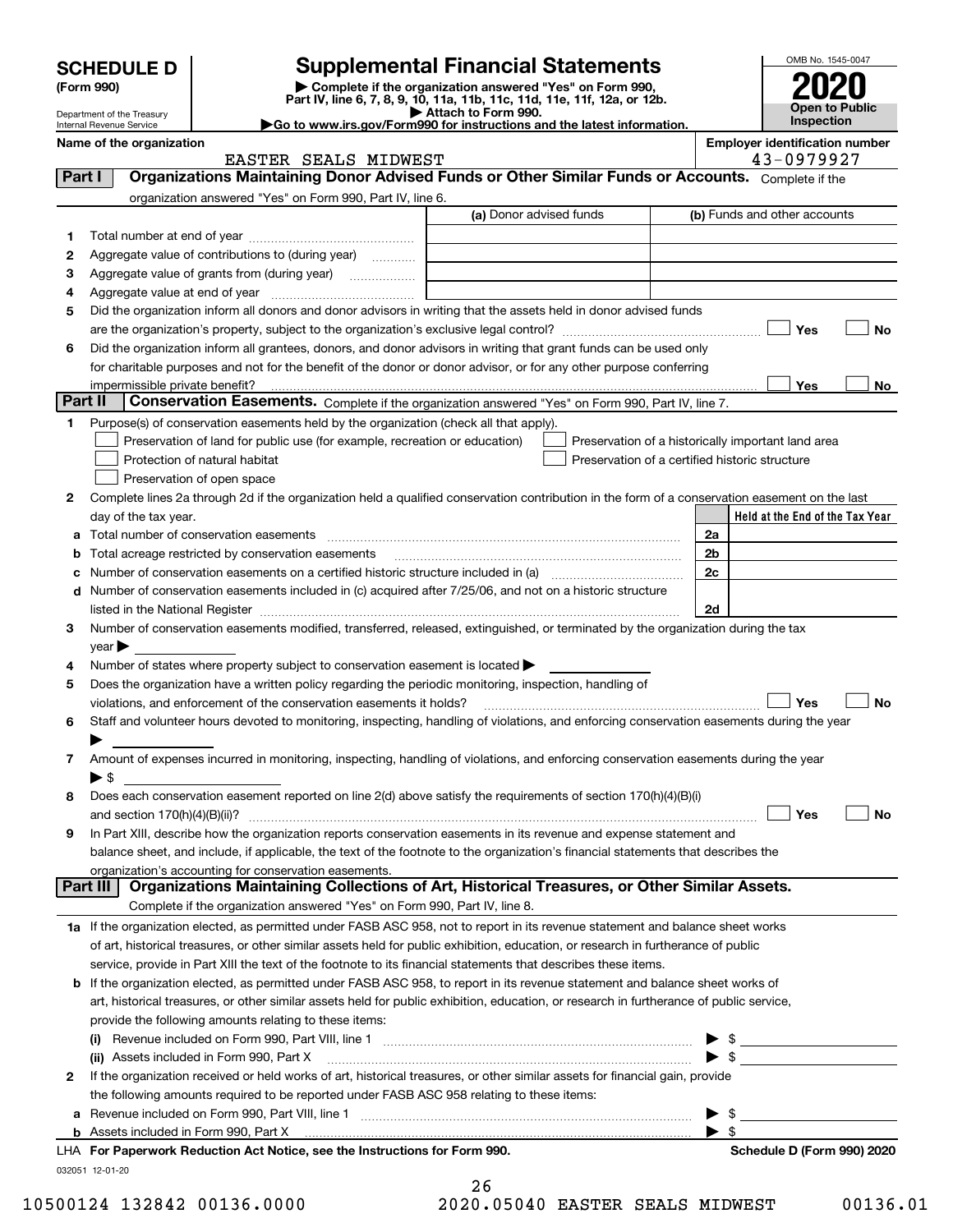|          | Schedule D (Form 990) 2020                                                                                                                                                                                                     | EASTER SEALS MIDWEST |   |                |                                                                                                                                                                                                                                |                 |              |                      | 43-0979927                 |             | Page 2            |
|----------|--------------------------------------------------------------------------------------------------------------------------------------------------------------------------------------------------------------------------------|----------------------|---|----------------|--------------------------------------------------------------------------------------------------------------------------------------------------------------------------------------------------------------------------------|-----------------|--------------|----------------------|----------------------------|-------------|-------------------|
| Part III | Organizations Maintaining Collections of Art, Historical Treasures, or Other Similar Assets (continued)                                                                                                                        |                      |   |                |                                                                                                                                                                                                                                |                 |              |                      |                            |             |                   |
| З        | Using the organization's acquisition, accession, and other records, check any of the following that make significant use of its                                                                                                |                      |   |                |                                                                                                                                                                                                                                |                 |              |                      |                            |             |                   |
|          | collection items (check all that apply):                                                                                                                                                                                       |                      |   |                |                                                                                                                                                                                                                                |                 |              |                      |                            |             |                   |
| a        | Public exhibition                                                                                                                                                                                                              | d                    |   |                | Loan or exchange program                                                                                                                                                                                                       |                 |              |                      |                            |             |                   |
| b        | Scholarly research                                                                                                                                                                                                             | е                    |   |                | Other the contract of the contract of the contract of the contract of the contract of the contract of the contract of the contract of the contract of the contract of the contract of the contract of the contract of the cont |                 |              |                      |                            |             |                   |
| c        | Preservation for future generations                                                                                                                                                                                            |                      |   |                |                                                                                                                                                                                                                                |                 |              |                      |                            |             |                   |
| 4        | Provide a description of the organization's collections and explain how they further the organization's exempt purpose in Part XIII.                                                                                           |                      |   |                |                                                                                                                                                                                                                                |                 |              |                      |                            |             |                   |
| 5        | During the year, did the organization solicit or receive donations of art, historical treasures, or other similar assets                                                                                                       |                      |   |                |                                                                                                                                                                                                                                |                 |              |                      |                            |             |                   |
|          | to be sold to raise funds rather than to be maintained as part of the organization's collection?                                                                                                                               |                      |   |                |                                                                                                                                                                                                                                |                 |              |                      | Yes                        |             | No                |
|          | Part IV<br>Escrow and Custodial Arrangements. Complete if the organization answered "Yes" on Form 990, Part IV, line 9, or                                                                                                     |                      |   |                |                                                                                                                                                                                                                                |                 |              |                      |                            |             |                   |
|          | reported an amount on Form 990, Part X, line 21.                                                                                                                                                                               |                      |   |                |                                                                                                                                                                                                                                |                 |              |                      |                            |             |                   |
|          | 1a Is the organization an agent, trustee, custodian or other intermediary for contributions or other assets not included                                                                                                       |                      |   |                |                                                                                                                                                                                                                                |                 |              |                      |                            |             |                   |
|          |                                                                                                                                                                                                                                |                      |   |                |                                                                                                                                                                                                                                |                 |              |                      | Yes                        |             | $\overline{X}$ No |
|          | If "Yes," explain the arrangement in Part XIII and complete the following table:                                                                                                                                               |                      |   |                |                                                                                                                                                                                                                                |                 |              |                      |                            |             |                   |
|          |                                                                                                                                                                                                                                |                      |   |                |                                                                                                                                                                                                                                |                 |              |                      | Amount                     |             |                   |
| с        | Beginning balance                                                                                                                                                                                                              |                      |   |                |                                                                                                                                                                                                                                |                 | 1c           |                      |                            |             |                   |
| d        | Additions during the year manufactured and an account of the year manufactured and account of the year manufactured and account of the year manufactured and account of the year manufactured and account of the year manufact |                      |   |                |                                                                                                                                                                                                                                |                 | 1d           |                      |                            |             |                   |
| е        | Distributions during the year manufactured and continuum and contact the year manufactured and contact the year                                                                                                                |                      |   |                |                                                                                                                                                                                                                                |                 | 1e           |                      |                            |             |                   |
|          |                                                                                                                                                                                                                                |                      |   |                |                                                                                                                                                                                                                                |                 | 1f           |                      |                            |             |                   |
|          | 2a Did the organization include an amount on Form 990, Part X, line 21, for escrow or custodial account liability?                                                                                                             |                      |   |                |                                                                                                                                                                                                                                |                 |              |                      | Yes                        |             | $\overline{X}$ No |
|          | <b>b</b> If "Yes," explain the arrangement in Part XIII. Check here if the explanation has been provided on Part XIII                                                                                                          |                      |   |                |                                                                                                                                                                                                                                |                 |              |                      |                            |             |                   |
|          | Endowment Funds. Complete if the organization answered "Yes" on Form 990, Part IV, line 10.<br>Part V                                                                                                                          |                      |   |                |                                                                                                                                                                                                                                |                 |              |                      |                            |             |                   |
|          |                                                                                                                                                                                                                                | (a) Current year     |   | (b) Prior year | (c) Two years back                                                                                                                                                                                                             |                 |              | (d) Three years back | (e) Four years back        |             |                   |
| 1a       | Beginning of year balance                                                                                                                                                                                                      | 7,218,712.           |   | 6,922,576.     |                                                                                                                                                                                                                                | 6,888,439.      |              | 6,499,583.           |                            | 4,628,649.  |                   |
| b        |                                                                                                                                                                                                                                | 14,929,850.          |   | 17,274.        |                                                                                                                                                                                                                                | 27,573.         |              | 201,292.             |                            | 1,921,334.  |                   |
|          | Net investment earnings, gains, and losses                                                                                                                                                                                     | 3, 234, 202.         |   | 278,862.       |                                                                                                                                                                                                                                | 280,564.        |              | 492,565.             |                            | 494,639.    |                   |
| d        |                                                                                                                                                                                                                                |                      |   |                |                                                                                                                                                                                                                                |                 |              |                      |                            |             |                   |
|          | e Other expenditures for facilities                                                                                                                                                                                            |                      |   |                |                                                                                                                                                                                                                                |                 |              |                      |                            |             |                   |
|          | and programs                                                                                                                                                                                                                   |                      |   |                |                                                                                                                                                                                                                                | 274,000.        |              | 305,001.             |                            | 258,996.    |                   |
|          |                                                                                                                                                                                                                                |                      |   |                |                                                                                                                                                                                                                                |                 |              |                      |                            | $-286,043.$ |                   |
| g        | End of year balance                                                                                                                                                                                                            | 25, 382, 764.        |   | 7,218,712.     |                                                                                                                                                                                                                                | 6,922,576.      |              | 6,888,439.           |                            | 6,499,583.  |                   |
| 2        | Provide the estimated percentage of the current year end balance (line 1g, column (a)) held as:                                                                                                                                |                      |   |                |                                                                                                                                                                                                                                |                 |              |                      |                            |             |                   |
| а        | Board designated or quasi-endowment >                                                                                                                                                                                          | 81.7300              | % |                |                                                                                                                                                                                                                                |                 |              |                      |                            |             |                   |
|          | Permanent endowment > 15.8700                                                                                                                                                                                                  | %                    |   |                |                                                                                                                                                                                                                                |                 |              |                      |                            |             |                   |
| c        | Term endowment $\blacktriangleright$ 2.4000                                                                                                                                                                                    | $\%$                 |   |                |                                                                                                                                                                                                                                |                 |              |                      |                            |             |                   |
|          | The percentages on lines 2a, 2b, and 2c should equal 100%.                                                                                                                                                                     |                      |   |                |                                                                                                                                                                                                                                |                 |              |                      |                            |             |                   |
|          | 3a Are there endowment funds not in the possession of the organization that are held and administered for the organization                                                                                                     |                      |   |                |                                                                                                                                                                                                                                |                 |              |                      |                            |             |                   |
|          | by:                                                                                                                                                                                                                            |                      |   |                |                                                                                                                                                                                                                                |                 |              |                      |                            | Yes         | No                |
|          | (i)                                                                                                                                                                                                                            |                      |   |                |                                                                                                                                                                                                                                |                 |              |                      | 3a(i)                      |             | х                 |
|          |                                                                                                                                                                                                                                |                      |   |                |                                                                                                                                                                                                                                |                 |              |                      | 3a(ii)                     |             | X                 |
| b        |                                                                                                                                                                                                                                |                      |   |                |                                                                                                                                                                                                                                |                 |              |                      | 3 <sub>b</sub>             |             |                   |
|          | Describe in Part XIII the intended uses of the organization's endowment funds.                                                                                                                                                 |                      |   |                |                                                                                                                                                                                                                                |                 |              |                      |                            |             |                   |
|          | Land, Buildings, and Equipment.<br><b>Part VI</b>                                                                                                                                                                              |                      |   |                |                                                                                                                                                                                                                                |                 |              |                      |                            |             |                   |
|          | Complete if the organization answered "Yes" on Form 990, Part IV, line 11a. See Form 990, Part X, line 10.                                                                                                                     |                      |   |                |                                                                                                                                                                                                                                |                 |              |                      |                            |             |                   |
|          | Description of property                                                                                                                                                                                                        | (a) Cost or other    |   |                | (b) Cost or other                                                                                                                                                                                                              | (c) Accumulated |              |                      | (d) Book value             |             |                   |
|          |                                                                                                                                                                                                                                | basis (investment)   |   | basis (other)  |                                                                                                                                                                                                                                |                 | depreciation |                      |                            |             |                   |
|          |                                                                                                                                                                                                                                |                      |   |                | 878,000.                                                                                                                                                                                                                       |                 |              |                      | 878,000.                   |             |                   |
| b        |                                                                                                                                                                                                                                |                      |   |                | 4,896,157.                                                                                                                                                                                                                     |                 | 292,278.     |                      | 4,603,879.                 |             |                   |
|          |                                                                                                                                                                                                                                |                      |   |                | 716,211.                                                                                                                                                                                                                       |                 | 542,032.     |                      | 174,179.                   |             |                   |
| d        |                                                                                                                                                                                                                                |                      |   |                | 3,062,716.                                                                                                                                                                                                                     |                 | 2,525,010.   |                      | 537,706.                   |             |                   |
|          | e Other                                                                                                                                                                                                                        |                      |   |                | 247,913.                                                                                                                                                                                                                       |                 | 247,248.     |                      |                            |             | 665.              |
|          | Total. Add lines 1a through 1e. (Column (d) must equal Form 990. Part X, column (B), line 10c.)                                                                                                                                |                      |   |                |                                                                                                                                                                                                                                |                 |              |                      | 6, 194, 429.               |             |                   |
|          |                                                                                                                                                                                                                                |                      |   |                |                                                                                                                                                                                                                                |                 |              |                      | Schedule D (Form 990) 2020 |             |                   |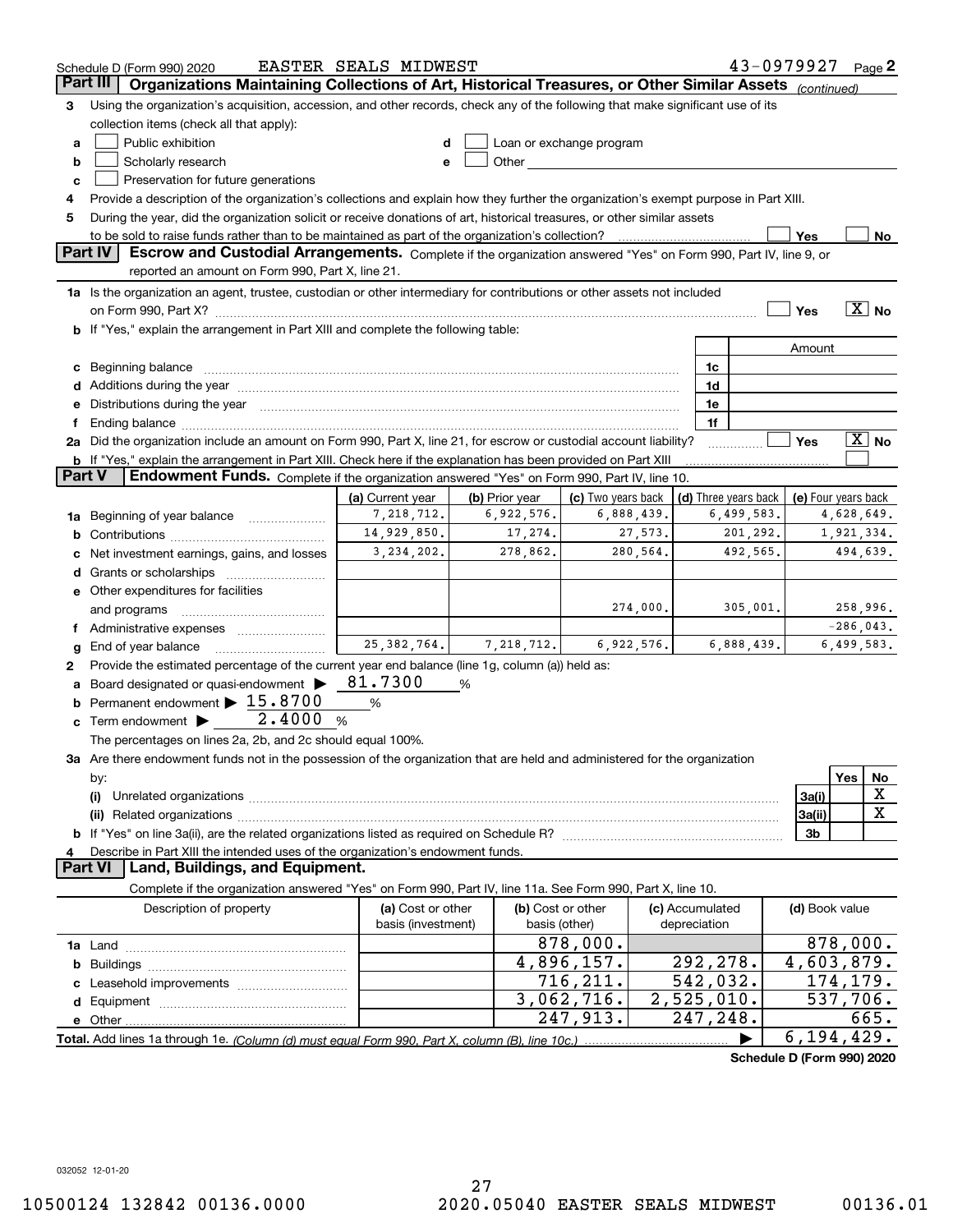#### (a) Description of security or category (including name of security)  $\vert$  (b) Book value  $\vert$  (c) Total. (Col. (b) must equal Form 990, Part X, col. (B) line 12.) Total. (Col. (b) must equal Form 990, Part X, col. (B) line 13.) **(1)** Financial derivatives ~~~~~~~~~~~~~~~**(2)** Closely held equity interests **(3)** Other (a) Description of investment **b (b)** Book value **(1)(2) (3)(4) (5)(6)(7)(8)(9)(a) (b)**  Description**(1)(2) (3)(4)(5) (6)(7)(8)(9)Total.**  *(Column (b) must equal Form 990, Part X, col. (B) line 15.)* **1.(a)** Description of liability **Book value** Book value Book value Book value Book value **Total.**  *(Column (b) must equal Form 990, Part X, col. (B) line 25.)* **2.**Complete if the organization answered "Yes" on Form 990, Part IV, line 11b. See Form 990, Part X, line 12.  $(b)$  Book value  $\vert$  (c) Method of valuation: Cost or end-of-year market value (A)(B)(C)(D)(E)(F)(G)(H)Complete if the organization answered "Yes" on Form 990, Part IV, line 11c. See Form 990, Part X, line 13. (c) Method of valuation: Cost or end-of-year market value Complete if the organization answered "Yes" on Form 990, Part IV, line 11d. See Form 990, Part X, line 15. (b) Book value  $\blacktriangleright$ Complete if the organization answered "Yes" on Form 990, Part IV, line 11e or 11f. See Form 990, Part X, line 25. (1)(2)(3)(4)(5)(6)(7)(8)(9)Federal income taxes  $\blacktriangleright$ Liability for uncertain tax positions. In Part XIII, provide the text of the footnote to the organization's financial statements that reports the **Part VIII Investments - Program Related. Part IX Other Assets. Part X Other Liabilities.** PAYCHECK PROTECTION PROGRAM LOAN 10,000,000. 10,000,000.

organization's liability for uncertain tax positions under FASB ASC 740. Check here if the text of the footnote has been provided in Part XIII

**Schedule D (Form 990) 2020**

 $\mathcal{L}^{\text{max}}$ 

032053 12-01-20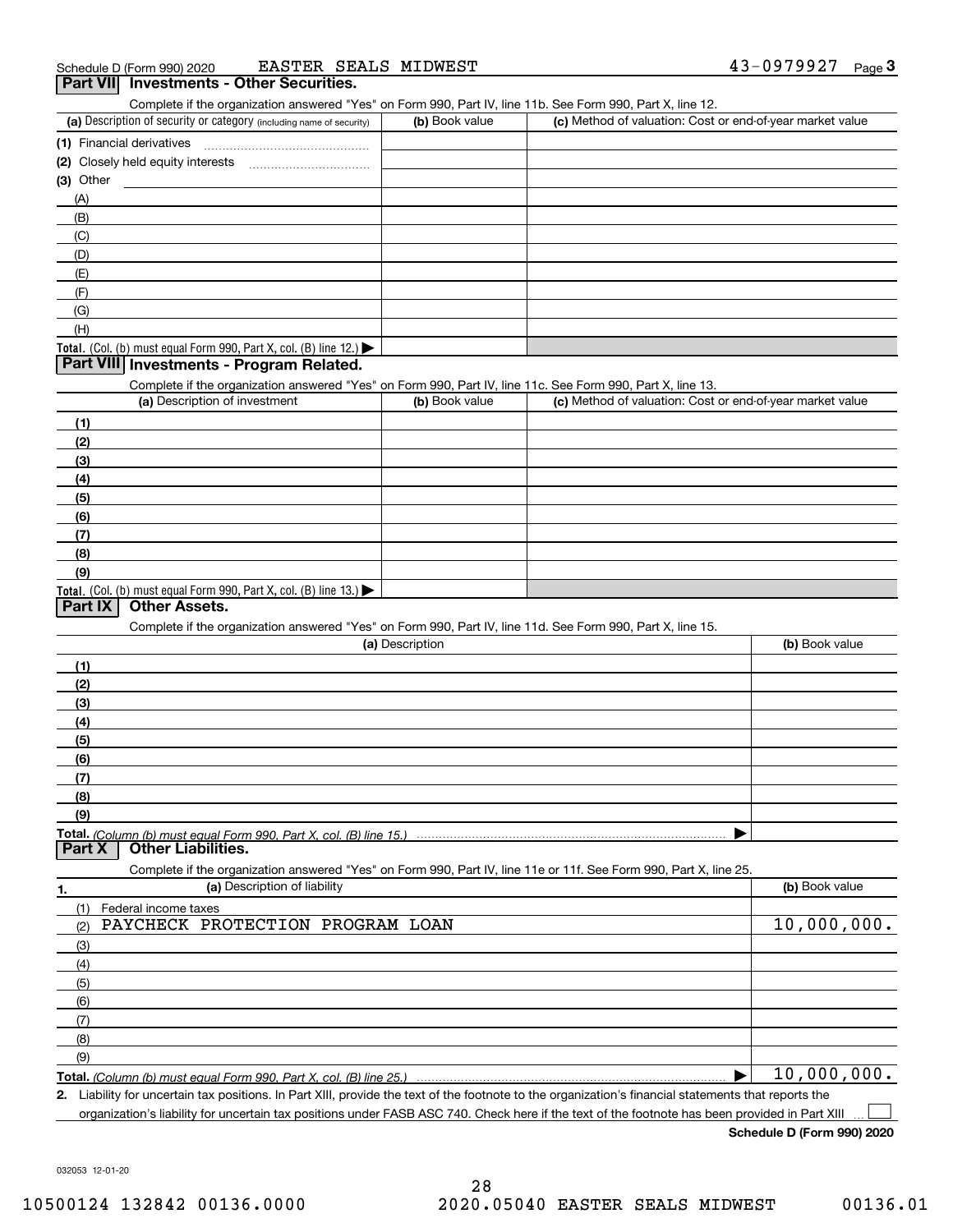|    | <b>EASTER SEALS MIDWEST</b><br>Schedule D (Form 990) 2020                                                                                                                                                                           |                             |                | 43-0979927 Page 4           |
|----|-------------------------------------------------------------------------------------------------------------------------------------------------------------------------------------------------------------------------------------|-----------------------------|----------------|-----------------------------|
|    | Reconciliation of Revenue per Audited Financial Statements With Revenue per Return.<br><b>Part XI</b>                                                                                                                               |                             |                |                             |
|    | Complete if the organization answered "Yes" on Form 990, Part IV, line 12a.                                                                                                                                                         |                             |                |                             |
| 1  | Total revenue, gains, and other support per audited financial statements                                                                                                                                                            |                             | $\blacksquare$ | 93,528,843.                 |
| 2  | Amounts included on line 1 but not on Form 990, Part VIII, line 12:                                                                                                                                                                 |                             |                |                             |
| a  | 2a<br>Net unrealized gains (losses) on investments [11] matter contracts and the unrealized gains (losses) on investments                                                                                                           | 3,298,942.                  |                |                             |
|    | 2 <sub>b</sub>                                                                                                                                                                                                                      |                             |                |                             |
| c  | 2c                                                                                                                                                                                                                                  |                             |                |                             |
| d  | 2d<br>Other (Describe in Part XIII.)                                                                                                                                                                                                |                             |                |                             |
| е  | Add lines 2a through 2d                                                                                                                                                                                                             |                             | 2e             | 3,298,942.                  |
| з  |                                                                                                                                                                                                                                     |                             | $\overline{3}$ | 90, 229, 901.               |
| 4  | Amounts included on Form 990, Part VIII, line 12, but not on line 1:                                                                                                                                                                |                             |                |                             |
|    |                                                                                                                                                                                                                                     | $\frac{109,910.}{-72,118.}$ |                |                             |
| b  | 4h                                                                                                                                                                                                                                  |                             |                |                             |
| c. | Add lines 4a and 4b                                                                                                                                                                                                                 |                             | 4с             | 37,792.                     |
|    |                                                                                                                                                                                                                                     | 5 <sup>1</sup>              | 90, 267, 693.  |                             |
|    |                                                                                                                                                                                                                                     |                             |                |                             |
|    | Part XII   Reconciliation of Expenses per Audited Financial Statements With Expenses per Return.                                                                                                                                    |                             |                |                             |
|    | Complete if the organization answered "Yes" on Form 990, Part IV, line 12a.                                                                                                                                                         |                             |                |                             |
| 1  | Total expenses and losses per audited financial statements [11] [12] Total expenses and losses per audited financial statements [11] [12] Total expenses and losses per audited financial statements                                |                             |                | 66,719,215.                 |
| 2  | Amounts included on line 1 but not on Form 990, Part IX, line 25:                                                                                                                                                                   |                             |                |                             |
| a  | 2a                                                                                                                                                                                                                                  |                             |                |                             |
| b  | 2 <sub>b</sub>                                                                                                                                                                                                                      |                             |                |                             |
|    | 2c                                                                                                                                                                                                                                  |                             |                |                             |
| d  | 2d<br>Other (Describe in Part XIII.) (COLORADIAL CONSERVATION CONTROL)                                                                                                                                                              | 137,519.                    |                |                             |
|    | e Add lines 2a through 2d <b>contract and a contract and a contract a</b> contract a contract and a contract a contract a contract a contract a contract a contract a contract a contract a contract a contract a contract a contra |                             | 2e             | 137,519.                    |
| з  | Subtract line 2e from line 1 <b>Manual Community and Community</b> Subtract line 2e from line 1                                                                                                                                     |                             | $\mathbf{3}$   | 66,581,696.                 |
| 4  | Amounts included on Form 990, Part IX, line 25, but not on line 1:                                                                                                                                                                  |                             |                |                             |
| a  | 4a  <br>Investment expenses not included on Form 990, Part VIII, line 7b [11, 111, 111, 111]                                                                                                                                        | 109,910.                    |                |                             |
| b  | 4 <sub>b</sub><br>Other (Describe in Part XIII.)                                                                                                                                                                                    |                             |                |                             |
|    | c Add lines 4a and 4b                                                                                                                                                                                                               |                             | 4c             | 109,910.                    |
| 5  | Part XIII Supplemental Information.                                                                                                                                                                                                 |                             | 5              | $\overline{66}$ , 691, 606. |

Provide the descriptions required for Part II, lines 3, 5, and 9; Part III, lines 1a and 4; Part IV, lines 1b and 2b; Part V, line 4; Part X, line 2; Part XI, lines 2d and 4b; and Part XII, lines 2d and 4b. Also complete this part to provide any additional information.

#### PART V, LINE 4:

|  | THE ORGANIZATION'S ENDOWMENT CONSISTS OF FIVE INDIVIDUAL FUNDS ESTABLISHED |  |  |  |  |  |  |  |
|--|----------------------------------------------------------------------------|--|--|--|--|--|--|--|
|--|----------------------------------------------------------------------------|--|--|--|--|--|--|--|

FOR A VARIETY OF PURPOSES. ITS ENDOWMENT INCLUDE BOTH DONOR-RESTRICTED

ENDOWMENT FUNDS AND FUND DESIGNATED BY THE BOARD OF DIRECTORS TO FUNCTION

AS ENDOWMENTS.

#### PART XI, LINE 4B - OTHER ADJUSTMENTS:

#### SPECIAL EVENT EXPENSES -72, 118.

#### PART XII, LINE 2D - OTHER ADJUSTMENTS:

#### SPECIAL EVENT EXPENSES 72, 118.

| UNCOLLECTIBLE PLEDGES INCLUDED IN BAD DEBT EXPENSE |  |  |  | 55,401.                    |
|----------------------------------------------------|--|--|--|----------------------------|
| 032054 12-01-20                                    |  |  |  | Schedule D (Form 990) 2020 |
|                                                    |  |  |  |                            |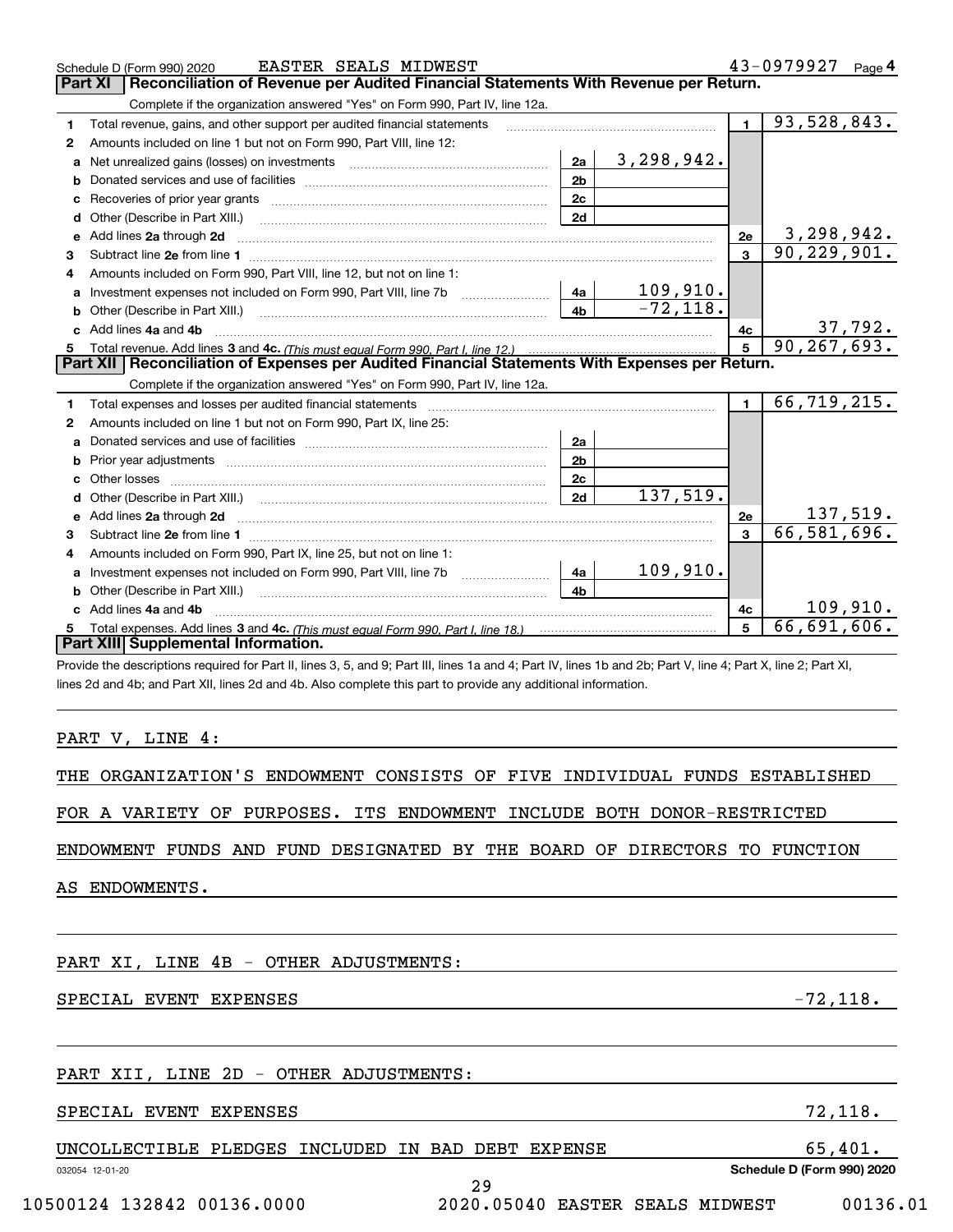| EASTER SEALS MIDWEST<br>Schedule D (Form 990) 2020 EASTER SEAI<br><b>Part XIII   Supplemental Information</b> (continued)<br><u> 1989 - Johann Stein, marwolaethau a bhann an t-Amhair an t-Amhair an t-Amhair an t-Amhair an t-Amhair an t-A</u> | 43-0979927 Page 5          |
|---------------------------------------------------------------------------------------------------------------------------------------------------------------------------------------------------------------------------------------------------|----------------------------|
| TOTAL TO SCHEDULE D, PART XII, LINE 2D<br><u> 1989 - Johann Barn, amerikansk politiker (</u>                                                                                                                                                      | 137,519.                   |
|                                                                                                                                                                                                                                                   |                            |
|                                                                                                                                                                                                                                                   |                            |
|                                                                                                                                                                                                                                                   |                            |
|                                                                                                                                                                                                                                                   |                            |
|                                                                                                                                                                                                                                                   |                            |
|                                                                                                                                                                                                                                                   |                            |
|                                                                                                                                                                                                                                                   |                            |
|                                                                                                                                                                                                                                                   |                            |
|                                                                                                                                                                                                                                                   |                            |
|                                                                                                                                                                                                                                                   |                            |
|                                                                                                                                                                                                                                                   |                            |
|                                                                                                                                                                                                                                                   |                            |
|                                                                                                                                                                                                                                                   |                            |
|                                                                                                                                                                                                                                                   |                            |
|                                                                                                                                                                                                                                                   |                            |
|                                                                                                                                                                                                                                                   |                            |
|                                                                                                                                                                                                                                                   |                            |
|                                                                                                                                                                                                                                                   |                            |
|                                                                                                                                                                                                                                                   |                            |
|                                                                                                                                                                                                                                                   |                            |
|                                                                                                                                                                                                                                                   |                            |
|                                                                                                                                                                                                                                                   |                            |
|                                                                                                                                                                                                                                                   |                            |
|                                                                                                                                                                                                                                                   | Schedule D (Form 990) 2020 |

032055 12-01-20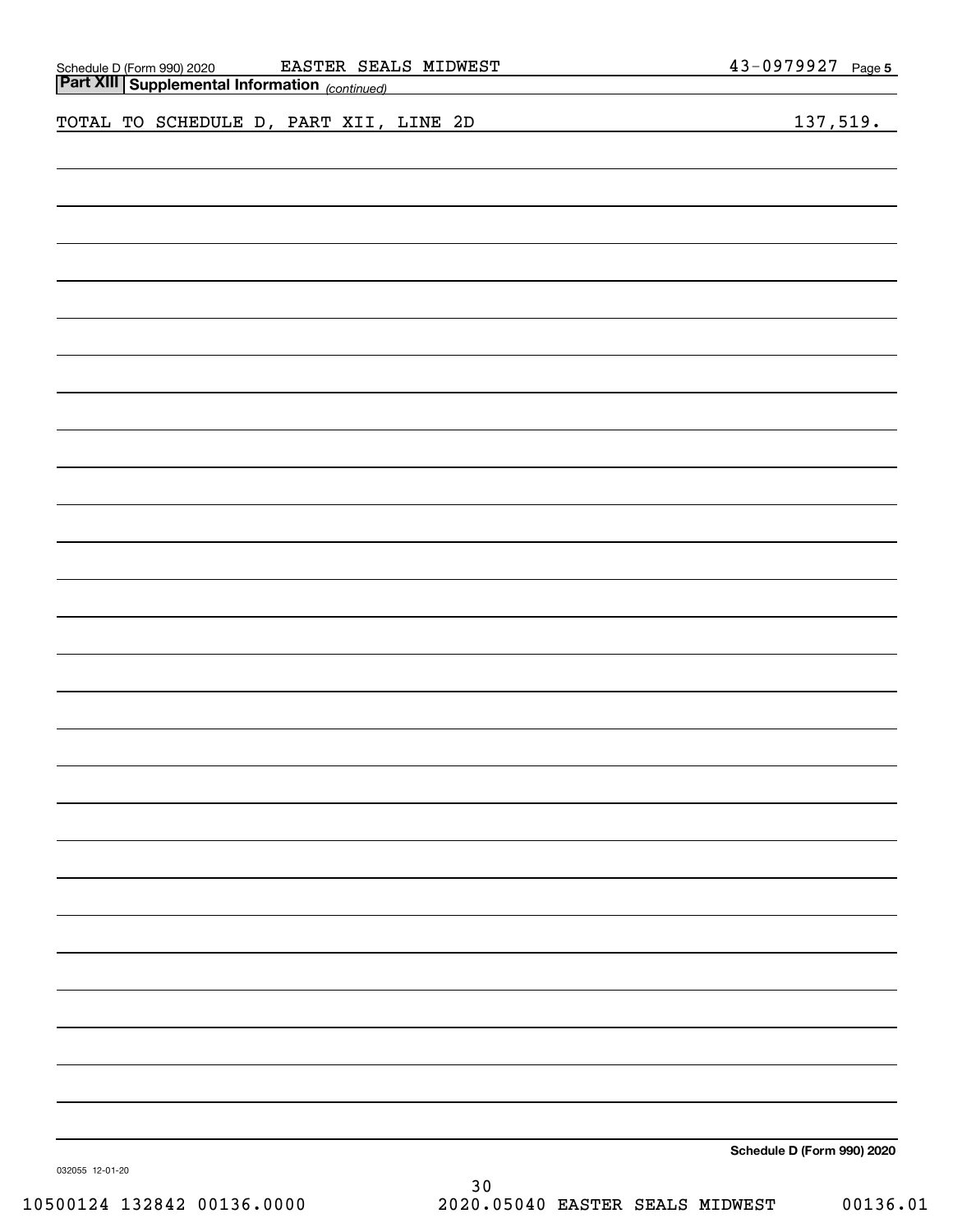| <b>Supplemental Information Regarding Fundraising or Gaming Activities</b><br><b>SCHEDULE G</b> |                                  |                                                                                                                                                                                                                                           |                                 |    |                                       |  |                                   |                                         |
|-------------------------------------------------------------------------------------------------|----------------------------------|-------------------------------------------------------------------------------------------------------------------------------------------------------------------------------------------------------------------------------------------|---------------------------------|----|---------------------------------------|--|-----------------------------------|-----------------------------------------|
| (Form 990 or 990-EZ)                                                                            |                                  | Complete if the organization answered "Yes" on Form 990, Part IV, line 17, 18, or 19, or if the<br>organization entered more than \$15,000 on Form 990-EZ, line 6a.                                                                       |                                 |    |                                       |  |                                   | 2021                                    |
| Department of the Treasury                                                                      |                                  | Attach to Form 990 or Form 990-EZ.                                                                                                                                                                                                        |                                 |    |                                       |  |                                   | <b>Open to Public</b>                   |
| Internal Revenue Service                                                                        |                                  | Go to www.irs.gov/Form990 for instructions and the latest information.                                                                                                                                                                    |                                 |    |                                       |  |                                   | Inspection                              |
| Name of the organization                                                                        |                                  | EASTER SEALS MIDWEST                                                                                                                                                                                                                      |                                 |    |                                       |  | 43-0979927                        | <b>Employer identification number</b>   |
| <b>Part I</b>                                                                                   |                                  | Fundraising Activities. Complete if the organization answered "Yes" on Form 990, Part IV, line 17. Form 990-EZ filers are not                                                                                                             |                                 |    |                                       |  |                                   |                                         |
|                                                                                                 | required to complete this part.  |                                                                                                                                                                                                                                           |                                 |    |                                       |  |                                   |                                         |
| Mail solicitations<br>a                                                                         |                                  | 1 Indicate whether the organization raised funds through any of the following activities. Check all that apply.<br>$\mathbf{e}$                                                                                                           |                                 |    | Solicitation of non-government grants |  |                                   |                                         |
| b                                                                                               | Internet and email solicitations | f                                                                                                                                                                                                                                         |                                 |    | Solicitation of government grants     |  |                                   |                                         |
| Phone solicitations<br>c                                                                        |                                  | Special fundraising events<br>g                                                                                                                                                                                                           |                                 |    |                                       |  |                                   |                                         |
| In-person solicitations<br>d                                                                    |                                  |                                                                                                                                                                                                                                           |                                 |    |                                       |  |                                   |                                         |
|                                                                                                 |                                  | 2 a Did the organization have a written or oral agreement with any individual (including officers, directors, trustees, or<br>key employees listed in Form 990, Part VII) or entity in connection with professional fundraising services? |                                 |    |                                       |  | Yes                               | No                                      |
|                                                                                                 |                                  | <b>b</b> If "Yes," list the 10 highest paid individuals or entities (fundraisers) pursuant to agreements under which the fundraiser is to be                                                                                              |                                 |    |                                       |  |                                   |                                         |
| compensated at least \$5,000 by the organization.                                               |                                  |                                                                                                                                                                                                                                           |                                 |    |                                       |  |                                   |                                         |
|                                                                                                 |                                  |                                                                                                                                                                                                                                           | (iii) Did                       |    |                                       |  | (v) Amount paid                   |                                         |
| (i) Name and address of individual                                                              |                                  | (ii) Activity                                                                                                                                                                                                                             | fundraiser<br>have custody      |    | (iv) Gross receipts                   |  | to (or retained by)<br>fundraiser | (vi) Amount paid<br>to (or retained by) |
| or entity (fundraiser)                                                                          |                                  |                                                                                                                                                                                                                                           | or control of<br>contributions? |    | from activity                         |  | listed in col. (i)                | organization                            |
|                                                                                                 |                                  |                                                                                                                                                                                                                                           | Yes                             | No |                                       |  |                                   |                                         |
|                                                                                                 |                                  |                                                                                                                                                                                                                                           |                                 |    |                                       |  |                                   |                                         |
|                                                                                                 |                                  |                                                                                                                                                                                                                                           |                                 |    |                                       |  |                                   |                                         |
|                                                                                                 |                                  |                                                                                                                                                                                                                                           |                                 |    |                                       |  |                                   |                                         |
|                                                                                                 |                                  |                                                                                                                                                                                                                                           |                                 |    |                                       |  |                                   |                                         |
|                                                                                                 |                                  |                                                                                                                                                                                                                                           |                                 |    |                                       |  |                                   |                                         |
|                                                                                                 |                                  |                                                                                                                                                                                                                                           |                                 |    |                                       |  |                                   |                                         |
|                                                                                                 |                                  |                                                                                                                                                                                                                                           |                                 |    |                                       |  |                                   |                                         |
|                                                                                                 |                                  |                                                                                                                                                                                                                                           |                                 |    |                                       |  |                                   |                                         |
|                                                                                                 |                                  |                                                                                                                                                                                                                                           |                                 |    |                                       |  |                                   |                                         |
|                                                                                                 |                                  |                                                                                                                                                                                                                                           |                                 |    |                                       |  |                                   |                                         |
|                                                                                                 |                                  |                                                                                                                                                                                                                                           |                                 |    |                                       |  |                                   |                                         |
|                                                                                                 |                                  |                                                                                                                                                                                                                                           |                                 |    |                                       |  |                                   |                                         |
|                                                                                                 |                                  |                                                                                                                                                                                                                                           |                                 |    |                                       |  |                                   |                                         |
|                                                                                                 |                                  |                                                                                                                                                                                                                                           |                                 |    |                                       |  |                                   |                                         |
|                                                                                                 |                                  |                                                                                                                                                                                                                                           |                                 |    |                                       |  |                                   |                                         |
|                                                                                                 |                                  |                                                                                                                                                                                                                                           |                                 |    |                                       |  |                                   |                                         |
| Total                                                                                           |                                  |                                                                                                                                                                                                                                           |                                 |    |                                       |  |                                   |                                         |
|                                                                                                 |                                  | 3 List all states in which the organization is registered or licensed to solicit contributions or has been notified it is exempt from registration                                                                                        |                                 |    |                                       |  |                                   |                                         |
| or licensing.                                                                                   |                                  |                                                                                                                                                                                                                                           |                                 |    |                                       |  |                                   |                                         |
|                                                                                                 |                                  |                                                                                                                                                                                                                                           |                                 |    |                                       |  |                                   |                                         |
|                                                                                                 |                                  |                                                                                                                                                                                                                                           |                                 |    |                                       |  |                                   |                                         |
|                                                                                                 |                                  |                                                                                                                                                                                                                                           |                                 |    |                                       |  |                                   |                                         |
|                                                                                                 |                                  |                                                                                                                                                                                                                                           |                                 |    |                                       |  |                                   |                                         |
|                                                                                                 |                                  |                                                                                                                                                                                                                                           |                                 |    |                                       |  |                                   |                                         |
|                                                                                                 |                                  |                                                                                                                                                                                                                                           |                                 |    |                                       |  |                                   |                                         |
|                                                                                                 |                                  |                                                                                                                                                                                                                                           |                                 |    |                                       |  |                                   |                                         |
|                                                                                                 |                                  |                                                                                                                                                                                                                                           |                                 |    |                                       |  |                                   |                                         |
|                                                                                                 |                                  | LHA For Paperwork Reduction Act Notice, see the Instructions for Form 990 or 990-EZ.                                                                                                                                                      |                                 |    |                                       |  |                                   | Schedule G (Form 990 or 990-EZ) 2020    |
|                                                                                                 |                                  |                                                                                                                                                                                                                                           |                                 |    |                                       |  |                                   |                                         |

032081 11-25-20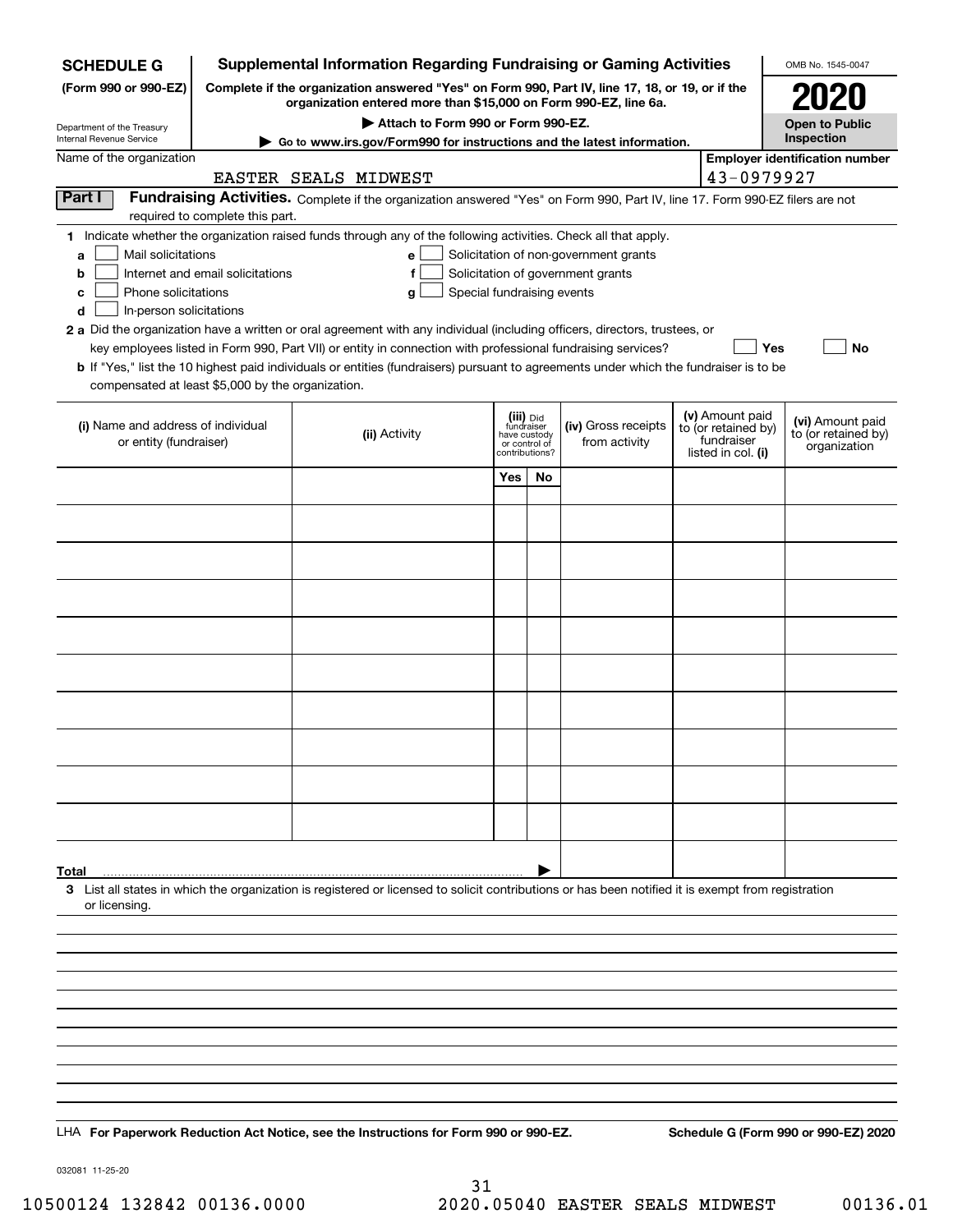#### Schedule G (Form 990 or 990-EZ) 2020 Page EASTER SEALS MIDWEST 43-0979927

**Part II** | Fundraising Events. Complete if the organization answered "Yes" on Form 990, Part IV, line 18, or reported more than \$15,000

|                 |          | of fundraising event contributions and gross income on Form 990-EZ, lines 1 and 6b. List events with gross receipts greater than \$5,000. |                |                                                  |                  |                                                     |  |  |
|-----------------|----------|-------------------------------------------------------------------------------------------------------------------------------------------|----------------|--------------------------------------------------|------------------|-----------------------------------------------------|--|--|
|                 |          |                                                                                                                                           | (a) Event #1   | $(b)$ Event #2                                   | (c) Other events | (d) Total events                                    |  |  |
|                 |          |                                                                                                                                           | FESTIVAL       | <b>HERO</b>                                      |                  | (add col. (a) through                               |  |  |
|                 |          |                                                                                                                                           | GALA           | CAMPAIGN                                         | 3                | col. (c)                                            |  |  |
|                 |          |                                                                                                                                           | (event type)   | (event type)                                     | (total number)   |                                                     |  |  |
| Revenue         |          |                                                                                                                                           | 453,702.       | 52,707.                                          | 140,702.         | 647, 111.                                           |  |  |
|                 |          |                                                                                                                                           | 432,702.       | 49,107.                                          | 140,702.         | 622,511.                                            |  |  |
|                 | 3        | Gross income (line 1 minus line 2)                                                                                                        | 21,000.        | 3,600.                                           |                  | 24,600.                                             |  |  |
|                 |          |                                                                                                                                           |                | 300.                                             |                  | 300.                                                |  |  |
|                 | 5        |                                                                                                                                           |                |                                                  |                  |                                                     |  |  |
| Direct Expenses | 6        |                                                                                                                                           |                |                                                  | 2,880.           | 2,880.                                              |  |  |
|                 |          | 7 Food and beverages                                                                                                                      | 24,097.        |                                                  |                  | 24,097.                                             |  |  |
|                 | 8        |                                                                                                                                           |                |                                                  |                  |                                                     |  |  |
|                 | 9        |                                                                                                                                           |                | 587.                                             | 14,749.          | $\frac{7,144}{37,697}$ .                            |  |  |
|                 |          | 10 Direct expense summary. Add lines 4 through 9 in column (d)                                                                            |                |                                                  |                  | 72,118.                                             |  |  |
|                 |          | 11 Net income summary. Subtract line 10 from line 3, column (d)                                                                           |                |                                                  |                  | $-47,518.$                                          |  |  |
|                 | Part III | Gaming. Complete if the organization answered "Yes" on Form 990, Part IV, line 19, or reported more than                                  |                |                                                  |                  |                                                     |  |  |
|                 |          | \$15,000 on Form 990-EZ, line 6a.                                                                                                         |                |                                                  |                  |                                                     |  |  |
|                 |          |                                                                                                                                           | (a) Bingo      | (b) Pull tabs/instant<br>bingo/progressive bingo | (c) Other gaming | (d) Total gaming (add<br>col. (a) through col. (c)) |  |  |
| Revenue         | 1.       |                                                                                                                                           |                |                                                  |                  |                                                     |  |  |
|                 |          |                                                                                                                                           |                |                                                  |                  |                                                     |  |  |
|                 |          |                                                                                                                                           |                |                                                  |                  |                                                     |  |  |
| Expenses        |          |                                                                                                                                           |                |                                                  |                  |                                                     |  |  |
| Direct          | 4        |                                                                                                                                           |                |                                                  |                  |                                                     |  |  |
|                 | 5        | Other direct expenses                                                                                                                     |                |                                                  |                  |                                                     |  |  |
|                 |          | 6 Volunteer labor                                                                                                                         | Yes<br>%<br>No | Yes<br>%<br>No                                   | Yes<br>%<br>No   |                                                     |  |  |
|                 |          | 7 Direct expense summary. Add lines 2 through 5 in column (d)                                                                             |                |                                                  |                  |                                                     |  |  |
|                 |          |                                                                                                                                           |                |                                                  |                  |                                                     |  |  |
|                 |          | 9 Enter the state(s) in which the organization conducts gaming activities:                                                                |                |                                                  |                  |                                                     |  |  |
|                 |          |                                                                                                                                           |                |                                                  |                  | Yes<br>No                                           |  |  |
|                 |          |                                                                                                                                           |                |                                                  |                  |                                                     |  |  |
|                 |          |                                                                                                                                           |                |                                                  |                  |                                                     |  |  |

032082 11-25-20

**Schedule G (Form 990 or 990-EZ) 2020**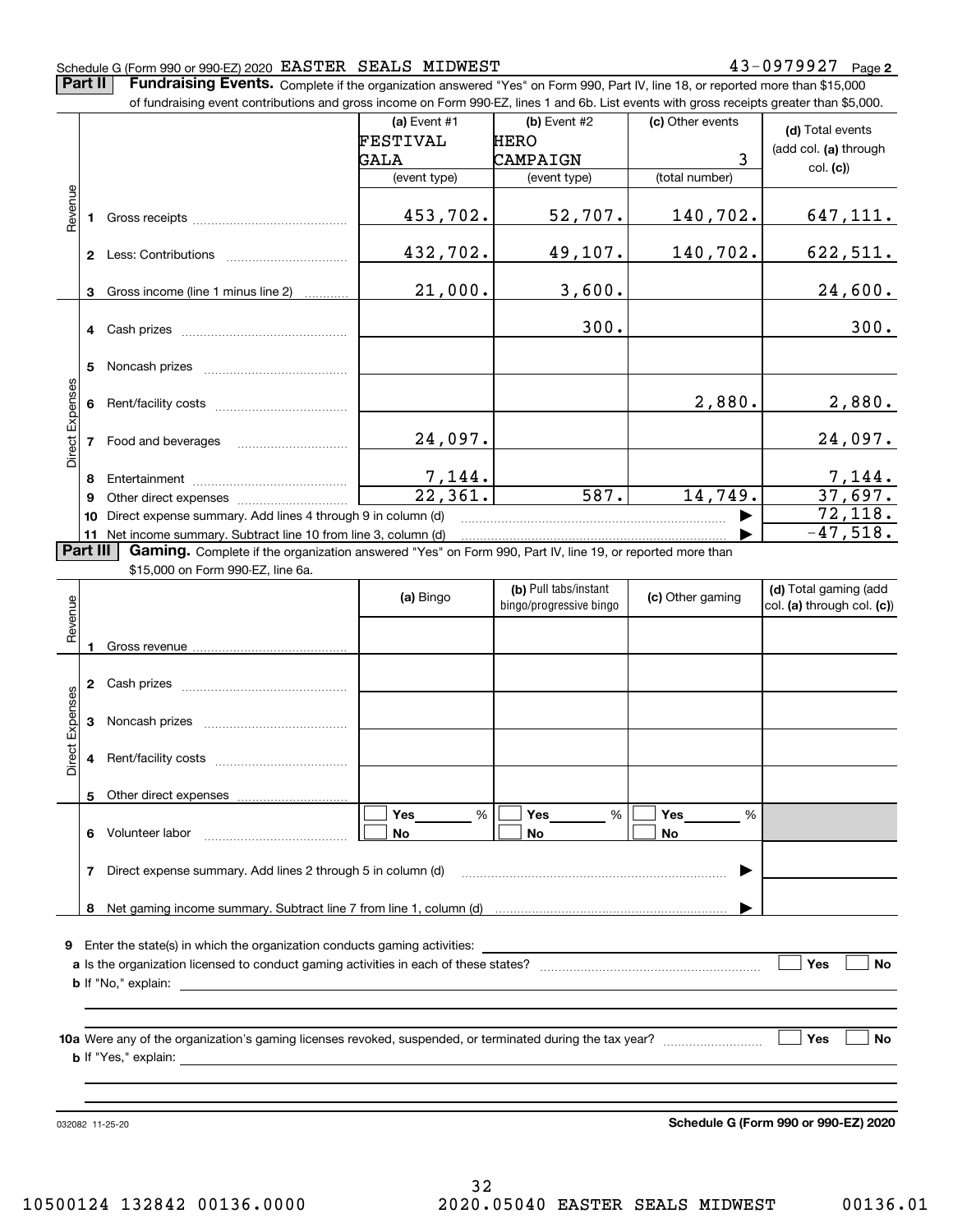|    | Schedule G (Form 990 or 990-EZ) 2020 EASTER SEALS MIDWEST                                                                                         | 43-0979927                           | Page 3    |
|----|---------------------------------------------------------------------------------------------------------------------------------------------------|--------------------------------------|-----------|
| 11 |                                                                                                                                                   | Yes                                  | No        |
|    | 12 Is the organization a grantor, beneficiary or trustee of a trust, or a member of a partnership or other entity formed                          |                                      |           |
|    |                                                                                                                                                   | Yes                                  | No        |
|    | 13 Indicate the percentage of gaming activity conducted in:                                                                                       |                                      |           |
|    |                                                                                                                                                   | <u>13a</u>                           | %         |
|    | <b>b</b> An outside facility <i>www.communicality.communicality.communicality www.communicality.communicality.communicality</i>                   | 13 <sub>b</sub>                      | %         |
|    | 14 Enter the name and address of the person who prepares the organization's gaming/special events books and records:                              |                                      |           |
|    |                                                                                                                                                   |                                      |           |
|    |                                                                                                                                                   |                                      |           |
|    | 15a Does the organization have a contract with a third party from whom the organization receives gaming revenue?                                  | Yes                                  | <b>No</b> |
|    | b If "Yes," enter the amount of gaming revenue received by the organization > \$ ____________________ and the amount                              |                                      |           |
|    |                                                                                                                                                   |                                      |           |
|    | c If "Yes," enter name and address of the third party:                                                                                            |                                      |           |
|    |                                                                                                                                                   |                                      |           |
|    | Name $\blacktriangleright$ $\bot$                                                                                                                 |                                      |           |
|    |                                                                                                                                                   |                                      |           |
|    |                                                                                                                                                   |                                      |           |
| 16 | Gaming manager information:                                                                                                                       |                                      |           |
|    | Name $\blacktriangleright$ $\frac{1}{\sqrt{1-\frac{1}{2}}\left(1-\frac{1}{2}\right)}$                                                             |                                      |           |
|    | Gaming manager compensation > \$                                                                                                                  |                                      |           |
|    |                                                                                                                                                   |                                      |           |
|    |                                                                                                                                                   |                                      |           |
|    |                                                                                                                                                   |                                      |           |
|    |                                                                                                                                                   |                                      |           |
|    | Director/officer<br>Employee<br>Independent contractor                                                                                            |                                      |           |
|    |                                                                                                                                                   |                                      |           |
|    | 17 Mandatory distributions:                                                                                                                       |                                      |           |
|    | a Is the organization required under state law to make charitable distributions from the gaming proceeds to                                       |                                      |           |
|    | $\Box$ Yes $\Box$ No<br>retain the state gaming license?                                                                                          |                                      |           |
|    | <b>b</b> Enter the amount of distributions required under state law to be distributed to other exempt organizations or spent in the               |                                      |           |
|    | organization's own exempt activities during the tax year $\triangleright$ \$                                                                      |                                      |           |
|    | Part IV<br>Supplemental Information. Provide the explanations required by Part I, line 2b, columns (iii) and (v); and Part III, lines 9, 9b, 10b, |                                      |           |
|    | 15b, 15c, 16, and 17b, as applicable. Also provide any additional information. See instructions.                                                  |                                      |           |
|    |                                                                                                                                                   |                                      |           |
|    |                                                                                                                                                   |                                      |           |
|    |                                                                                                                                                   |                                      |           |
|    |                                                                                                                                                   |                                      |           |
|    |                                                                                                                                                   |                                      |           |
|    |                                                                                                                                                   |                                      |           |
|    |                                                                                                                                                   |                                      |           |
|    |                                                                                                                                                   |                                      |           |
|    |                                                                                                                                                   |                                      |           |
|    |                                                                                                                                                   |                                      |           |
|    |                                                                                                                                                   |                                      |           |
|    | 032083 11-25-20                                                                                                                                   | Schedule G (Form 990 or 990-EZ) 2020 |           |
|    | 33                                                                                                                                                |                                      |           |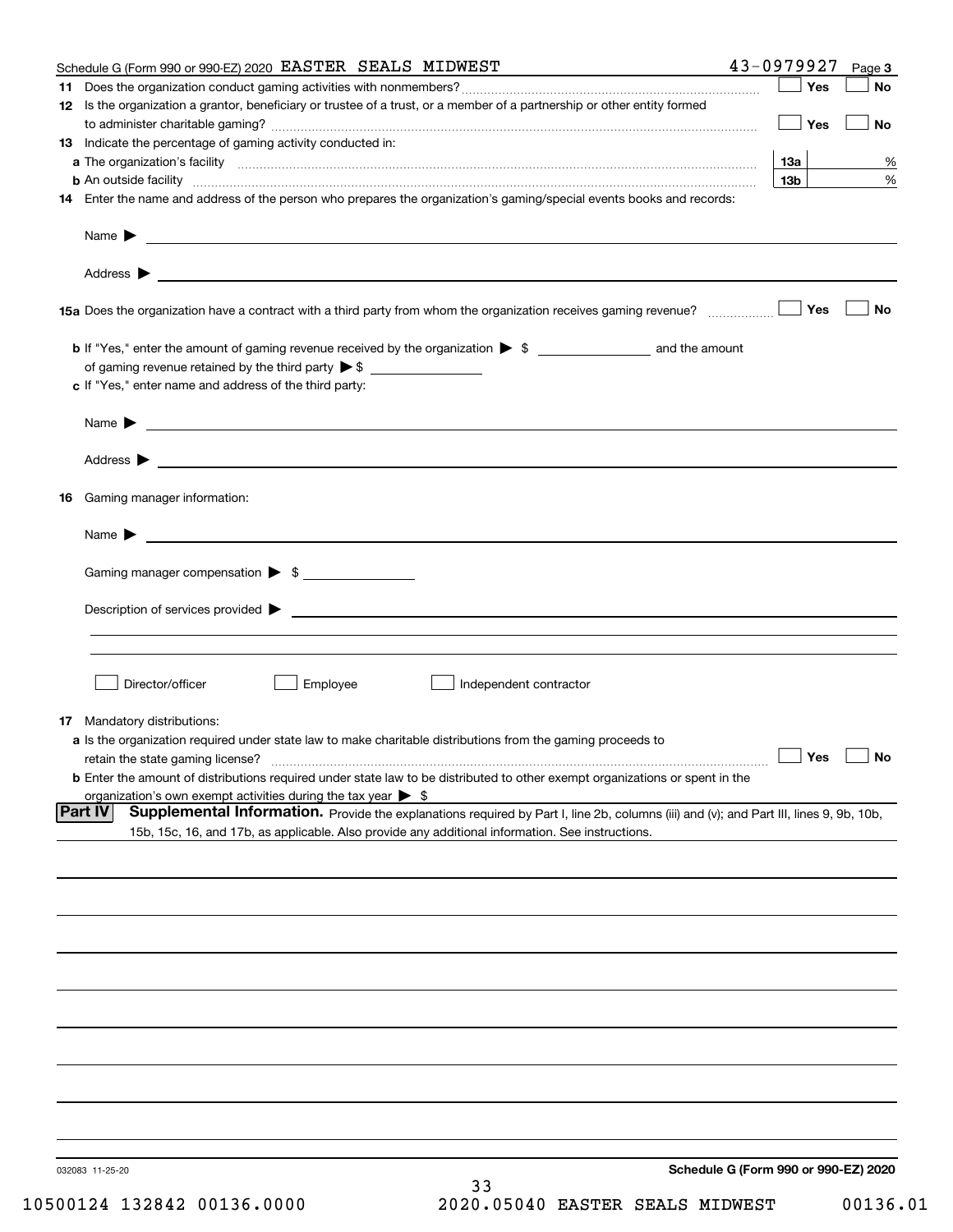| Schedule G (Form 990 or 990-EZ) |
|---------------------------------|

032084 04-01-20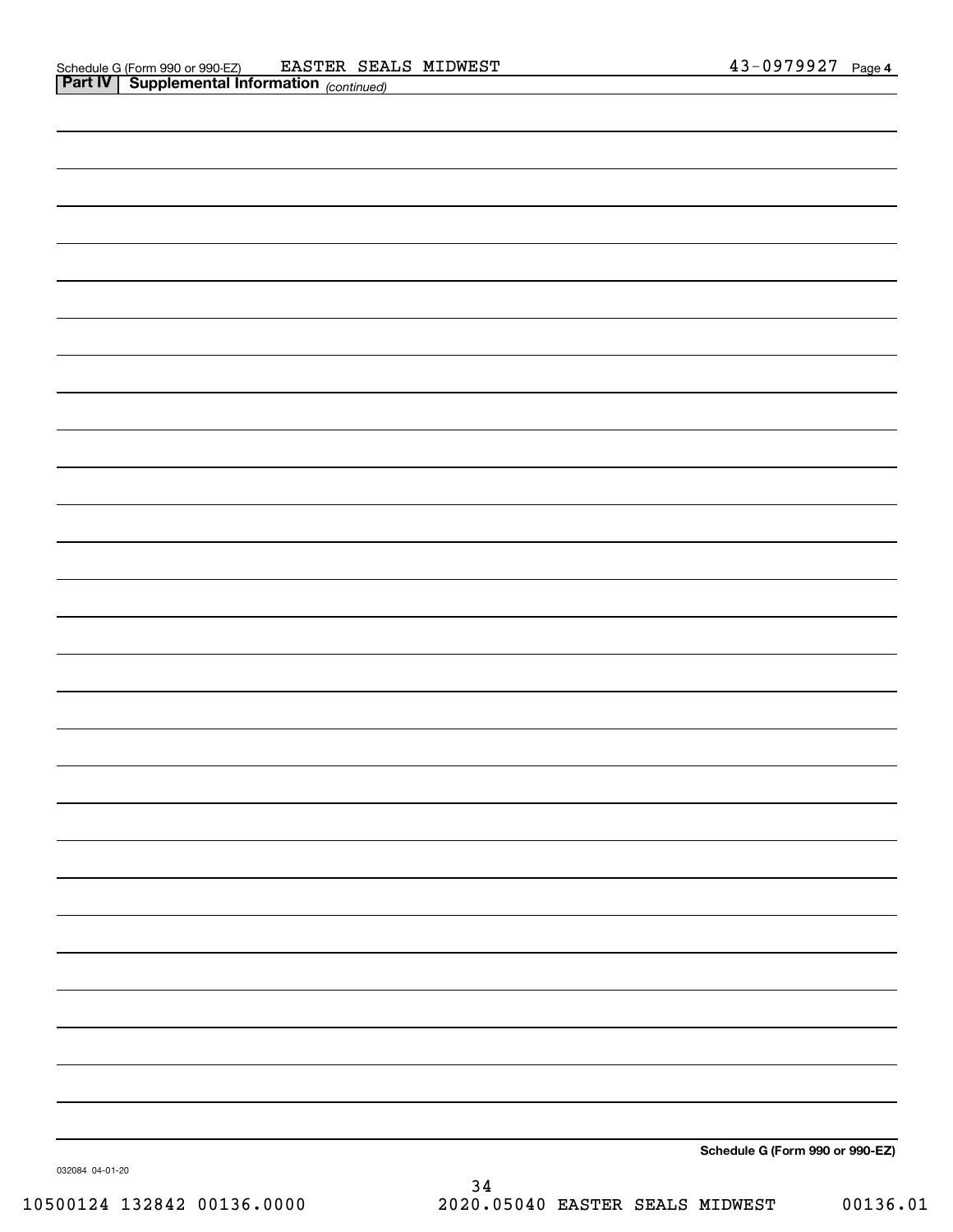| <b>SCHEDULE J</b>                                      | <b>Compensation Information</b>                                                                                        |                                       | OMB No. 1545-0047          |     |             |
|--------------------------------------------------------|------------------------------------------------------------------------------------------------------------------------|---------------------------------------|----------------------------|-----|-------------|
|                                                        | (Form 990)<br>For certain Officers, Directors, Trustees, Key Employees, and Highest                                    |                                       |                            |     |             |
|                                                        | <b>Compensated Employees</b>                                                                                           |                                       | 2020                       |     |             |
|                                                        | Complete if the organization answered "Yes" on Form 990, Part IV, line 23.                                             |                                       | <b>Open to Public</b>      |     |             |
| Department of the Treasury<br>Internal Revenue Service | Attach to Form 990.<br>$\blacktriangleright$ Go to www.irs.gov/Form990 for instructions and the latest information.    |                                       | Inspection                 |     |             |
| Name of the organization                               |                                                                                                                        | <b>Employer identification number</b> |                            |     |             |
|                                                        | EASTER SEALS MIDWEST                                                                                                   |                                       | 43-0979927                 |     |             |
| Part I                                                 | <b>Questions Regarding Compensation</b>                                                                                |                                       |                            |     |             |
|                                                        |                                                                                                                        |                                       |                            | Yes | No          |
|                                                        | Check the appropriate box(es) if the organization provided any of the following to or for a person listed on Form 990, |                                       |                            |     |             |
|                                                        | Part VII, Section A, line 1a. Complete Part III to provide any relevant information regarding these items.             |                                       |                            |     |             |
|                                                        | First-class or charter travel<br>Housing allowance or residence for personal use                                       |                                       |                            |     |             |
|                                                        | Travel for companions<br>Payments for business use of personal residence                                               |                                       |                            |     |             |
|                                                        | Tax indemnification and gross-up payments<br>Health or social club dues or initiation fees                             |                                       |                            |     |             |
|                                                        | Discretionary spending account<br>Personal services (such as maid, chauffeur, chef)                                    |                                       |                            |     |             |
|                                                        |                                                                                                                        |                                       |                            |     |             |
|                                                        | <b>b</b> If any of the boxes on line 1a are checked, did the organization follow a written policy regarding payment or |                                       |                            |     |             |
|                                                        | reimbursement or provision of all of the expenses described above? If "No," complete Part III to explain               |                                       | 1b                         |     |             |
| 2                                                      | Did the organization require substantiation prior to reimbursing or allowing expenses incurred by all directors,       |                                       |                            |     |             |
|                                                        |                                                                                                                        |                                       | $\mathbf{2}$               |     |             |
|                                                        |                                                                                                                        |                                       |                            |     |             |
| з                                                      | Indicate which, if any, of the following the organization used to establish the compensation of the organization's     |                                       |                            |     |             |
|                                                        | CEO/Executive Director. Check all that apply. Do not check any boxes for methods used by a related organization to     |                                       |                            |     |             |
|                                                        | establish compensation of the CEO/Executive Director, but explain in Part III.                                         |                                       |                            |     |             |
|                                                        | $X$ Compensation committee<br>Written employment contract                                                              |                                       |                            |     |             |
|                                                        | $\overline{X}$ Compensation survey or study<br>Independent compensation consultant                                     |                                       |                            |     |             |
|                                                        | $\overline{\mathbf{X}}$ Approval by the board or compensation committee<br>Form 990 of other organizations             |                                       |                            |     |             |
|                                                        |                                                                                                                        |                                       |                            |     |             |
| 4                                                      | During the year, did any person listed on Form 990, Part VII, Section A, line 1a, with respect to the filing           |                                       |                            |     |             |
|                                                        | organization or a related organization:                                                                                |                                       |                            |     |             |
| а                                                      | Receive a severance payment or change-of-control payment?                                                              |                                       | 4a                         |     | х           |
| b                                                      | Participate in or receive payment from a supplemental nonqualified retirement plan?                                    |                                       | 4b                         |     | X           |
| с                                                      | Participate in or receive payment from an equity-based compensation arrangement?                                       |                                       | 4c                         |     | $\mathbf X$ |
|                                                        | If "Yes" to any of lines 4a-c, list the persons and provide the applicable amounts for each item in Part III.          |                                       |                            |     |             |
|                                                        |                                                                                                                        |                                       |                            |     |             |
|                                                        | Only section 501(c)(3), 501(c)(4), and 501(c)(29) organizations must complete lines 5-9.                               |                                       |                            |     |             |
| 5                                                      | For persons listed on Form 990, Part VII, Section A, line 1a, did the organization pay or accrue any compensation      |                                       |                            |     |             |
|                                                        | contingent on the revenues of:                                                                                         |                                       |                            |     |             |
| a                                                      |                                                                                                                        |                                       | 5a                         |     | x           |
|                                                        |                                                                                                                        |                                       | 5b                         |     | $\mathbf X$ |
|                                                        | If "Yes" on line 5a or 5b, describe in Part III.                                                                       |                                       |                            |     |             |
| 6.                                                     | For persons listed on Form 990, Part VII, Section A, line 1a, did the organization pay or accrue any compensation      |                                       |                            |     |             |
|                                                        | contingent on the net earnings of:                                                                                     |                                       |                            |     |             |
| a                                                      |                                                                                                                        |                                       | 6a                         |     | х           |
|                                                        |                                                                                                                        |                                       | 6b                         |     | $\mathbf X$ |
|                                                        | If "Yes" on line 6a or 6b, describe in Part III.                                                                       |                                       |                            |     |             |
|                                                        | 7 For persons listed on Form 990, Part VII, Section A, line 1a, did the organization provide any nonfixed payments     |                                       |                            |     |             |
|                                                        |                                                                                                                        |                                       | $\overline{7}$             |     | х           |
| 8                                                      | Were any amounts reported on Form 990, Part VII, paid or accrued pursuant to a contract that was subject to the        |                                       |                            |     |             |
|                                                        | initial contract exception described in Regulations section 53.4958-4(a)(3)? If "Yes," describe in Part III            |                                       | 8                          |     | х           |
| 9                                                      | If "Yes" on line 8, did the organization also follow the rebuttable presumption procedure described in                 |                                       |                            |     |             |
|                                                        |                                                                                                                        |                                       | 9                          |     |             |
|                                                        | LHA For Paperwork Reduction Act Notice, see the Instructions for Form 990.                                             |                                       | Schedule J (Form 990) 2020 |     |             |

032111 12-07-20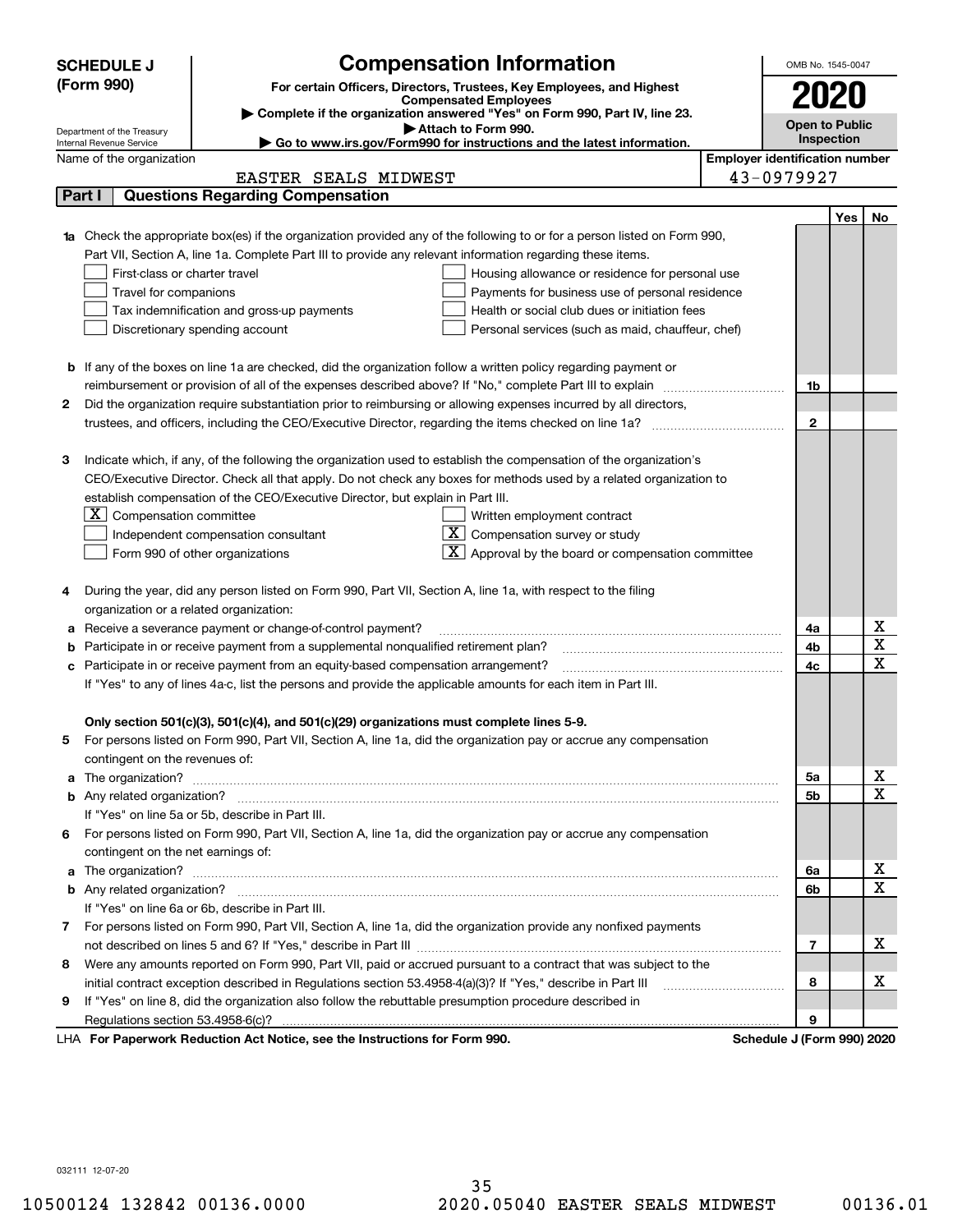#### 43-0979927

# **Part II Officers, Directors, Trustees, Key Employees, and Highest Compensated Employees.**  Schedule J (Form 990) 2020 Page Use duplicate copies if additional space is needed.

For each individual whose compensation must be reported on Schedule J, report compensation from the organization on row (i) and from related organizations, described in the instructions, on row (ii). Do not list any individuals that aren't listed on Form 990, Part VII.

**Note:**  The sum of columns (B)(i)-(iii) for each listed individual must equal the total amount of Form 990, Part VII, Section A, line 1a, applicable column (D) and (E) amounts for that individual.

|                               |      | (B) Breakdown of W-2 and/or 1099-MISC compensation |                  |                  | (C) Retirement and<br>(D) Nontaxable |                  |                                      |                                                           |  |
|-------------------------------|------|----------------------------------------------------|------------------|------------------|--------------------------------------|------------------|--------------------------------------|-----------------------------------------------------------|--|
| (A) Name and Title            |      | (i) Base<br>(ii) Bonus &<br>(iii) Other            |                  |                  | other deferred<br>compensation       | benefits         | (E) Total of columns<br>$(B)(i)-(D)$ | (F) Compensation<br>in column (B)<br>reported as deferred |  |
|                               |      | compensation                                       | incentive        | reportable       |                                      |                  |                                      | on prior Form 990                                         |  |
|                               |      |                                                    | compensation     | compensation     |                                      |                  |                                      |                                                           |  |
| WENDY SULLIVAN<br>(1)         | (i)  | 291,710.                                           | 0.               | $\overline{0}$ . | 19,500.                              | 11,909.          | 323, 119.                            | 0.                                                        |  |
| CHIEF EXECUTIVE OFFICER       | (ii) | $\mathbf{0}$ .                                     | $\overline{0}$ . | 0.               | 0.                                   | 0.               | $\mathbf 0$ .                        | $\overline{0}$ .                                          |  |
| <b>JEAN MARSHALL</b><br>(2)   | (i)  | 206,690.                                           | $\overline{0}$ . | 0.               | 12,344.                              | 22,776.          | 241,810.                             | $\overline{0}$ .                                          |  |
| CHIEF PROGRAM OFFICER         | (ii) | 0.                                                 | $\overline{0}$ . | 0.               | 0.                                   | 0.               | $\mathbf 0$ .                        | $\overline{0}$ .                                          |  |
| <b>JEFFREY ARLEDGE</b><br>(3) | (i)  | 207,802.                                           | 0.               | 0.               | $\mathbf 0$ .                        | 17, 264.         | 225,066.                             | $\overline{0}$ .                                          |  |
| CHIEF FINANCIAL OFFICER       | (ii) | $\mathbf{0}$ .                                     | 0.               | 0.               | $\mathbf 0$ .                        | $\mathbf 0$ .    | $\mathbf 0$ .                        | $\overline{0}$ .                                          |  |
| THOMAS BARRY<br>(4)           | (i)  | 184,068                                            | $\overline{0}$ . | $\overline{0}$ . | 16,014.                              | 5,790.           | 205,872.                             | $\overline{0}$ .                                          |  |
| CHIEF DEVELOPMENT OFFICER     | (ii) | 0.                                                 | $\overline{0}$ . | 0.               | 0.                                   | 0.               | $\mathbf 0$ .                        | $\overline{0}$ .                                          |  |
| <b>LAUREL TAYLOR</b><br>(5)   | (i)  | 174, 772.                                          | $\overline{0}$ . | 0.               | 6,609.                               | 9,866.           | 191,247.                             | $\overline{0}$ .                                          |  |
| CHIEF HUMAN RESOURCES OFFICER | (i)  | 0.                                                 | $\mathbf 0$ .    | 0.               | 0.                                   | 0.               | 0.                                   | $\overline{0}$ .                                          |  |
| THEODORE CHAPMAN<br>(6)       | (i)  | 180,215.                                           | 0.               | 0.               | 0.                                   | 222.             | 180, 437.                            | $\overline{0}$ .                                          |  |
| CHIEF PROGRAM OFFICER         | (ii) | 0.                                                 | $\overline{0}$ . | $\overline{0}$ . | $\overline{0}$ .                     | $\overline{0}$ . | $\overline{0}$ .                     | $\overline{0}$ .                                          |  |
| GREGORY KRAMER<br>(7)         | (i)  | 138,954.                                           | $\overline{0}$ . | $\overline{0}$ . | 6, 173.                              | 12,501.          | 157,628.                             | $\overline{0}$ .                                          |  |
| GOVERNMENT RELATIONS VP       | (ii) | 0.                                                 | 0.               | $0$ .            | 0.                                   | 0.               | 0.                                   | $\overline{0}$ .                                          |  |
|                               | (i)  |                                                    |                  |                  |                                      |                  |                                      |                                                           |  |
|                               | (ii) |                                                    |                  |                  |                                      |                  |                                      |                                                           |  |
|                               | (i)  |                                                    |                  |                  |                                      |                  |                                      |                                                           |  |
|                               | (ii) |                                                    |                  |                  |                                      |                  |                                      |                                                           |  |
|                               | (i)  |                                                    |                  |                  |                                      |                  |                                      |                                                           |  |
|                               | (ii) |                                                    |                  |                  |                                      |                  |                                      |                                                           |  |
|                               | (i)  |                                                    |                  |                  |                                      |                  |                                      |                                                           |  |
|                               | (ii) |                                                    |                  |                  |                                      |                  |                                      |                                                           |  |
|                               | (i)  |                                                    |                  |                  |                                      |                  |                                      |                                                           |  |
|                               | (ii) |                                                    |                  |                  |                                      |                  |                                      |                                                           |  |
|                               | (i)  |                                                    |                  |                  |                                      |                  |                                      |                                                           |  |
|                               | (ii) |                                                    |                  |                  |                                      |                  |                                      |                                                           |  |
|                               | (i)  |                                                    |                  |                  |                                      |                  |                                      |                                                           |  |
|                               | (ii) |                                                    |                  |                  |                                      |                  |                                      |                                                           |  |
|                               | (i)  |                                                    |                  |                  |                                      |                  |                                      |                                                           |  |
|                               | (ii) |                                                    |                  |                  |                                      |                  |                                      |                                                           |  |
|                               | (i)  |                                                    |                  |                  |                                      |                  |                                      |                                                           |  |
|                               | (ii) |                                                    |                  |                  |                                      |                  |                                      |                                                           |  |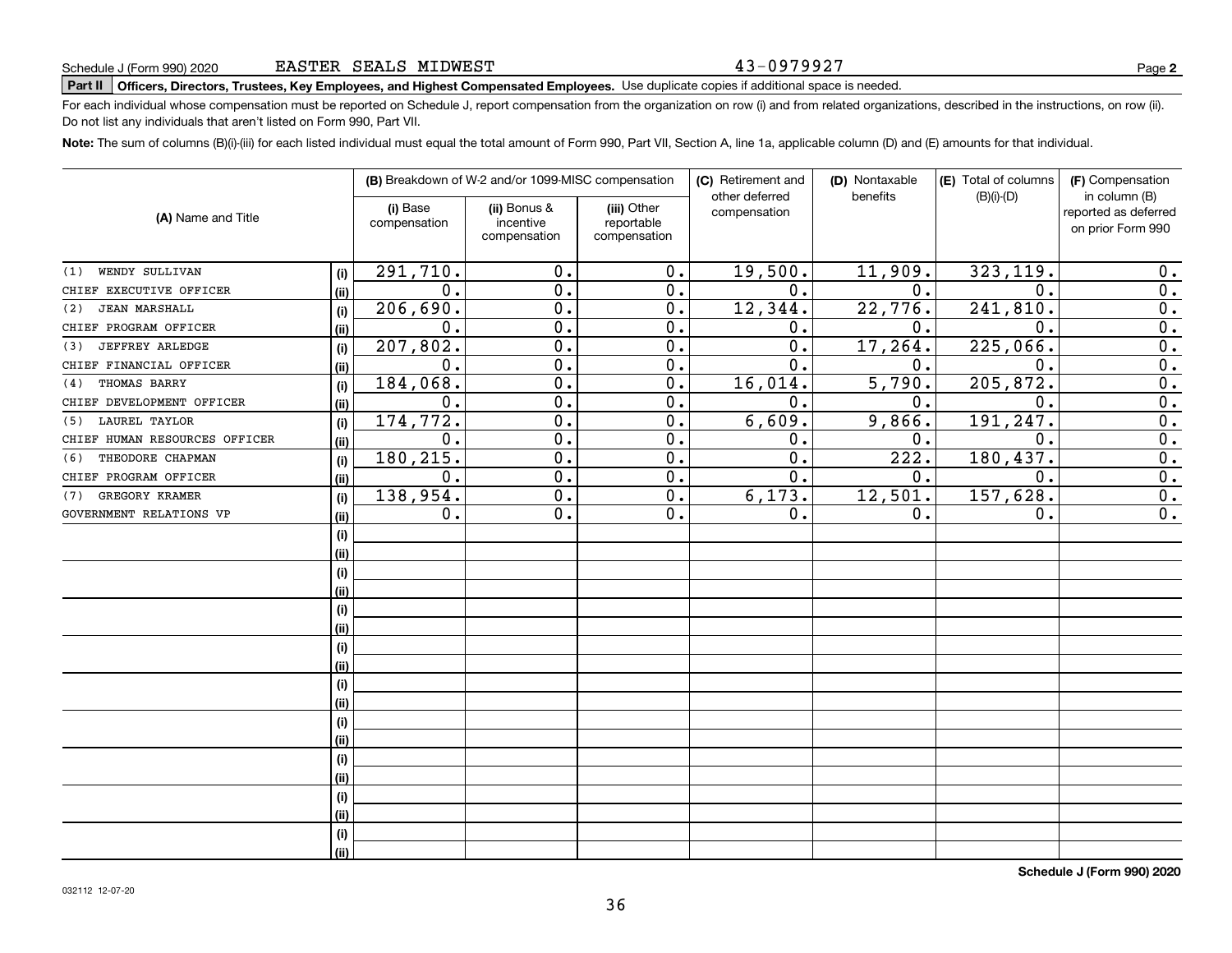#### **Part III Supplemental Information**

Schedule J (Form 990) 2020 EASTER SEALS MIDWEST<br>Part III Supplemental Information<br>Provide the information, explanation, or descriptions required for Part I, lines 1a, 1b, 3, 4a, 4b, 4c, 5a, 5b, 6a, 6b, 7, and 8, and for Pa

#### PART I, LINE 3:

THE COMPENSATION OF THE CEO IS REVIEWED AND APPROVED BY THE EXECUTIVE

COMMITTEE OF THE BOARD OF DIRECTORS. IN ADDITION, THE CEO REVIEWS AND

APPROVES THE COMPENSATION OF THE OTHER OFFICERS OF THE ORGANIZATION.

**Schedule J (Form 990) 2020**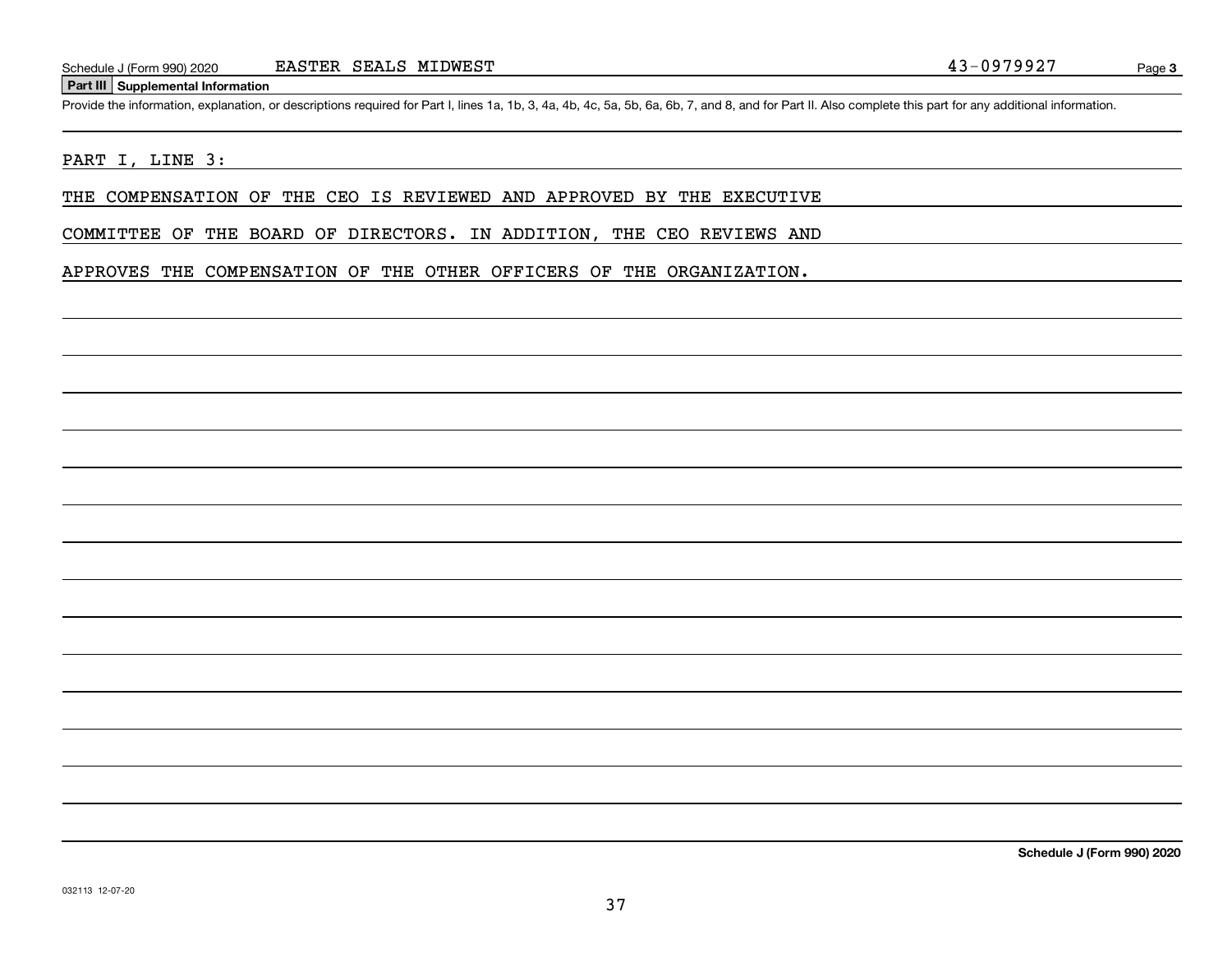#### **SCHEDULE M (Form 990)**

# **Noncash Contributions**

OMB No. 1545-0047

| Department of the Treasury      |  |
|---------------------------------|--|
| <b>Internal Revenue Service</b> |  |

**Complete if the organizations answered "Yes" on Form 990, Part IV, lines 29 or 30.** <sup>J</sup>**2020 Attach to Form 990.** J

**Open to Public Inspection**

| Go to www.irs.gov/Form990 for instructions and the latest information. |
|------------------------------------------------------------------------|
|------------------------------------------------------------------------|

| Name of the organization |  |                      |
|--------------------------|--|----------------------|
|                          |  | EASTER SEALS MIDWEST |

 $\blacktriangleright$ 

| <b>Employer identification number</b> |  |
|---------------------------------------|--|

| $3 - 0979927$ |
|---------------|

| (a)<br>(b)<br>(d)<br>(c)<br>Number of<br>Noncash contribution<br>Check if<br>Method of determining<br>contributions or<br>amounts reported on<br>applicable<br>noncash contribution amounts<br>items contributed Form 990, Part VIII, line 1g<br>1.<br>2<br>З<br>Art - Fractional interests<br>4<br>Books and publications<br>X<br>18,641. RETAIL PRICE<br>Clothing and household goods<br>5<br>6<br>7<br>Intellectual property<br>8<br>$\mathbf X$<br>4<br>189,881. MARKET QUOTE<br>9<br>Securities - Publicly traded<br>Securities - Closely held stock<br>10<br>Securities - Partnership, LLC, or<br>11<br>trust interests<br>Securities - Miscellaneous<br>12<br>Qualified conservation contribution -<br>13<br>Historic structures<br>Qualified conservation contribution - Other<br>14<br>Real estate - Residential<br>15<br>16<br>Real estate - Commercial<br>17<br>18<br>19<br>20<br>Drugs and medical supplies<br>21<br>22<br>23<br>24<br>1<br>3,200. RETAIL PRICE<br>X<br>(SPECIAL EVENT)<br>Other $\blacktriangleright$<br>25<br>$\overline{3}$<br>300. RETAIL PRICE<br>(GIFT CARDS<br>X<br>Other $\blacktriangleright$<br>26<br>27<br>Other $\blacktriangleright$<br><u>and the company of the company of the company of the company of the company of the company of the company of the company of the company of the company of the company of the company of the company of the company of the com</u><br>28<br>Other $\blacktriangleright$<br>Number of Forms 8283 received by the organization during the tax year for contributions<br>29<br>for which the organization completed Form 8283, Part V, Donee Acknowledgement<br>29<br>Yes $ $<br>No<br>30a During the year, did the organization receive by contribution any property reported in Part I, lines 1 through 28, that it<br>must hold for at least three years from the date of the initial contribution, and which isn't required to be used for<br>x<br>exempt purposes for the entire holding period?<br>30a<br><b>b</b> If "Yes," describe the arrangement in Part II.<br>х<br>Does the organization have a gift acceptance policy that requires the review of any nonstandard contributions?<br>31<br>31<br>32a Does the organization hire or use third parties or related organizations to solicit, process, or sell noncash<br>x<br>contributions?<br>32a<br><b>b</b> If "Yes," describe in Part II.<br>If the organization didn't report an amount in column (c) for a type of property for which column (a) is checked,<br>33<br>describe in Part II. | Part I | <b>Types of Property</b> |  |  |  |  |
|---------------------------------------------------------------------------------------------------------------------------------------------------------------------------------------------------------------------------------------------------------------------------------------------------------------------------------------------------------------------------------------------------------------------------------------------------------------------------------------------------------------------------------------------------------------------------------------------------------------------------------------------------------------------------------------------------------------------------------------------------------------------------------------------------------------------------------------------------------------------------------------------------------------------------------------------------------------------------------------------------------------------------------------------------------------------------------------------------------------------------------------------------------------------------------------------------------------------------------------------------------------------------------------------------------------------------------------------------------------------------------------------------------------------------------------------------------------------------------------------------------------------------------------------------------------------------------------------------------------------------------------------------------------------------------------------------------------------------------------------------------------------------------------------------------------------------------------------------------------------------------------------------------------------------------------------------------------------------------------------------------------------------------------------------------------------------------------------------------------------------------------------------------------------------------------------------------------------------------------------------------------------------------------------------------------------------------------------------------------------------------------------------------------------------------------------------------------------------------------------------------------------------------------------|--------|--------------------------|--|--|--|--|
|                                                                                                                                                                                                                                                                                                                                                                                                                                                                                                                                                                                                                                                                                                                                                                                                                                                                                                                                                                                                                                                                                                                                                                                                                                                                                                                                                                                                                                                                                                                                                                                                                                                                                                                                                                                                                                                                                                                                                                                                                                                                                                                                                                                                                                                                                                                                                                                                                                                                                                                                             |        |                          |  |  |  |  |
|                                                                                                                                                                                                                                                                                                                                                                                                                                                                                                                                                                                                                                                                                                                                                                                                                                                                                                                                                                                                                                                                                                                                                                                                                                                                                                                                                                                                                                                                                                                                                                                                                                                                                                                                                                                                                                                                                                                                                                                                                                                                                                                                                                                                                                                                                                                                                                                                                                                                                                                                             |        |                          |  |  |  |  |
|                                                                                                                                                                                                                                                                                                                                                                                                                                                                                                                                                                                                                                                                                                                                                                                                                                                                                                                                                                                                                                                                                                                                                                                                                                                                                                                                                                                                                                                                                                                                                                                                                                                                                                                                                                                                                                                                                                                                                                                                                                                                                                                                                                                                                                                                                                                                                                                                                                                                                                                                             |        |                          |  |  |  |  |
|                                                                                                                                                                                                                                                                                                                                                                                                                                                                                                                                                                                                                                                                                                                                                                                                                                                                                                                                                                                                                                                                                                                                                                                                                                                                                                                                                                                                                                                                                                                                                                                                                                                                                                                                                                                                                                                                                                                                                                                                                                                                                                                                                                                                                                                                                                                                                                                                                                                                                                                                             |        |                          |  |  |  |  |
|                                                                                                                                                                                                                                                                                                                                                                                                                                                                                                                                                                                                                                                                                                                                                                                                                                                                                                                                                                                                                                                                                                                                                                                                                                                                                                                                                                                                                                                                                                                                                                                                                                                                                                                                                                                                                                                                                                                                                                                                                                                                                                                                                                                                                                                                                                                                                                                                                                                                                                                                             |        |                          |  |  |  |  |
|                                                                                                                                                                                                                                                                                                                                                                                                                                                                                                                                                                                                                                                                                                                                                                                                                                                                                                                                                                                                                                                                                                                                                                                                                                                                                                                                                                                                                                                                                                                                                                                                                                                                                                                                                                                                                                                                                                                                                                                                                                                                                                                                                                                                                                                                                                                                                                                                                                                                                                                                             |        |                          |  |  |  |  |
|                                                                                                                                                                                                                                                                                                                                                                                                                                                                                                                                                                                                                                                                                                                                                                                                                                                                                                                                                                                                                                                                                                                                                                                                                                                                                                                                                                                                                                                                                                                                                                                                                                                                                                                                                                                                                                                                                                                                                                                                                                                                                                                                                                                                                                                                                                                                                                                                                                                                                                                                             |        |                          |  |  |  |  |
|                                                                                                                                                                                                                                                                                                                                                                                                                                                                                                                                                                                                                                                                                                                                                                                                                                                                                                                                                                                                                                                                                                                                                                                                                                                                                                                                                                                                                                                                                                                                                                                                                                                                                                                                                                                                                                                                                                                                                                                                                                                                                                                                                                                                                                                                                                                                                                                                                                                                                                                                             |        |                          |  |  |  |  |
|                                                                                                                                                                                                                                                                                                                                                                                                                                                                                                                                                                                                                                                                                                                                                                                                                                                                                                                                                                                                                                                                                                                                                                                                                                                                                                                                                                                                                                                                                                                                                                                                                                                                                                                                                                                                                                                                                                                                                                                                                                                                                                                                                                                                                                                                                                                                                                                                                                                                                                                                             |        |                          |  |  |  |  |
|                                                                                                                                                                                                                                                                                                                                                                                                                                                                                                                                                                                                                                                                                                                                                                                                                                                                                                                                                                                                                                                                                                                                                                                                                                                                                                                                                                                                                                                                                                                                                                                                                                                                                                                                                                                                                                                                                                                                                                                                                                                                                                                                                                                                                                                                                                                                                                                                                                                                                                                                             |        |                          |  |  |  |  |
|                                                                                                                                                                                                                                                                                                                                                                                                                                                                                                                                                                                                                                                                                                                                                                                                                                                                                                                                                                                                                                                                                                                                                                                                                                                                                                                                                                                                                                                                                                                                                                                                                                                                                                                                                                                                                                                                                                                                                                                                                                                                                                                                                                                                                                                                                                                                                                                                                                                                                                                                             |        |                          |  |  |  |  |
|                                                                                                                                                                                                                                                                                                                                                                                                                                                                                                                                                                                                                                                                                                                                                                                                                                                                                                                                                                                                                                                                                                                                                                                                                                                                                                                                                                                                                                                                                                                                                                                                                                                                                                                                                                                                                                                                                                                                                                                                                                                                                                                                                                                                                                                                                                                                                                                                                                                                                                                                             |        |                          |  |  |  |  |
|                                                                                                                                                                                                                                                                                                                                                                                                                                                                                                                                                                                                                                                                                                                                                                                                                                                                                                                                                                                                                                                                                                                                                                                                                                                                                                                                                                                                                                                                                                                                                                                                                                                                                                                                                                                                                                                                                                                                                                                                                                                                                                                                                                                                                                                                                                                                                                                                                                                                                                                                             |        |                          |  |  |  |  |
|                                                                                                                                                                                                                                                                                                                                                                                                                                                                                                                                                                                                                                                                                                                                                                                                                                                                                                                                                                                                                                                                                                                                                                                                                                                                                                                                                                                                                                                                                                                                                                                                                                                                                                                                                                                                                                                                                                                                                                                                                                                                                                                                                                                                                                                                                                                                                                                                                                                                                                                                             |        |                          |  |  |  |  |
|                                                                                                                                                                                                                                                                                                                                                                                                                                                                                                                                                                                                                                                                                                                                                                                                                                                                                                                                                                                                                                                                                                                                                                                                                                                                                                                                                                                                                                                                                                                                                                                                                                                                                                                                                                                                                                                                                                                                                                                                                                                                                                                                                                                                                                                                                                                                                                                                                                                                                                                                             |        |                          |  |  |  |  |
|                                                                                                                                                                                                                                                                                                                                                                                                                                                                                                                                                                                                                                                                                                                                                                                                                                                                                                                                                                                                                                                                                                                                                                                                                                                                                                                                                                                                                                                                                                                                                                                                                                                                                                                                                                                                                                                                                                                                                                                                                                                                                                                                                                                                                                                                                                                                                                                                                                                                                                                                             |        |                          |  |  |  |  |
|                                                                                                                                                                                                                                                                                                                                                                                                                                                                                                                                                                                                                                                                                                                                                                                                                                                                                                                                                                                                                                                                                                                                                                                                                                                                                                                                                                                                                                                                                                                                                                                                                                                                                                                                                                                                                                                                                                                                                                                                                                                                                                                                                                                                                                                                                                                                                                                                                                                                                                                                             |        |                          |  |  |  |  |
|                                                                                                                                                                                                                                                                                                                                                                                                                                                                                                                                                                                                                                                                                                                                                                                                                                                                                                                                                                                                                                                                                                                                                                                                                                                                                                                                                                                                                                                                                                                                                                                                                                                                                                                                                                                                                                                                                                                                                                                                                                                                                                                                                                                                                                                                                                                                                                                                                                                                                                                                             |        |                          |  |  |  |  |
|                                                                                                                                                                                                                                                                                                                                                                                                                                                                                                                                                                                                                                                                                                                                                                                                                                                                                                                                                                                                                                                                                                                                                                                                                                                                                                                                                                                                                                                                                                                                                                                                                                                                                                                                                                                                                                                                                                                                                                                                                                                                                                                                                                                                                                                                                                                                                                                                                                                                                                                                             |        |                          |  |  |  |  |
|                                                                                                                                                                                                                                                                                                                                                                                                                                                                                                                                                                                                                                                                                                                                                                                                                                                                                                                                                                                                                                                                                                                                                                                                                                                                                                                                                                                                                                                                                                                                                                                                                                                                                                                                                                                                                                                                                                                                                                                                                                                                                                                                                                                                                                                                                                                                                                                                                                                                                                                                             |        |                          |  |  |  |  |
|                                                                                                                                                                                                                                                                                                                                                                                                                                                                                                                                                                                                                                                                                                                                                                                                                                                                                                                                                                                                                                                                                                                                                                                                                                                                                                                                                                                                                                                                                                                                                                                                                                                                                                                                                                                                                                                                                                                                                                                                                                                                                                                                                                                                                                                                                                                                                                                                                                                                                                                                             |        |                          |  |  |  |  |
|                                                                                                                                                                                                                                                                                                                                                                                                                                                                                                                                                                                                                                                                                                                                                                                                                                                                                                                                                                                                                                                                                                                                                                                                                                                                                                                                                                                                                                                                                                                                                                                                                                                                                                                                                                                                                                                                                                                                                                                                                                                                                                                                                                                                                                                                                                                                                                                                                                                                                                                                             |        |                          |  |  |  |  |
|                                                                                                                                                                                                                                                                                                                                                                                                                                                                                                                                                                                                                                                                                                                                                                                                                                                                                                                                                                                                                                                                                                                                                                                                                                                                                                                                                                                                                                                                                                                                                                                                                                                                                                                                                                                                                                                                                                                                                                                                                                                                                                                                                                                                                                                                                                                                                                                                                                                                                                                                             |        |                          |  |  |  |  |
|                                                                                                                                                                                                                                                                                                                                                                                                                                                                                                                                                                                                                                                                                                                                                                                                                                                                                                                                                                                                                                                                                                                                                                                                                                                                                                                                                                                                                                                                                                                                                                                                                                                                                                                                                                                                                                                                                                                                                                                                                                                                                                                                                                                                                                                                                                                                                                                                                                                                                                                                             |        |                          |  |  |  |  |
|                                                                                                                                                                                                                                                                                                                                                                                                                                                                                                                                                                                                                                                                                                                                                                                                                                                                                                                                                                                                                                                                                                                                                                                                                                                                                                                                                                                                                                                                                                                                                                                                                                                                                                                                                                                                                                                                                                                                                                                                                                                                                                                                                                                                                                                                                                                                                                                                                                                                                                                                             |        |                          |  |  |  |  |
|                                                                                                                                                                                                                                                                                                                                                                                                                                                                                                                                                                                                                                                                                                                                                                                                                                                                                                                                                                                                                                                                                                                                                                                                                                                                                                                                                                                                                                                                                                                                                                                                                                                                                                                                                                                                                                                                                                                                                                                                                                                                                                                                                                                                                                                                                                                                                                                                                                                                                                                                             |        |                          |  |  |  |  |
|                                                                                                                                                                                                                                                                                                                                                                                                                                                                                                                                                                                                                                                                                                                                                                                                                                                                                                                                                                                                                                                                                                                                                                                                                                                                                                                                                                                                                                                                                                                                                                                                                                                                                                                                                                                                                                                                                                                                                                                                                                                                                                                                                                                                                                                                                                                                                                                                                                                                                                                                             |        |                          |  |  |  |  |
|                                                                                                                                                                                                                                                                                                                                                                                                                                                                                                                                                                                                                                                                                                                                                                                                                                                                                                                                                                                                                                                                                                                                                                                                                                                                                                                                                                                                                                                                                                                                                                                                                                                                                                                                                                                                                                                                                                                                                                                                                                                                                                                                                                                                                                                                                                                                                                                                                                                                                                                                             |        |                          |  |  |  |  |
|                                                                                                                                                                                                                                                                                                                                                                                                                                                                                                                                                                                                                                                                                                                                                                                                                                                                                                                                                                                                                                                                                                                                                                                                                                                                                                                                                                                                                                                                                                                                                                                                                                                                                                                                                                                                                                                                                                                                                                                                                                                                                                                                                                                                                                                                                                                                                                                                                                                                                                                                             |        |                          |  |  |  |  |
|                                                                                                                                                                                                                                                                                                                                                                                                                                                                                                                                                                                                                                                                                                                                                                                                                                                                                                                                                                                                                                                                                                                                                                                                                                                                                                                                                                                                                                                                                                                                                                                                                                                                                                                                                                                                                                                                                                                                                                                                                                                                                                                                                                                                                                                                                                                                                                                                                                                                                                                                             |        |                          |  |  |  |  |
|                                                                                                                                                                                                                                                                                                                                                                                                                                                                                                                                                                                                                                                                                                                                                                                                                                                                                                                                                                                                                                                                                                                                                                                                                                                                                                                                                                                                                                                                                                                                                                                                                                                                                                                                                                                                                                                                                                                                                                                                                                                                                                                                                                                                                                                                                                                                                                                                                                                                                                                                             |        |                          |  |  |  |  |
|                                                                                                                                                                                                                                                                                                                                                                                                                                                                                                                                                                                                                                                                                                                                                                                                                                                                                                                                                                                                                                                                                                                                                                                                                                                                                                                                                                                                                                                                                                                                                                                                                                                                                                                                                                                                                                                                                                                                                                                                                                                                                                                                                                                                                                                                                                                                                                                                                                                                                                                                             |        |                          |  |  |  |  |
|                                                                                                                                                                                                                                                                                                                                                                                                                                                                                                                                                                                                                                                                                                                                                                                                                                                                                                                                                                                                                                                                                                                                                                                                                                                                                                                                                                                                                                                                                                                                                                                                                                                                                                                                                                                                                                                                                                                                                                                                                                                                                                                                                                                                                                                                                                                                                                                                                                                                                                                                             |        |                          |  |  |  |  |
|                                                                                                                                                                                                                                                                                                                                                                                                                                                                                                                                                                                                                                                                                                                                                                                                                                                                                                                                                                                                                                                                                                                                                                                                                                                                                                                                                                                                                                                                                                                                                                                                                                                                                                                                                                                                                                                                                                                                                                                                                                                                                                                                                                                                                                                                                                                                                                                                                                                                                                                                             |        |                          |  |  |  |  |
|                                                                                                                                                                                                                                                                                                                                                                                                                                                                                                                                                                                                                                                                                                                                                                                                                                                                                                                                                                                                                                                                                                                                                                                                                                                                                                                                                                                                                                                                                                                                                                                                                                                                                                                                                                                                                                                                                                                                                                                                                                                                                                                                                                                                                                                                                                                                                                                                                                                                                                                                             |        |                          |  |  |  |  |
|                                                                                                                                                                                                                                                                                                                                                                                                                                                                                                                                                                                                                                                                                                                                                                                                                                                                                                                                                                                                                                                                                                                                                                                                                                                                                                                                                                                                                                                                                                                                                                                                                                                                                                                                                                                                                                                                                                                                                                                                                                                                                                                                                                                                                                                                                                                                                                                                                                                                                                                                             |        |                          |  |  |  |  |
|                                                                                                                                                                                                                                                                                                                                                                                                                                                                                                                                                                                                                                                                                                                                                                                                                                                                                                                                                                                                                                                                                                                                                                                                                                                                                                                                                                                                                                                                                                                                                                                                                                                                                                                                                                                                                                                                                                                                                                                                                                                                                                                                                                                                                                                                                                                                                                                                                                                                                                                                             |        |                          |  |  |  |  |
|                                                                                                                                                                                                                                                                                                                                                                                                                                                                                                                                                                                                                                                                                                                                                                                                                                                                                                                                                                                                                                                                                                                                                                                                                                                                                                                                                                                                                                                                                                                                                                                                                                                                                                                                                                                                                                                                                                                                                                                                                                                                                                                                                                                                                                                                                                                                                                                                                                                                                                                                             |        |                          |  |  |  |  |
|                                                                                                                                                                                                                                                                                                                                                                                                                                                                                                                                                                                                                                                                                                                                                                                                                                                                                                                                                                                                                                                                                                                                                                                                                                                                                                                                                                                                                                                                                                                                                                                                                                                                                                                                                                                                                                                                                                                                                                                                                                                                                                                                                                                                                                                                                                                                                                                                                                                                                                                                             |        |                          |  |  |  |  |
|                                                                                                                                                                                                                                                                                                                                                                                                                                                                                                                                                                                                                                                                                                                                                                                                                                                                                                                                                                                                                                                                                                                                                                                                                                                                                                                                                                                                                                                                                                                                                                                                                                                                                                                                                                                                                                                                                                                                                                                                                                                                                                                                                                                                                                                                                                                                                                                                                                                                                                                                             |        |                          |  |  |  |  |
|                                                                                                                                                                                                                                                                                                                                                                                                                                                                                                                                                                                                                                                                                                                                                                                                                                                                                                                                                                                                                                                                                                                                                                                                                                                                                                                                                                                                                                                                                                                                                                                                                                                                                                                                                                                                                                                                                                                                                                                                                                                                                                                                                                                                                                                                                                                                                                                                                                                                                                                                             |        |                          |  |  |  |  |
|                                                                                                                                                                                                                                                                                                                                                                                                                                                                                                                                                                                                                                                                                                                                                                                                                                                                                                                                                                                                                                                                                                                                                                                                                                                                                                                                                                                                                                                                                                                                                                                                                                                                                                                                                                                                                                                                                                                                                                                                                                                                                                                                                                                                                                                                                                                                                                                                                                                                                                                                             |        |                          |  |  |  |  |
|                                                                                                                                                                                                                                                                                                                                                                                                                                                                                                                                                                                                                                                                                                                                                                                                                                                                                                                                                                                                                                                                                                                                                                                                                                                                                                                                                                                                                                                                                                                                                                                                                                                                                                                                                                                                                                                                                                                                                                                                                                                                                                                                                                                                                                                                                                                                                                                                                                                                                                                                             |        |                          |  |  |  |  |

For Paperwork Reduction Act Notice, see the Instructions for Form 990. **Schedule M** (Form 990) 2020 LHA

032141 11-23-20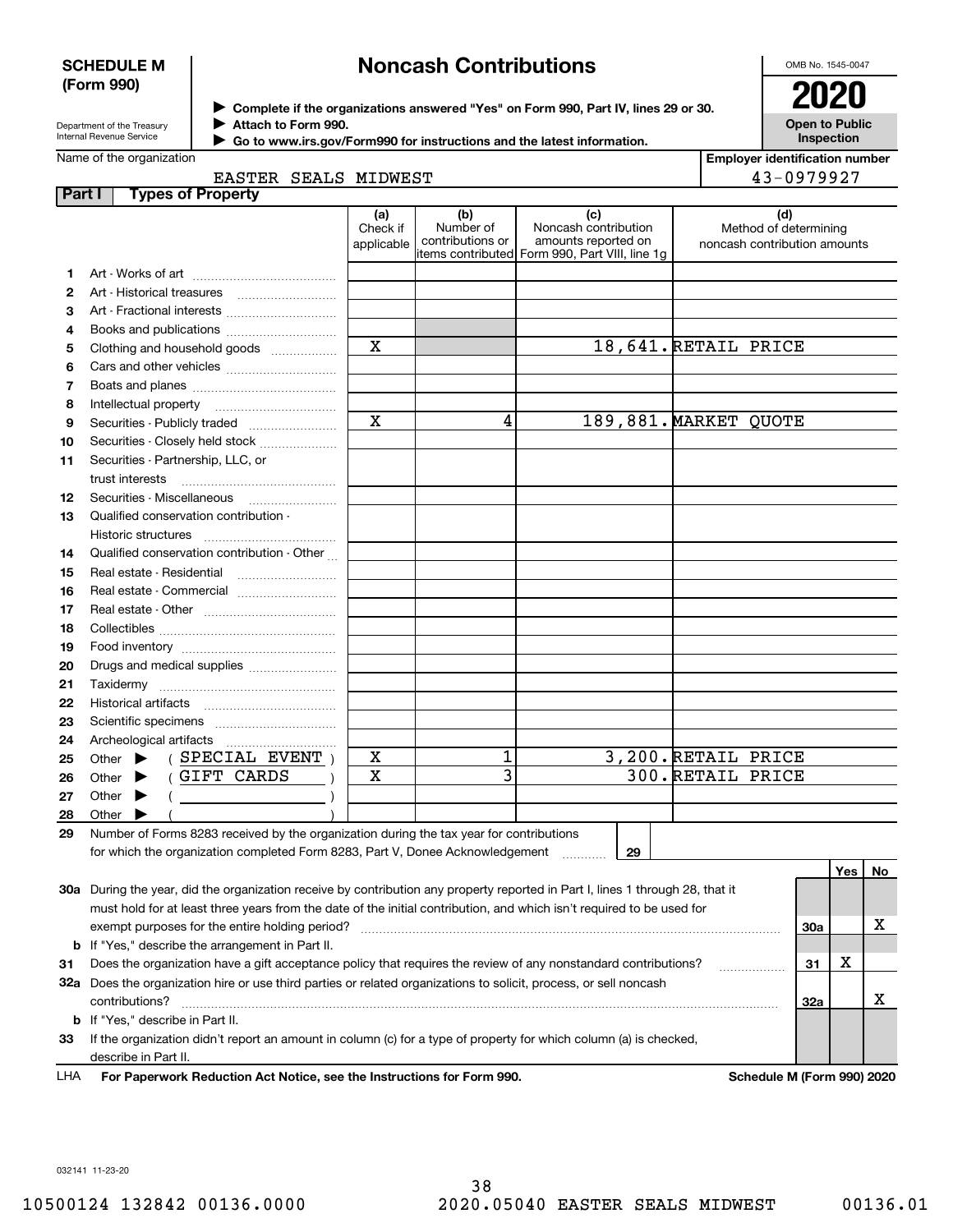#### Schedule M (Form 990) 2020 **EASTER SEALS MIDWEST** 4 3-0 9 7 9 9 2 7 <sub>Page</sub>

Part II | Supplemental Information. Provide the information required by Part I, lines 30b, 32b, and 33, and whether the organization is reporting in Part I, column (b), the number of contributions, the number of items received, or a combination of both. Also complete this part for any additional information.

#### SCHEDULE M, PART I, COLUMN (B):

#### EASTER SEALS MIDWEST IS REPORTING THE NUMBER OF CONTRIBUTIONS RECEIVED

#### FOR STOCK GIFTS AND THE NUMBER OF ITEMS RECEIVED FOR ALL OTHER NONCASH

DONATIONS.

**Schedule M (Form 990) 2020**

032142 11-23-20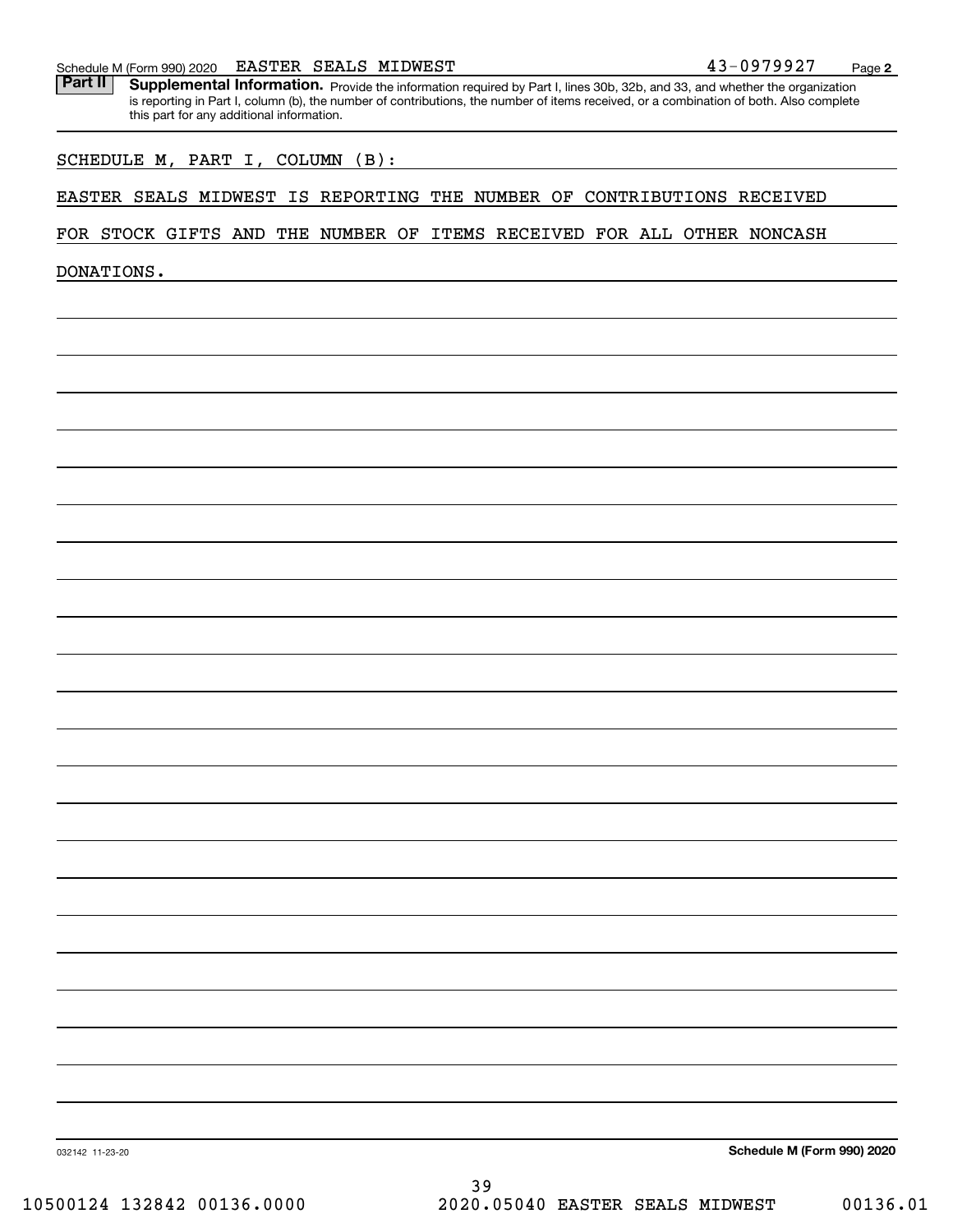**(Form 990 or 990-EZ)**

Department of the Treasury Internal Revenue Service Name of the organization

**Complete to provide information for responses to specific questions on Form 990 or 990-EZ or to provide any additional information. | Attach to Form 990 or 990-EZ. | Go to www.irs.gov/Form990 for the latest information. SCHEDULE O Supplemental Information to Form 990 or 990-EZ**



**Employer identification number**

EASTER SEALS MIDWEST 43-0979927

FORM 990, PART III, LINE 4D, OTHER PROGRAM SERVICES:

THE HOME VISITING PROGRAM WORKS WITH FAMILIES WHO HAVE CHILDREN WITH

AND WITHOUT DISABILITIES 3 YEARS OF AGE AND UNDER, TO HELP LINK THEM TO

ADDITIONAL RESOURCES IN THE COMMUNITY, TO HELP BUILD THEIR KNOWLEDGE

AND SKILL BASE IN REGARDS TO PARENTING, AND TO MODEL APPROPRIATE

PARENTING SKILLS. TRAINED PARENT EDUCATORS VISIT THE HOMES OF ELIGIBLE

FAMILIES AND OFFER A VARIETY OF SERVICES, WHICH INCLUDE BUT ARE NOT

LIMITED TO: GROUP TRAINING SESSIONS TARGETED AT VARIOUS TOPICS DEALING

WITH CHILD DEVELOPMENT, CREATING HEALTHY FAMILIES, AND NETWORKING

OPPORTUNITIES FOR THE FAMILIES; AND RESOURCES FOR CHILDREN IN THE HOME,

INCLUDING BOOKS, DEVELOPMENTALLY APPROPRIATE TOYS FOR THEIR CHILD, AND

INCENTIVES WHICH MAY INCLUDE CERTIFICATES THAT THEY MAY USE TO PURCHASE

ITEMS FOR THEIR CHILDREN SUCH AS TOYS, BOOKS, SAFETY ITEMS, SAFE CRIBS,

ETC.

EXPENSES \$ 578,042. INCLUDING GRANTS OF \$ 0. REVENUE \$ 686,784.

FORM 990, PART VI, SECTION B, LINE 11B:

A COPY OF THE FORM 990 IS PROVIDED TO AND REVIEWED BY THE BOARD PRIOR TO

FILING. THE AUDIT COMMITTEE IS EMPOWERED BY THE BOARD OF DIRECTORS TO HAVE

THE 990 FILED AND HAVE IT EXECUTED BY THE CFO.

FORM 990, PART VI, SECTION B, LINE 12C:

THE BOARD OF DIRECTORS AND AUDIT COMMITTEE DISCUSS POTENTIAL CONFLICTS

REGULARLY AT AND BETWEEN BOARD MEETINGS AND RELIES ON THE CEO TO BRING TO

ITS ATTENTION ANY MATERIAL TRANSACTION OR RELATIONSHIPS THAT MIGHT BE

032211 11-20-20 LHA For Paperwork Reduction Act Notice, see the Instructions for Form 990 or 990-EZ. Schedule O (Form 990 or 990-EZ) 2020 CONSIDERED A CONFLICT OF INTEREST WITH RESPECT TO ANY OF THE BOARD MEMBERS.

40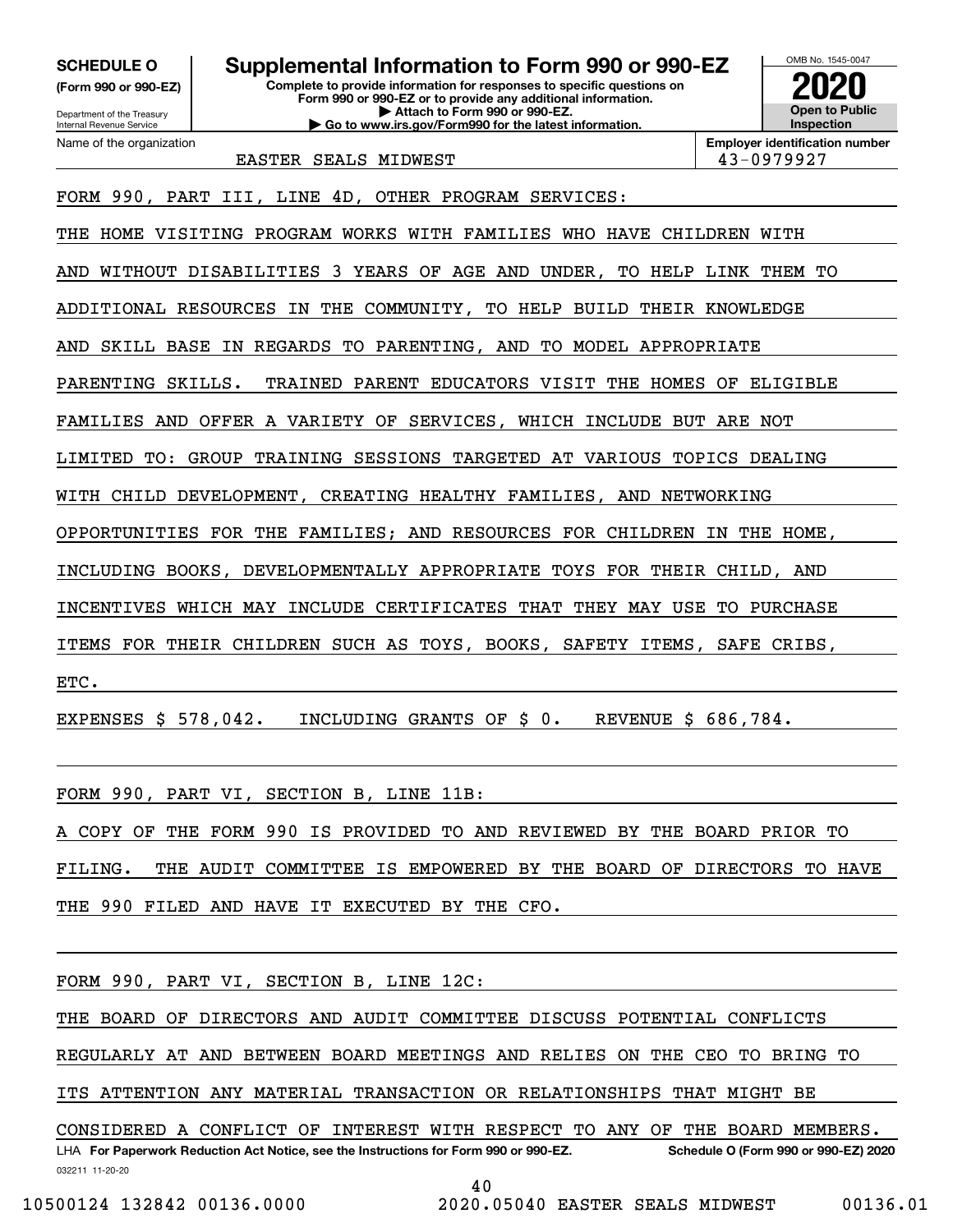| Schedule O (Form 990 or 990-EZ) 2020                                                  | Page 2                                              |
|---------------------------------------------------------------------------------------|-----------------------------------------------------|
| Name of the organization<br>EASTER SEALS MIDWEST                                      | <b>Employer identification number</b><br>43-0979927 |
| FOR ANY BOARD VOTES WHERE A POTENTIAL CONFLICT OR THE APPEARANCE OF A                 |                                                     |
| CONFLICT MIGHT EXIST, THE BOARD MEMBER WITH THE POTENTIAL CONFLICT IS                 |                                                     |
| REOUIRED TO EXCUSE HIMSELF OR HERSELF FROM THE MEETING DURING THE                     |                                                     |
| THE<br>MATTER AS WELL AS THE VOTE ITSELF.<br>DISCUSSION OF                            |                                                     |
|                                                                                       |                                                     |
| FORM 990, PART VI, SECTION B, LINE 15:                                                |                                                     |
| THE CEO IS REVIEWED AND APPROVED BY THE EXECUTIVE<br>COMPENSATION OF<br>THE           |                                                     |
| COMMITTEE OF THE BOARD OF DIRECTORS. THE BOARD OBTAINS MARKET DATA FROM               |                                                     |
| LOCKTON AND FROM GUIDESTAR WHEN DETERMINING REASONABLE COMPENSATION. ALSO,            |                                                     |
| HR OFFICER GIVES THE EXECUTIVE COMMITTEE INFORMATION REGARDING<br>THE<br><b>CHIEF</b> |                                                     |
| HOW MUCH IS BUDGETED. IN ADDITION, THE CEO REVIEWS AND APPROVES THE                   |                                                     |
| THE OTHER OFFICERS OF THE ORGANIZATION.<br>COMPENSATION OF                            |                                                     |
|                                                                                       |                                                     |
| FORM 990, PART VI, SECTION C, LINE 19:                                                |                                                     |

THE GOVERNING DOCUMENTS, CONFLICT OF INTEREST POLICY, AND FINANCIAL

STATEMENTS ARE AVAILABLE TO THE GENERAL PUBLIC UPON REQUEST, BUT ARE NOT

REGULARLY PUBLISHED BY THE ORGANIZATION FOR PUBLIC ACCESS.

FORM 990, PART XI, LINE 9, CHANGES IN NET ASSETS: UNCOLLECTIBLE PLEDGES INCLUDED IN BAD DEBT EXPENSE  $-65,401$ .

PART XII, LINE 2C

NO CHANGE FROM PRIOR YEAR.

032212 11-20-20